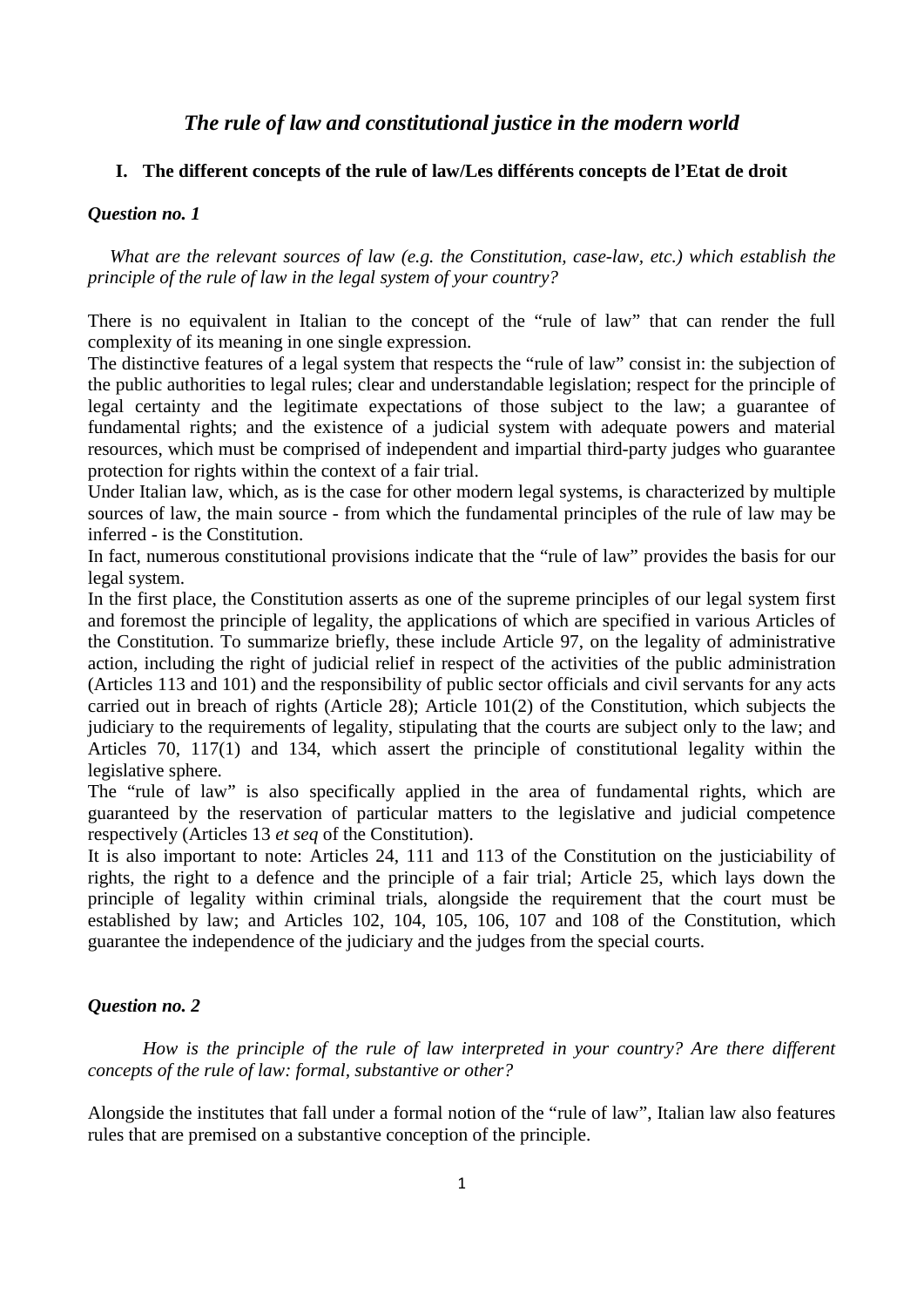Regarding the formal aspect, we note the principle of legislative preference (which asserts the superiority and inderogability of the law vis-à-vis executive action) and the principle of formal legality (which subjects administrative and judicial activity to the requirement of compliance with the law).

As regards the regulatory power of the executive, in terms of positive law the priority of the law is apparent from Article 4 of the Provisions on the Law in General, which provides that "[r]egulations may not lay down rules that run contrary to statutory provisions"; on a more general systematic level, this priority may be inferred from the fact that the Constitution refers exclusively to primary sources (Article 70 *et seq* of the Constitution). Moreover, the constitutional basis for regulatory powers may be inferred from Articles 70, 101 and 117(6) of the Constitution.

As regards the substantive aspect, it is important to recall first and foremost the principle of substantive legality, which stipulates that the law must intervene to regulate the conditions under which the rights of individuals may be affected by the public authorities. Thus, in Judgment no. 115 of 2001, in line with its consolidated case law, the Court reiterated "the indispensable requirement that any conferral of administrative powers must comply with the principle of substantive legality underlying the rule of law. According to this principle, the powers granted by law to the administrative authorities must not be "absolutely indeterminable, which would in practice have the effect of granting "complete freedom" to the individual or body vested with the function (see [Judgment no. 307 of 2003;](javascript:pronuncia() followed, *inter alia*, by [Judgments no. 32 of 2009](javascript:pronuncia() and [no. 150 of 1982\)](javascript:pronuncia(). It is not sufficient for the law to stipulate that the power must pursue the goal of protecting an interest or value; by contrast, it is essential that its exercise is specifically regulated in terms of content and procedure, in such a way as to maintain at all times legislative cover - albeit elastic - for administrative action". The most significant institute, which may be classed under a substantive notion of the "rule of law", is the reservation to primary legislation.

## *Reservation to primary legislation*

A principle which, indirectly, impinges upon the level of protection for the rights of individuals is that of the reservation to primary legislation.

This is the instrument by which, when regulating the interaction between sources of law within the regulation of a specific matter, the Constitution on the one hand requires the legislator to make specific provision, whilst on the other hand prevents such rules from being laid down by an act of secondary legislation. The principle is rooted in the guarantee of individual freedoms, above all within a legal system incorporating an inflexible Constitution: as a genuine act of restraint imposed by the constituent legislator, constitutional law cannot be set aside by ordinary legislation and a constitutional amendment is, by contrast, required.

Since Italian law lacks a unitary type of reservation to primary legislation, various classifications have been proposed for the notion.

A first distinction turns on the type of source which is empowered to legislate in the area of law; a distinction is thus drawn between a reservation to primary legislation and a reservation to legislation of different status (for example, when the source of law empowered to legislate in the area is constitutional law); distinctions have also been drawn between a reservation to formal primary enactments (in order to indicate the cases in which law may only be created in a particular area by an act adopted according to the legislative procedure) and a reservation to primary sources of law (in which case, alongside ordinary legislation, law may also be created by other acts with equivalent status).

However, the most important distinction is that focusing on the level of intervention reserved to primary legislation, namely between absolute and relative reservations to primary legislation. Under the former scenario, it is prohibited to create law through any sub-legislative sources in the specific area, which must therefore be regulated in its entirety by primary legislation; on the other hand,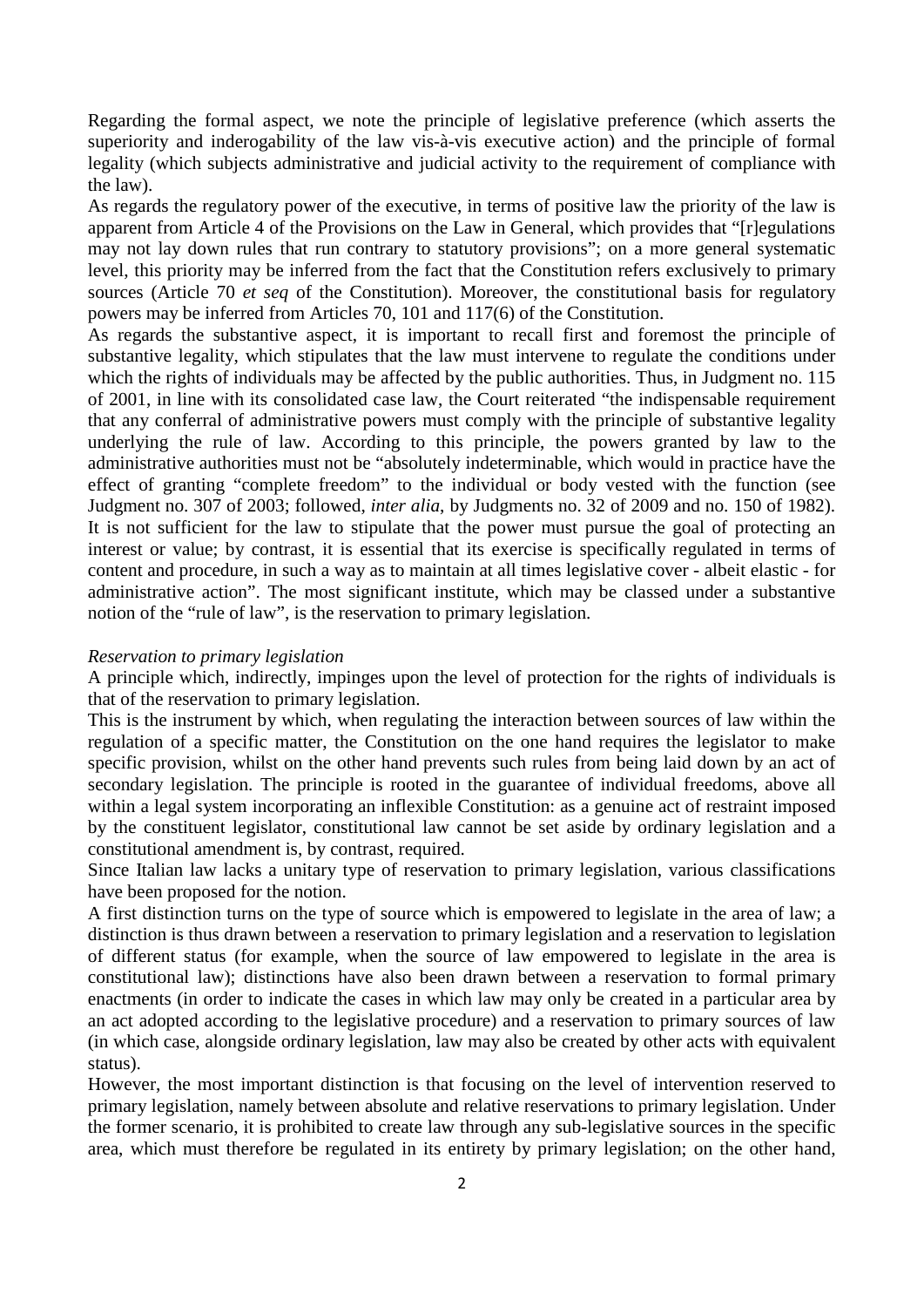under the latter scenario, whilst it is accepted that the area of law may also be regulated by secondary legislation, it is essential that primary legislation regulate in advance at least the principles with which the subordinate legislation must comply.

## *Question no. 3*

*Are there specific fields of law in which your Court ensures respect for the rule of law (e.g. criminal law, electoral law, etc.)?*

One specific area, of the many sectors in which the case law of the Court has from the outset taken particular care to reiterate the need to respect the principles that guarantee the rule of law, is criminal law. This area of the law is governed by the principle of legality, along with its three corollaries: the prohibition on retroactivity, the requirement of certainty and the reservation to primary legislation. This principle is governed in detail by Article 2 of the Criminal Code, which stipulates that solely and exclusively conduct that is expressly asserted by law to be an offence at the time it was committed will constitute a criminal offence; according to the prevailing interpretation within both scholarship and the case law of the Constitutional Court, the principle may also be inferred from Article 25 of the Constitution (read in conjunction with a variety of other constitutional provisions) which, in providing that "[n]o person may be punished except by virtue of a law that was in force at the time the offence was committed", refers not only to the prohibition on retroactivity but also to the other two corollaries of the principle of legality.

Examining specifically each of the three corollaries, it may be noted summarily that: the principle of reservation to primary legislation operates on the level of legal sources and entails that the national legislator (see Judgment no. 487 of 1989) has a monopoly over the creation of criminal law; on the other hand, the principle of legal certainty regards the manner in which a criminal offence is provided for and requires that it be described with an adequate degree of certainty so as to enable individuals to understand which conduct will attract criminal liability and which conduct will be penally irrelevant; finally, the prohibition on retroactivity pertains to the validity of the criminal law over time and stipulates that an individual may only be punished under the terms of a law that entered into force before the conduct classified as an offence occurred.

One specific area within which the problem of compliance with the principles mentioned above has arisen is that relating to the admissibility of interventions before the Constitutional Court that have an effect on the criminal law.

The rulings that have had favourable effects for the accused (where they have eliminated a criminal offence, reduced the applicable sentence, or expanded the situations in which grounds for exemption from punishment or excuses apply) have not given rise to particular problems as they are consistent with the principle of *favor libertatis*; on the other hand, there has been some debate as to whether it is possible to ask the Court to issue rulings that may entail detrimental effects for the offender, which on a theoretical level could be difficult to reconcile with the principle of the reservation to primary legislation and the prohibition on retroactivity.

The case law of the Constitutional Court has evolved over time as regards its view of the reservation to primary legislation.

It initially tended to regard any rulings *in malam partem* to be inadmissible on strictly procedural grounds, finding that such questions lacked relevance precisely with reference to the prohibition on retroactivity. In fact - according to the provision referred to above, to the effect that "no person may be punished for conduct which, according to the law in force at the time when it was carried out, did not constitute an [offence"](http://www.brocardi.it/dizionario/4329.html) (Article 2 of the Criminal Code) - any judgment in such proceedings, including a judgment accepting to hear the question of constitutionality, could not in any case result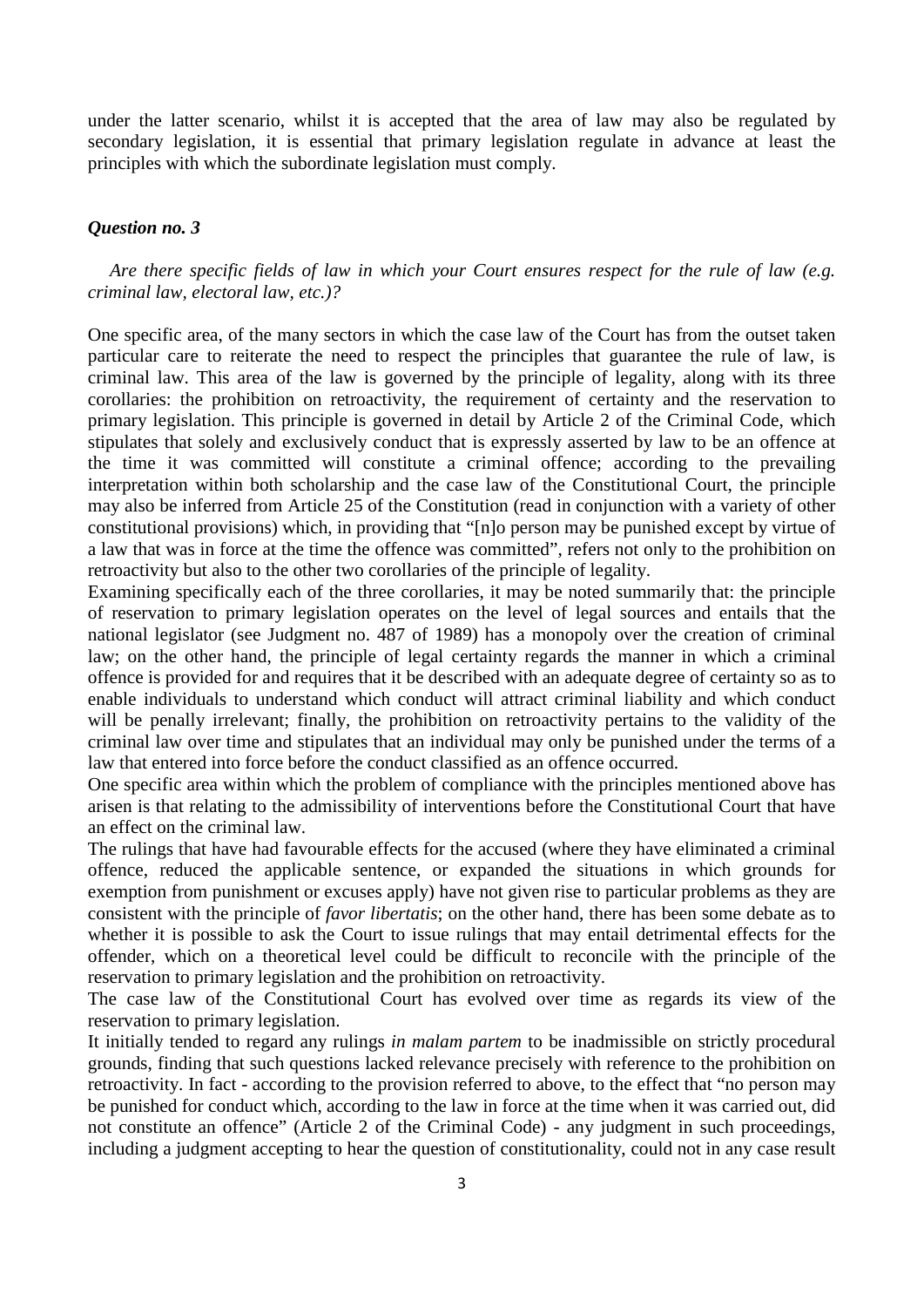in any detrimental effects for the accused within the criminal trial pending before the referring court (see [Judgment no. 85 of 1976\)](javascript:pronuncia().

However, it subsequently adopted a more nuanced view of the guarantees afforded to the accused by constitutional principles in the area of criminal law, distinguishing between the efficacy of rulings that more favourable criminal legislation is unconstitutional and the constitutional review to which such provisions must nonetheless be subject, in order to avoid the creation of free zones entirely unregulated by the Constitution, thereby concluding that it was not prohibited from examining the merits of the contested legislation (see Judgment no. 148/1983). However, the change in position concerning the relevance of such issues did not render questions concerning more favourable criminal legislation automatically admissible; it has been clarified that the preclusion on decisions that rule legislation unconstitutional where the effect thereof is detrimental for the offender results not merely from procedural considerations – on the grounds of lack of relevance, in the sense clarified above – but rather from a substantive level, being closely related to the principle of reservation to primary legislation laid down by Article 25(2) of the Constitution.

Nevertheless, the contrast with the reservation to primary legislation is apparent in cases in which the Court's decision to extend punishability to conduct not envisaged by the legislator or by increasing punishment ends up making a genuine choice of criminal policy, which by contrast falls within the exclusive competence of the legislator. On the other hand, as was clarified in the recent Judgment no. 394 of 2006, in the event that more favourable criminal legislation is ruled unconstitutional (i.e. provisions which, by repealing or amending previous criminal law, result in more favourable treatment for the offender), the resulting effect *in malam partem* will not impinge upon the reservation to the legislator of criminal policy choices. This is because it "does not result from the enactment of new legislation or interference with existing legislation by the Court" but "(…) by contrast is an automatic consequence of the re-expansion of the general or ordinary rule laid down by the legislator"; this re-expansion "is a natural reaction by the legal system - resulting from its unitary nature - to the disappearance of the unconstitutional provision, and would occur just the same even if the exception struck down were to result in more serious punishment; in this latter case, it would be the less serious general criminal rule that re-expanded, and such a scenario could not be considered to involve any creative or supplementary intervention by the Court in relation to punishment".

Finally, these principles have been reiterated in recent judgments by the Court, which was requested to rule on questions concerning the constitutionality of criminal law providing for more favourable treatment (see Judgments nos. 5, 32, 46 of 2014), in which the need to respect the central role of Parliament was highlighted - as the supreme expression of political representation by virtue of its election by universal suffrage by the entire national collectivity - as the body vested with lawcreating power in this area insofar as it impinges upon the fundamental rights of the individual (and in particular on personal freedom).

As regards judgments *in malam partem* that are compatible with the reservation to primary legislation, it is then necessary to carry out a review of their compatibility also with the principles governing the enactment of criminal legislation at different points in time. It is necessary to distinguish between two scenarios.

In the event that the offence was committed whilst the more favourable provision was in force, the Court is precluded from adopting judgments that are detrimental for the offender as they may entail the application of a more severe rule, which would be at odds with the principle that no person may be punished for an act which, at the time it was committed, was not classed as an offence or was classed as a less serious offence.

The position is however different in the event that the act was committed specifically at the time when the more severe ordinary rule was in force and the Court finds a subsequent more favourable rule to be unconstitutional, thereby preventing its retroactive effect: in such an eventuality, there are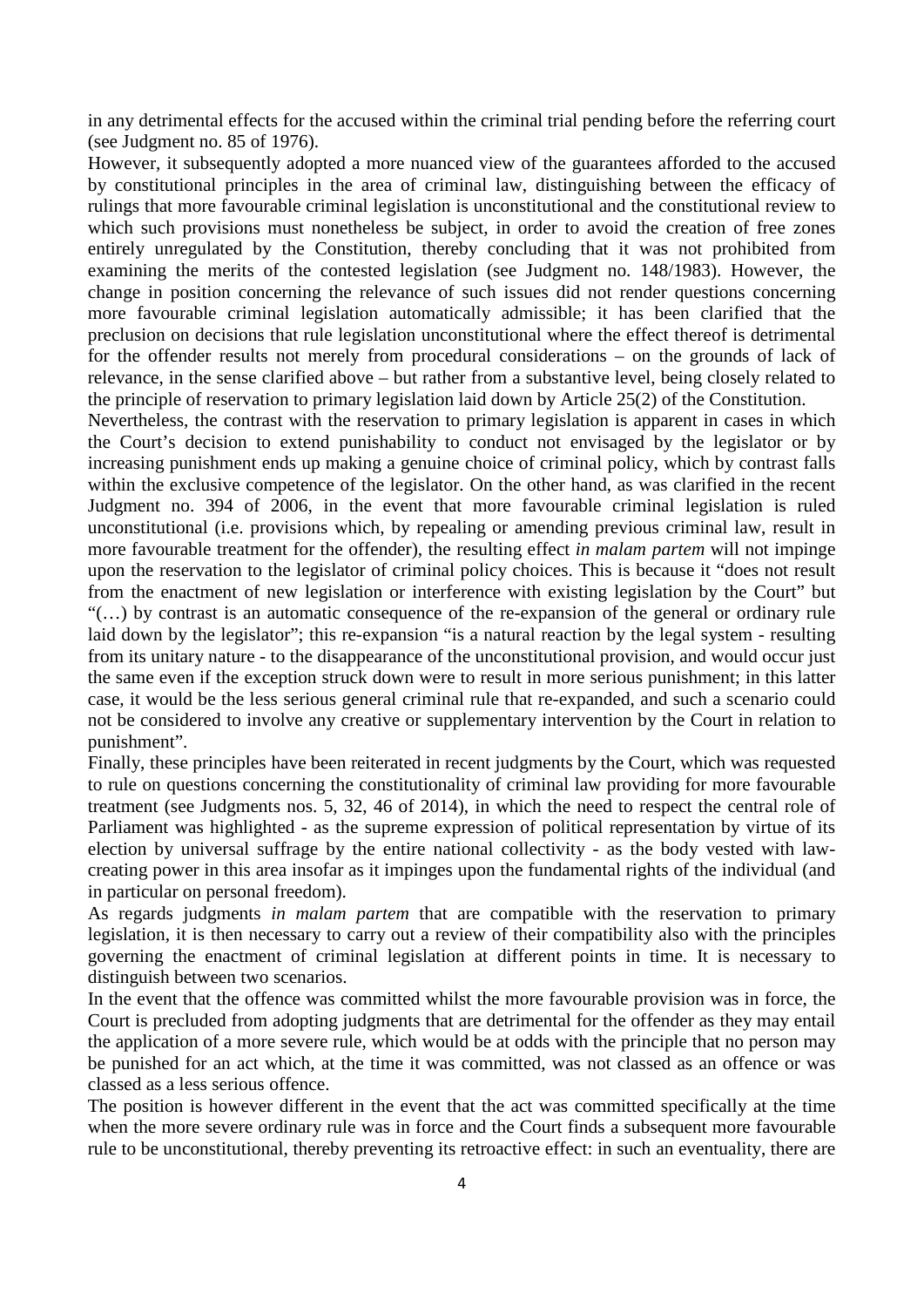no apparent obstacles that would render inadmissible any ruling by the Court, as the offender will suffer the punishment that was applicable at the time when he or she freely decided to break the law.

# *Question no. 4*

*Is there case-law on the content of the principle of the rule of law? What are the core elements of this principle according to the case-law? Please provide relevant examples from case-law.*

The Constitutional Court has frequently referred to the concept of the rule of law since the outset of its activities in order to stress the common substrate which includes the principles that guarantee the essential freedoms of citizens and which must be considered to be fundamental and essential for current democratic systems.

In relation to the keystone principle of the system, the Court has held that, within a state governed by the rule of law, a legal interest can only be afforded protection in accordance with the objective rules laid down within constitutional law (see Judgment no. 155 of 1990). There is a vast case law on this issue. This concept is perfectly exemplified by the assertion that any rule that has the effect of endorsing situations brought about by the violation of the principle of *neminem laedere* will be inconsistent with the framework of values upon which the rule of law is founded (see Judgment no. 16 of 1992). As far as the right to security is concerned, the Court takes the view that it consists in "orderly civil cohabitation", which is undoubtedly the ultimate goal of a liberal and democratic state governed by the rule of law (see Judgment no. 2 of 1956). As regards the constitutional principles that legitimize the power of the government to adopt secondary legislation (decrees), the Court has held that these are fundamental and traditional constitutional principles of any state governed by the rule of law, which are now expressly provided for under Articles 70 and 77(1) of the Constitution (see Judgment no. 37 of 1957). In order to appreciate the meaning and scope of the right to a defence, the Court has held that it is fundamental within any legal system based on the indispensable requirements of justice and on the linchpins of the rule of law (see Judgment no. 46 of 1957) and that within a free and democratic state governed by the rule of law citizens may be afforded sufficient means to defend themselves against arbitrary action (see Judgment no. 121 of 1957). The principle of legality applies in every state governed by the rule of law, and manifests itself, *inter alia*, in the principle of culpability which – in requiring that criminal responsibility cannot be imputed without at least fault on the part of the agent in relation to the most significant constituent elements of the offence – guarantees individuals "the certainty of free choices with regard to their actions", namely the certainty that "they will be held criminally responsible only for actions under their control and never for conduct that only give rise by chance to consequences that are prohibited under criminal law, and, in any case, never for acts carried out in the non-culpable, and hence inevitable, ignorance of the rule". Thus, Judgment no. 364 of 1988 which – in ruling unconstitutional Article 5 of the Criminal Code insofar as it does not exclude inevitable ignorance from the bar on ignorance of the criminal law as an excuse – elevated the effective possibility of awareness of the criminal law to "a further minimum subjective prerequisite for guilt" (which may be inferred from the combined provisions of Articles 2, 3, 25(2) and 73(3) of the Constitution) and held that, "within the context of the rule of law", the principle of reservation to primary legislation, the principle of legal certainty and the prohibition on retroactive criminal law that provides for new offences "are an expression of the consideration (to use a contractual analogy) which the state offers in return for the mandatory status of the criminal law: the state guarantees to individuals that it will not punish them without having previously informed them about what is prohibited or required, but requires individuals to comply with particular duties (…) aimed at realizing the principal rules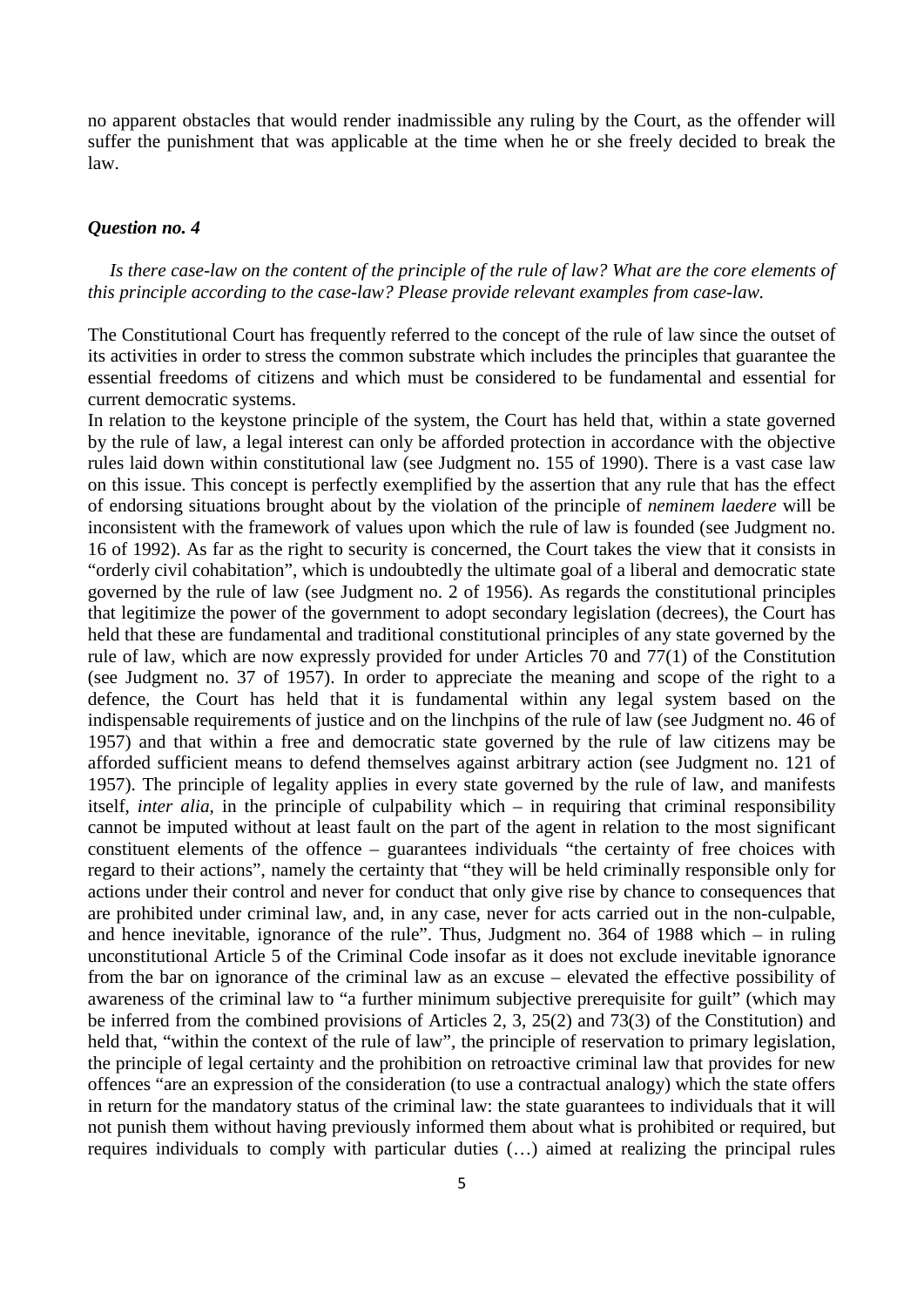relating to criminally acts". The rule of law moreover ensures a suitable guarantee against abuses and excesses by the public administration (see Judgment no. 100 of 1987). Out of the various rulings made by the Court in order to protect individuals against a possible arbitrary exercise of public power, it is important to note Judgment no. 115 of 2011, which will be considered in greater depth in the answer to question no. 17. Again, the proper management of public funds obtained from taxpayers as a whole and destined for the satisfaction of public needs is a general principle of our legal order, and may be traced back to a fundamental principle of the rule of law (see Judgment no. 1007 of 1988). Military service has been classified as the personal service *par excellence* and the most burdensome that may be admitted within a civil and democratic society and a state governed by the rule of law (see Judgment no. 41 of 1990).

With specific reference to the enactment of legislation, the case law of the Court within proceedings concerning the constitutional review of retroactive legislation has frequently referred to the legitimate expectation in legal certainty, which is a fundamental and indispensable element of the rule of law (see Judgments nos. 209/2010, 236/2009 and 349/1985). The principle was most recently reiterated in Judgment no. 56 of 2015, where it was clarified that "the value of the legitimate expectation in legal certainty may be inferred from Article 3 of the Constitution, although not in absolute and inderogable terms. Retroactive legislation is permitted, except within the criminal law, but must be justified by reasons in the general interest (see *inter alia*, Judgment no. 78/2012). On the one hand, in fact, the legal position that gives rise to a legitimate expectation in the continuing validity over time of a particular regulatory framework must be adequately consolidated, both by virtue of its extension over a sufficiently long period of time and also by virtue of it having arisen within a substantive legal context capable of establishing reasonable reliance on the part of addressees that it will be maintained. On the other hand, supervening public interests may call for the enactment of legislation that is intended to have a detrimental effect also on consolidated interests, subject to the sole limit of the proportionality of the encroachment having regard to the public interest objectives pursued". It is thus clear that the legislator is not absolutely barred from adopting provisions that alter the rules applicable to long-term relationships in a manner that is detrimental to the addressees, even if they create perfected individual rights; however, this is possible upon condition "that these provisions do not go so far as to become irrational, thereby frustrating the expectations of private individuals in legal certainty with regard to substantive situations based on previous legislation, which must be regarded as a fundamental element of the rule of law (see Judgments no. 302 of 2010, no. 236 and no. 206 of 2009, Order no. 31 of 2011)". With regard to one specific category of retroactive legislation, namely laws laying down an authentic interpretation, it has been asserted that this is commonly accepted within legal systems governed by the rule of law and democratic states, and that their enactment does not necessarily impinge upon the principle of the separation of powers (see Judgment no. 118/1957).

The rulings within the case law concerning the different scope of jurisdiction are equally significant. The principle of a court established by law is considered to be rooted in the traditional concept of the natural judge, which has been forcefully and continuously asserted as one of the guarantees of the rule of law (see Judgment no. 88 of 1962). The guarantee of judicial relief assured to "all persons" is an expression of a principle that is coessential with every type of state governed by the rule of law (see Judgment no. 44 of 1968). The proper conduct of the judicial function is recognized as being one of the fundamental aspects in the life of a state governed by the rule of law, and the principle of legality is classified as a fundamental requirement of the rule of law (see Judgment no. 100 of 1981). According to the case law of the Constitutional Court, the limits on the jurisdiction of the ordinary courts must be interpreted narrowly. Reference may be made in this regard to: rulings issued within jurisdictional disputes between branches of state, concerning the issue of substantive immunity, with regard to the notion of the functional link between the opinions expressed and the votes cast and the exercise of parliamentary functions (see Judgments nos.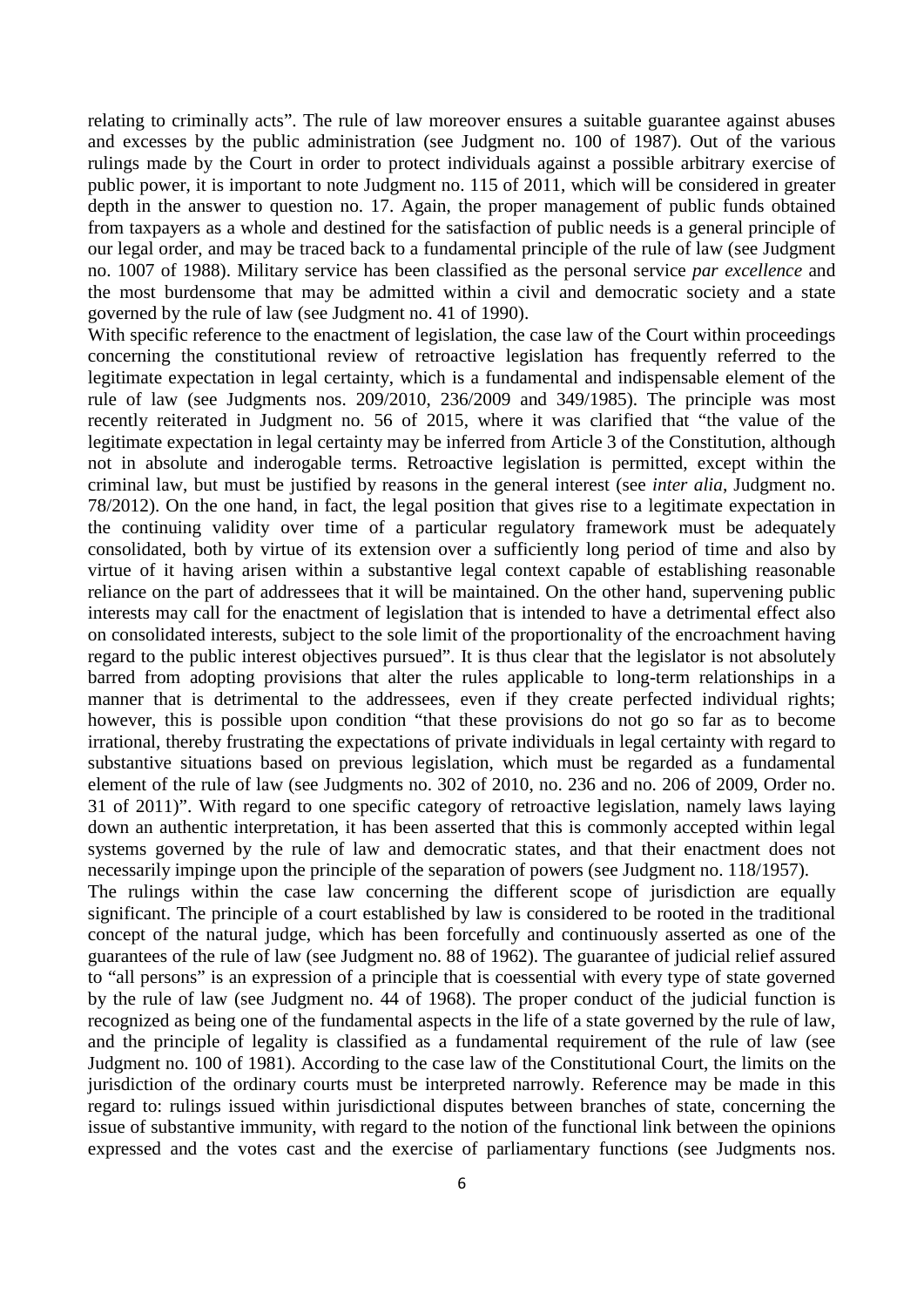10/2000 and 11/2000); the assessment of the ministerial status of offences under the competence of the judiciary (see Judgments nos. 87/2012 and 88/2012); the immunity from criminal prosecution of individuals holding high offices of state for acts committed prior to their assumption of office and for the full period of their term in office (see Judgment no. 24/2004); the suspension of criminal proceedings against individuals holding the high offices of state (see Judgment no. 262/2009). For a broader discussion of the rulings mentioned above, see the answers given to questions no. 5 (regarding parliamentary privilege) and no. 14 (regarding the remaining issues).

Finally, the constitutional case law (see, *inter alia*, Judgments nos. 1146/1988, 232/1989, 238/2014) that has laid down a hierarchy of values within the sources of constitutional law, placing at the pinnacle of the legal order the supreme principles of constitutional law and the inalienable rights of the individual, is particularly significant. In fact, these principles and rights are immune, as regards their essential content, from the valid exercise of the power of constitutional review and moreover operate as "counterlimits", that is as insurmountable barriers on the incorporation into national law of provisions of European law, customary international law and provisions specifically referred to in the Constitution (Articles 7 and 8 of the Constitution on relations with religious faiths). To date, the case law has classified, under the aforementioned principles, the right to judicial relief (Judgments nos. 18 of 1982 and 238 of 2014), the right to free and secret communication (see Judgment no. 366 of 1991), the right to life (see Judgment no. 35 of 1997) and the principle or secularism (see Judgment no. 508 of 2000). The catalogue of supreme principles has also been variously enriched by scholarship, which normally includes amongst them not only the republican form of the state (the only limit on amendment that is expressly stated in the Constitution, in Article 139) but also the full range of principles that appear to be indispensable in order for a given particular system to be regarded as democratic: popular sovereignty, the elective and representative nature of institutions, free and equal voting, freedom of information and the whole body of inviolable human rights, and the unitary and indivisible nature of the Republic.

# *Question no. 5*

*Has the concept of the rule of law changed over time in case-law in your country? If so, please describe these changes referring to examples.*

Within the Italian legal experience, the concept of the rule of law has shifted and has been adapted in line with the different interpretations of the concept at different points in time.

In some cases, this has been due to reasons pertaining to more specifically historical and political aspects, such as for example in situations in which a provision adopted prior to the entry into force of the Constitution has been interpreted differently when subjected to constitutional review precisely in the light of supervening constitutional law. In other cases on the other hand, a *revirement* in constitutional case law has been noted not as the result of the adoption of new parameters but rather due to a reconsideration of positions expressed in the past.

### *Decisions adopted by prefects*

As regards the former scenario, we may mention by way of example the different interpretation of Article 2 of the Consolidated Text of Laws on Public Security [TULPS] (contained in Royal Decree no. 773 of 1931).

Article 2 TULPS provides that "the Prefect shall have the right, in case of emergency or serious public need, to adopt measures that are indispensable in order to protect public order and public security". During the years immediately following the entry into force of the Constitution the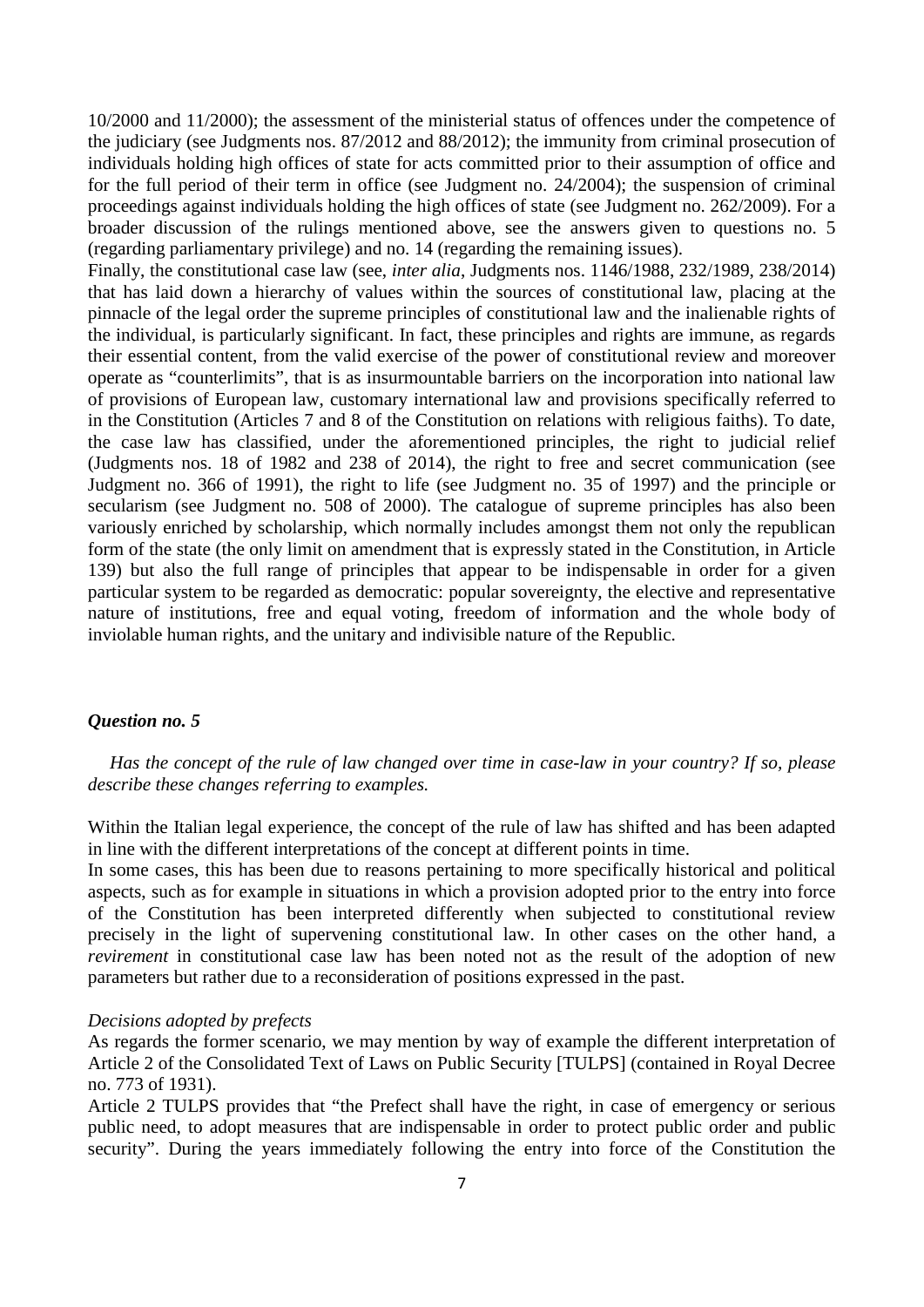constitutionality of the provision was questioned on the grounds that it contrasted with Articles 76 and 77, which lay down within strict limits the procedure applicable to the adoption of legislation and acts having the force of law, or in any case on the grounds that it undermined the regulation of public powers by encroaching upon the competence of the legislative branch and the freedom of the general public. Initially, in Judgment no. 8 of 1956, the Court rejected the question of constitutionality on the grounds that the contested provision "must be interpreted, for the purpose of establishing its constitutionality, not within the system out of which it was historically created but rather within the current system in which it operates". Following the entry into force of the Constitution, the case law of both the ordinary and the administrative courts had been settled in finding that the measures in question had the status of administrative acts, which were adopted by the Prefect in the course of the exercise of his/her official powers, were strictly limited in time having regard to the requirements of necessity and urgency and were required to comply with the general principles of the legal system. At any rate, the Court stated its hope that - in order to safeguard Article 2 from any interpretation at odds with the spirit of the Constitution - the legislator would take steps to introduce into the text of the provision an express reference to the principles mentioned above, with which such measures would be required to comply and which provision, as reformulated, would state a requirement to provide reasons and of publication in the event that the measure did not relate to a specific individual.

However, notwithstanding the Court's judgment, several court rulings departed from the principles and guarantees indicated; in addition, despite the passage of time, the text of the legislation remained unchanged, as the legislator did not take steps to amend the legislation. In view of this situation, and in order to prevent any official from adopting measures under Article 2 of the Law on Public Security that could violate the rights guaranteed under the Constitution, the Court intervened once again in this area in Judgment no. 26 of 1961, finding that the provision was unconstitutional insofar as it granted Prefects the power to issue orders without any requirement to comply with the general principles of the legal system, having construed this expression in the manner indicated above.

A specific remark was dedicated to the relationship between such measures and the reservation to primary legislation, which is provided for under the Constitution with the clear function of guaranteeing rights: "In cases in which the Constitution stipulates that the law shall make provision in order to regulate a specific area (for example Article 13(1)), it is inconceivable that, in that area, Article 2 may allow for the issue of administrative acts containing stipulations that are at odds with the law laid down in the Constitution. As regards the areas in which the Constitution has specified a reservation by adopting the wording "according to law" or another phrase of equivalent meaning, it must be recalled that, according to the settled case law (…), which has arisen predominantly in relation to Article 23 of the Constitution, it is admissible for ordinary legislation to grant the administrative authorities the power to take decisions, including acts with the force of law, provided that the law lay down suitable criteria for delineating the sphere of discretion of the body to which such power has been granted".

### *The adoption of decree-laws*

With regard to cases in which previously established positions have been revisited within constitutional case law, of particular note is the issue concerning the amenability to review of the prerequisites for the adoption of decree-laws.

According to 77(2) of the Constitution, "When the Government, in case of necessity and urgency, adopts under its own responsibility a temporary measure with the force of law, it shall on the same day introduce such measure to Parliament for transposition into law. During dissolution, Parliament shall be convened for that purpose within five days of such introduction"*.* This provision therefore subjects the exercise of the power by the executive to the fulfilment of the prerequisites of necessity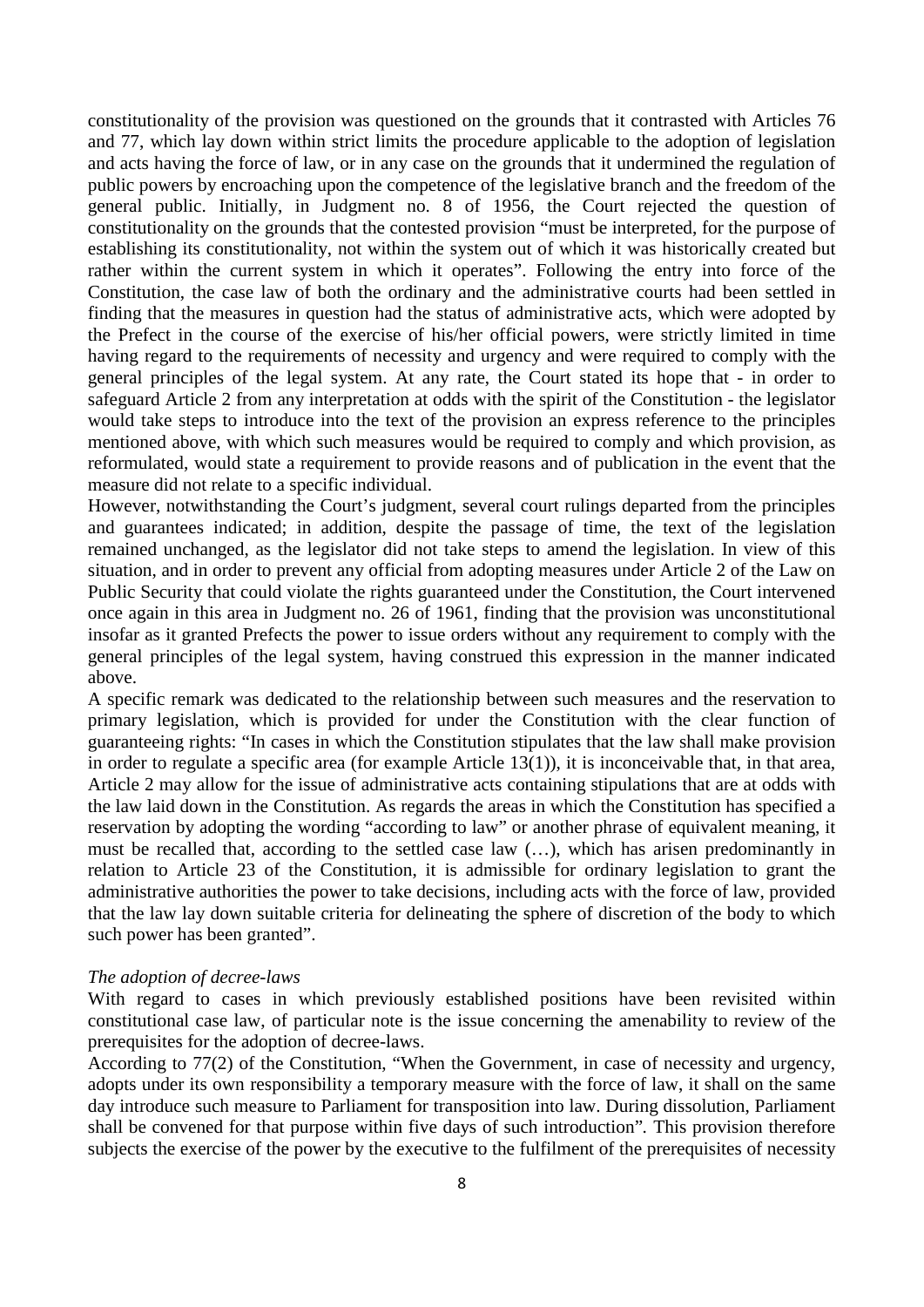and urgency. An interpretative problem has arisen in relation to these aspects, namely as to whether the Court may review the issue of whether the prerequisites were fulfilled, or whether by contrast the assessment of the actions of the Government is a matter for Parliament only when converting the decree-law into law.

The initial position of the Constitutional Court was to remit the issue as to whether the prerequisites were met to exclusive assessment by the Government; it was only at a later stage, in particular after Judgment no. 29 of 1995, that the Court concluded that "the prior existence of a factual situation entailing an urgent need to make provision through an exceptional instrument, such as the decreelaw, is a prerequisite for the validity of the adoption of such an act, such that any evident noncompliance will not only mean that the decree-law will breach constitutional law, having been adopted under this scenario outside the scope of the possible applications provided for under the Constitution, but will also constitute a procedural flaw within the conversion law since, under the presumed scenario, the latter will also have mistakenly supposed that the prerequisites for validity were met, whilst they were in actual fact not, and therefore converted into law an act that could not have been a legitimate candidate for conversion. Therefore, the Constitutional Court is not precluded from examining the decree-law and/or the conversion law with reference to the issue of respect for the prerequisites for constitutional validity vis-à-vis the fulfilment of the prerequisites of necessity and urgency since the respective examination by the Houses upon conversion will entail an entirely different assessment, which is strictly political both with regard to the content of the decision as well as to its effects". Subsequent rulings (Judgments nos. 220/2013, 22/2012, 128/2008, 171/2007) have not only consolidated the position set out but have also developed it further: it has been held that decree-laws and conversion laws represent different moments within one single procedural sequence and that upon conversion Parliament cannot approve any type of amendment, but only amendments that are homogeneous with the object and purposes of the decree-law.

## *The extent of the judiciary's power of scrutiny*

### *a) Opinions expressed by Members of Parliament*

According to Article 68(1) of the Constitution, members of Parliament may not be held accountable for the opinions expressed or the votes cast in the performance of their functions. This provision constitutes the reference parameter for resolving jurisdictional disputes between branches of state, which may be raised by the courts against resolutions adopted by the Houses or Parliament asserting the immunity from review of the opinions expressed by a Member of Parliament, which may have the effect of paralysing civil or criminal proceedings in which those opinions are being assessed by the courts with a view to establishing potential responsibility or liability. Following an initially reticent approach to this matter, the case law has now clearly defined the functional nexus between the opinions of Member of Parliament and parliamentary activity, which is relevant for the purposes of the availability of immunity, and has clarified the relations between the guarantee of the function on the one hand and the legitimate exercise of judicial scrutiny on the other.

Judgment no. 1150 of 1988 has fully delineated the scope for intervention of the Court in relation to such matters, clarifying that the prerogative of parliamentary privilege grants the House of origin the power to assess any conduct alleged against its members. However, under the Constitution, which recognises inviolable human rights as fundamental values of the legal system and provides for a judicial guarantor of the Constitution, that power is subject to constitutional review, which may be launched by a jurisdictional dispute pursuant to Article 134 of the Constitution and Article 37 of Law no. 87 of 1953. The dispute will not arise in terms of a *vindicatio potestatis* (as Parliament's power of assessment cannot be objected to in abstract terms), but rather as an objection to the specific power of the other body on the grounds of defective procedure or the failure to assess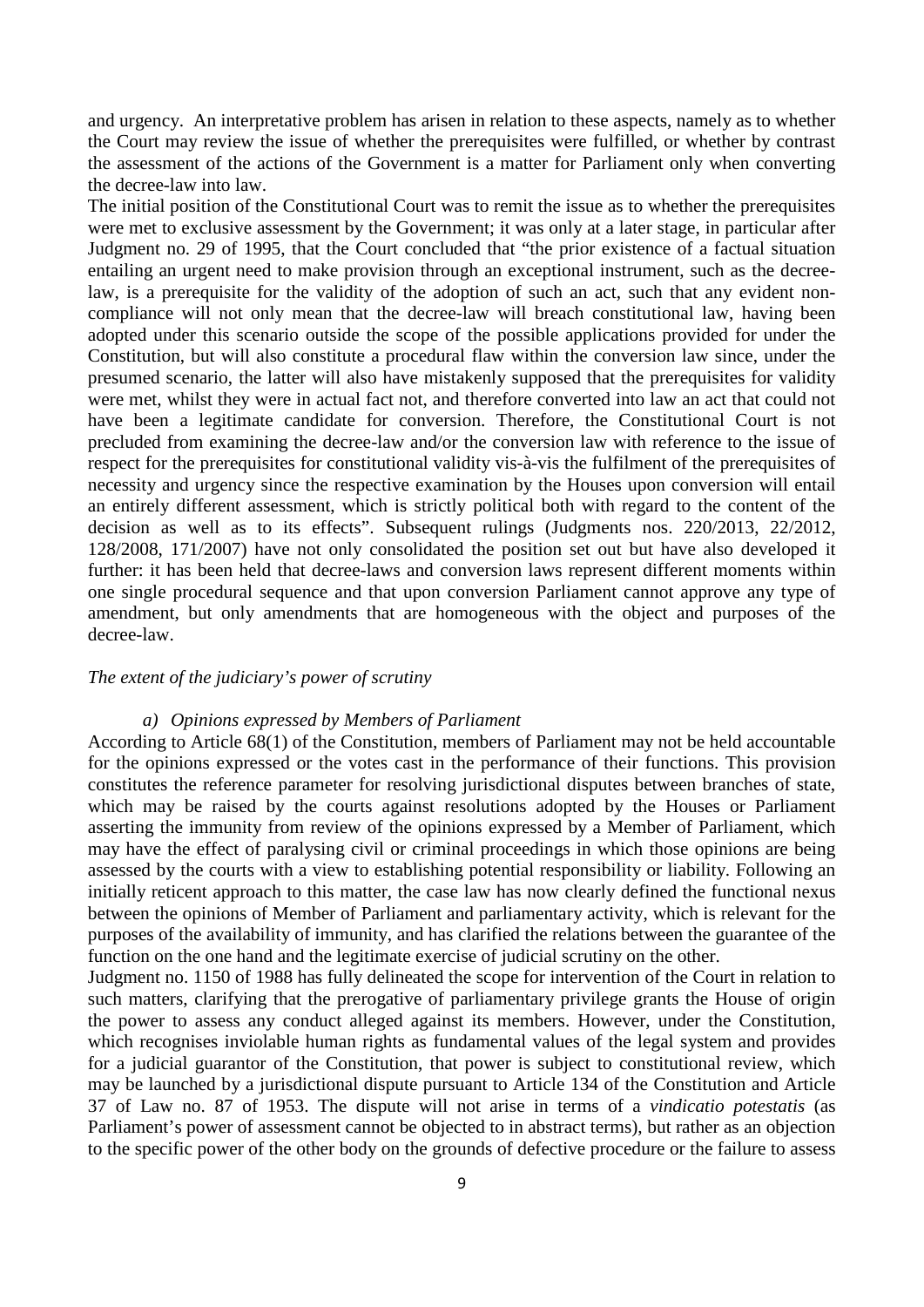or the incorrect assessment of the prerequisites required from time to time for the valid exercise of that power. The first case involving the annulment of a parliamentary resolution concerning privilege dates back to Judgment no. 289 of 1998, in which it was held that the prerogative in question did not extend to all conduct of Members of Parliament, but only to conduct that is functional to the exercise of the powers of the legislator; thus, the functional element is decisive for differentiating between the overall body of declarations, judgments and criticisms, which recur frequently in the political activity of deputies and senators, and opinions that benefit from the special guarantee provided for under the Constitution. Starting from Judgments nos. 10 and 11 of 2000, the Court adopted a strict interpretation of the necessary functional link between opinions in relation to which proceedings are pending against the Member of Parliament and activities carried out in that capacity, finding that a simple link in terms of subject matter or context was not sufficient, but rather that the declaration itself must be identifiable as an expression of parliamentary activity. Within this perspective, opinions expressed whilst exercising parliamentary functions include those asserted during the course of the business of the House and its various bodies or in acts, including individual acts, comprising a manifestation of the prerogatives of the Member of Parliament qua member of that body. Outside of this scope, the opinions of the Member of Parliament rather amount to an exercise of the right of freedom of expression enjoyed by all persons and cannot in themselves be protected by the immunity which the Constitution intended to reserve, as an exception to the general principle of legality and the justiciability of rights, to the opinions expressed whilst exercising parliamentary functions.

# b) The domestic jurisdiction of constitutional organs (so-called autodichia [i.e. self*adjudicatory powers vested in a non-judicial body])*

An interesting development within the case law in the direction sketched out above of an extension of the judiciary's power of review has concerned the issue of self-adjudicatory powers, that is the systems of domestic justice which constitutional bodies have put in place, by an exercise of their autonomous powers, to regulate relations both with their own employees and with third parties.

Having been requested to review the constitutionality of the provisions of parliamentary regulations that granted judicial powers to bodies from the Chamber of Deputies and the Senate of the Republic over employment disputes with employees, Judgment no. 154 of 1985 ruled the relative questions inadmissible on the grounds that parliamentary regulations were not included in the list of legislative acts laid down in the first paragraph of Article 134 of the Constitution, with the result that they were not amenable to review. In fact, in adopting that Article the constituent legislator rigorously set out the precise and insurmountable boundaries to the competence of the Constitutional Court, in line with the underlying choice in favour of a parliamentary democracy and the central institutional role played by Parliament. The logic of that system requires that the Houses of Parliament be entitled to and be recognized a level of independence that is guaranteed against any other branch of state, which must therefore be precluded any power to review the acts of legislative autonomy adopted by them, including any provisions attributing self-adjudicatory powers. Subsequently, owing to the increased awareness of the principle of equality before the law and the courts and of the right to a defence as supreme principles of the constitutional order, the Court reconsidered its previous rejection and opened up space for reviewing the constitutionality of self-adjudicatory powers. Whilst confirming the inadmissibility of the interlocutory questions concerning provisions adopted by parliamentary regulations on the grounds that they did not fall within the class of acts that are amenable to review under Article 134 of the Constitution, Judgment no. 120 of 2014 recognized that such regulations are not purely internal sources of law but sources of law within the general legal system of the Republic, and as such give rise to provisions that are subject to ordinary canons of interpretation. However, the independence of the Houses of Parliament may not compromise fundamental rights or undermine the implementation of mandatory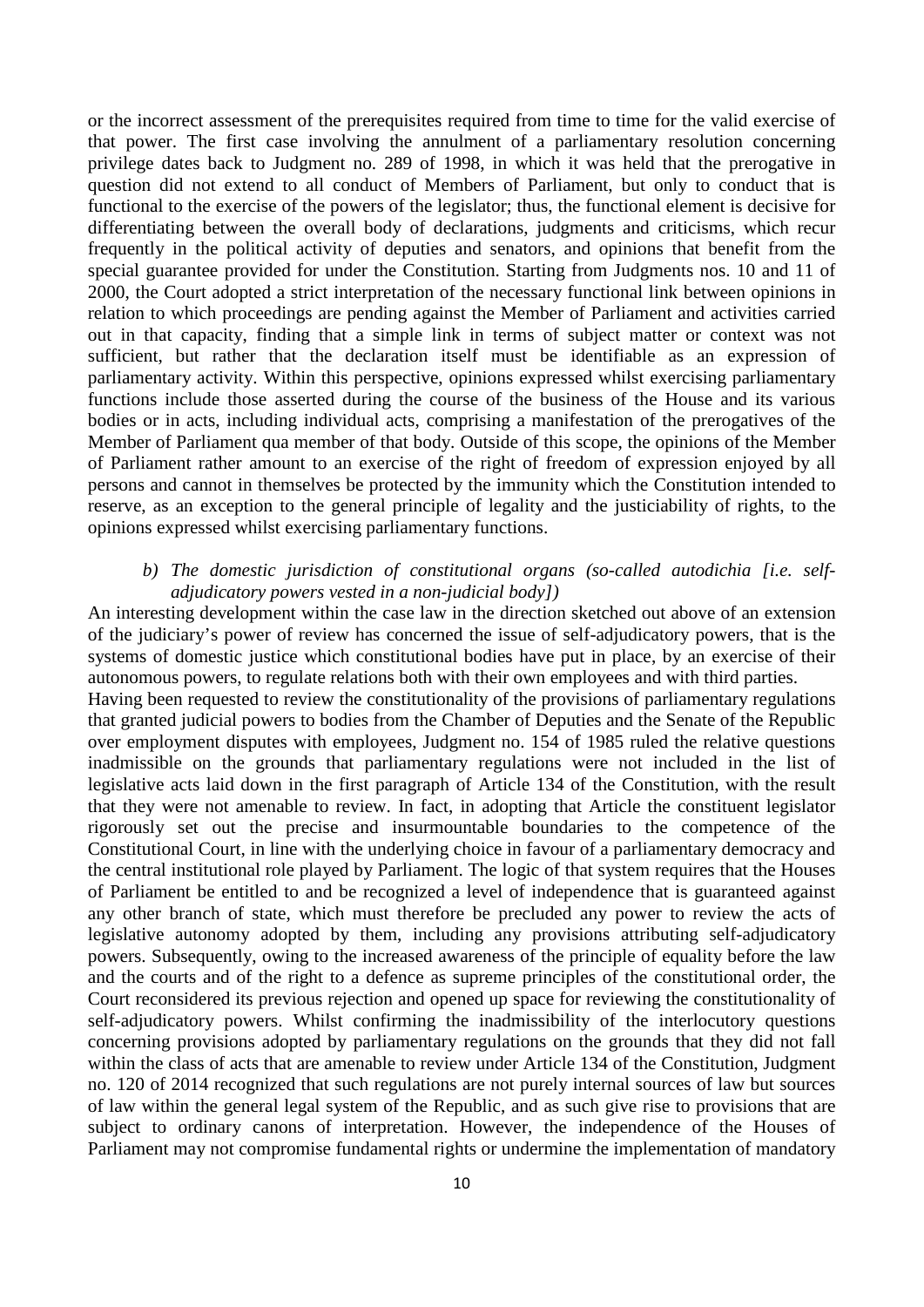principles, as the "overriding rule" of the rule of law must prevail along with the resulting judicial regime to which all legal interests and all rights are normally subject. Respect for fundamental rights, including the right of access to justice (Article 24 of the Constitution), and the implementation of mandatory principles pertaining to the judiciary (Article 108 of the Constitution) are assured by the guarantee function assigned to the Constitutional Court, which may within jurisdictional disputes between branches of state clarify the boundary between the two distinct values of the autonomy of the Houses of Parliament on the one hand and legality-jurisdiction on the other hand, thereby ensuring respect for the limits to prerogatives and the principles of legality which underpins the rule of law. In the wake of this statement of willingness to intervene, a number of disputes raised by the courts in relation to the systems of self-adjudicatory powers of the two Houses of Parliament and the Office of the President of the Republic have been received and ruled admissible (see Orders nos. 91 of 2016, 137 and 138 of 2015) . Proceedings concerning these questions are still pending resolution on the merits.

# *Question no. 6*

*Does international law have an impact on the interpretation of the principle of the rule of law in your country?*

As noted above, international law (including both treaties and the rulings of international courts) is playing an increasingly significant role within the sources of law that are important in defining and implementing the principles underlying the rule of law.

On various occasions the national legislator has made changes to the text of treaties in order to clarify and render more incisive certain principles that are already present within the Constitution.

These include for example the introduction of the principle of a fair trial through the amendment to Article 111 of the Constitution and the complete abolition of the death penalty by the amendment of Article 27 of the Constitution, although also the rulings from constitutional case law on the retroactivity of more favourable provisions of criminal law.

### *The right to a fair trial (Article 111, of the Constitution)*

The right to a fair trial is one of the principles which the Constitution laid down from the outset in relation to the judiciary. First, Article 25 recognises the principle of a court established by law (referring also to the principle of a lawful court), stipulating that "no case may be removed from the court seized with it as established by law"; Article 24 guarantees the right to take court action in order to protect one's own legitimate rights and interests and asserts that the right to a defence is an inviolable right throughout all stages and instances of proceedings; protection for these individual legal interests is moreover actionable, according to Article 113 of the Constitution, both against private individuals and against the state or other public bodies. The assertion of the above principles entails that it is necessary for trials to recognize the right of the parties to make representations along with the impartial and independent status of the judge.

By Constitutional Law no. 2 of 1999 the principle of the fair trial was introduced into the Constitution, which encapsulates in a unitary formula the principles that were already present within the text adopted in 1948. Moreover, the principle of a fair trial also includes the principle that the length of trials must be reasonable, which is modelled on Article 6 ECHR. Subsequently, in order to implement the new constitutional principle, the legislator enacted Law no. 89 of 2001 (known as the "Pinto Law"), which provides for the right to fair compensation (financial and non-pecuniary) for any person who has been involved in an excessively long trial.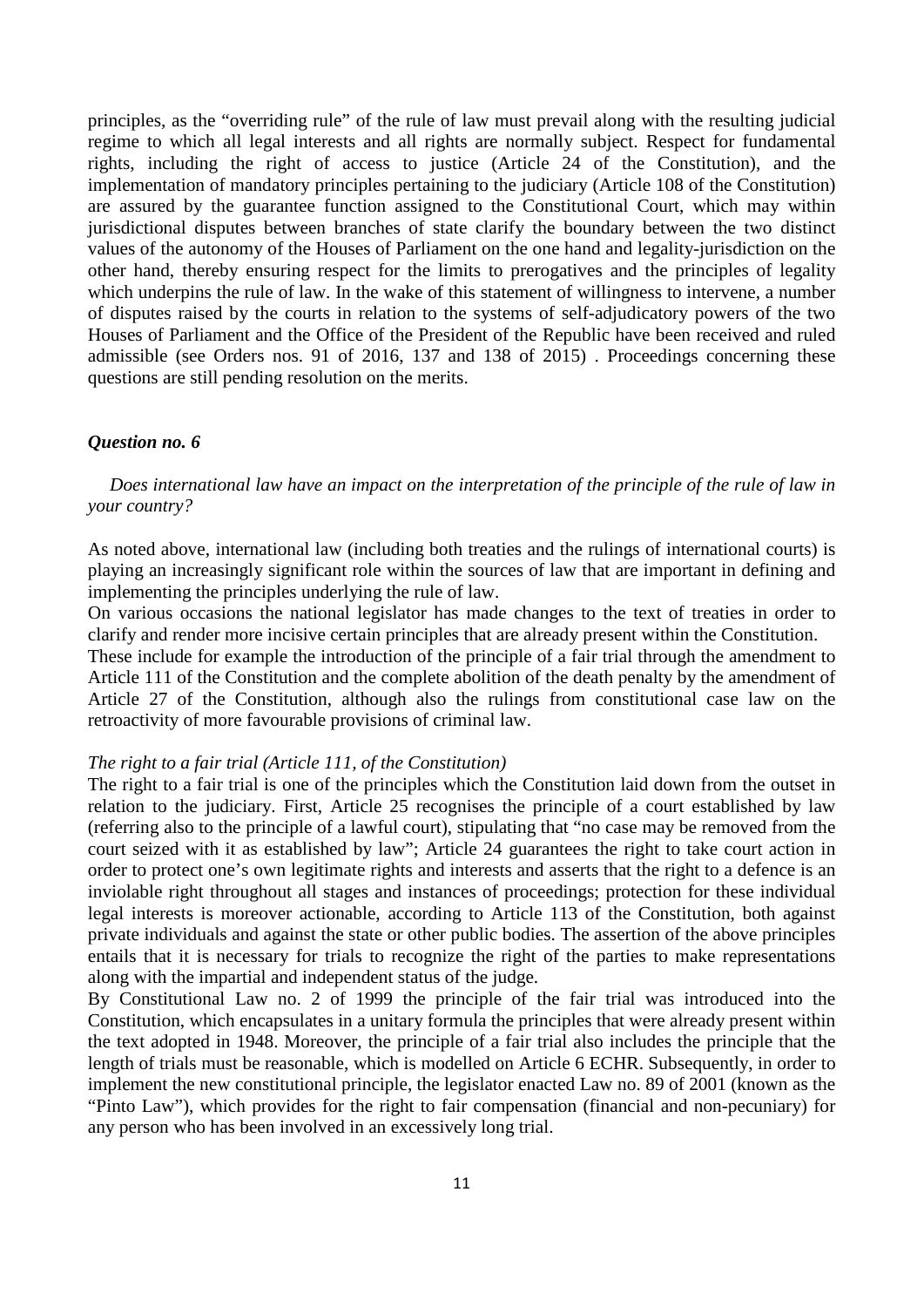## *The death penalty (Article 27, of the Constitution)*

The [Italian Constitution](https://it.wikipedia.org/wiki/Costituzione_italiana) of [1948](https://it.wikipedia.org/wiki/1948) abolished the death penalty for all ordinary offences and for military offences committed during [peacetime.](https://it.wikipedia.org/wiki/Pace) However, the death penalty still remains under the Wartime Military Code. Following the ratification by Italy of Protocol no. 13 to the [European](https://it.wikipedia.org/wiki/Convenzione_europea_per_la_salvaguardia_dei_diritti_dell)  [Convention on Human Rights \(hereafter, ECHR or the Convention\) c](https://it.wikipedia.org/wiki/Convenzione_europea_per_la_salvaguardia_dei_diritti_dell)oncerning the abolition of the death penalty in all circumstances, Constitutional Law no. 1 of 2007 amended Article 27 of the [Constitution](https://it.wikipedia.org/wiki/Costituzione_della_Repubblica_Italiana) by removing the residual provision relating to wartime military laws.

### *The principle of the retroactive effect of more favourable criminal legislation*

Confirmation of the increasingly important role performed by international law may be observed in the judgments in which the Court has dealt with the issue of the scope and consistency of the principle of the retroactivity of criminal legislation that is more favourable to the accused.

For example, the Court has been called upon on several occasions to review the constitutionality of transitory legislation on time barring laid down by Article 10(3) of Law no. 251 of 2005 on trials already pending on appeal or before the Court of Cassation, which precluded the applicability of more favourable time limits.

Although in Judgment no. 72 of 2008 it initially ruled unfounded a question that had been raised in relation to an alleged violation of Article 3 of the Constitution, in Judgment no. 236 of 2011 it subsequently rejected a question concerning the constitutionality of that provision, which had been raised on this occasion with regard to an alleged violation of Article 117(1) of the Constitution in relation to Article 7 ECHR, as interpreted by the Strasbourg Court in the judgment of 17 September 2009 (*Scoppola v. Italy*). On that occasion, the Court referred as a preliminary matter to its own case law, according to which the foundation for the principle of the retroactivity of more favourable legislation was to be found not in Article 25(2) of the Constitution but rather in the principle of equality. It not only "requires, as a matter of principle, that identical conduct be treated in the same manner irrespective of whether it occurred before or after the entry into force of the provision which repealed the offence or which provided for less severe punishment (see Judgment no. 394 of 2006)", but also amounts to a limit on the retroactive applicability of more favourable legislation, which may be subjected to exceptions or limitations in order to protect "countervailing interests of similar significance". It also reiterated the ruling previously enshrined in Judgment no. 393 of 2006, namely that the principle of the retroactivity of more favourable legislation has taken on selfstanding value also by virtue of the reference to international and Community legislation and has acquired through Article 117(1) of the Constitution "a new basis through the interposed Article 7 ECHR, as interpreted by the Strasbourg Court". However, as the case law of the ECtHR has by no means precluded the possibility of introducing exceptions from or limits on the application of the principle under examination where these are supported "by a valid justification", in this case the Court held that a justified exception applied since the contested provision was based on the need to avoid the dissipation of procedural activity carried out prior to the entry into force of the law, thereby affording protection to the constitutional interests furthered by the trial, such as its efficacy and the safeguarding of the rights of persons with an interest in the judicial proceedings, as well as "the principle of the efficacy of the criminal law".

Finally, in the same decision the Court clarified that the principle of the retroactivity of more favourable legislation recognized by the Strasbourg Court has a more limited scope than that applicable under internal law. Whilst Article 2 of the Criminal Code applies that principle to any rule of criminal law subsequently adopted that results overall in more favourable treatment for the accused, the principle enshrined in Article 7 ECHR, as interpreted by the European Court, concerns "exclusively the provision establishing the criminal offence and the penalty" and thus does not extend to situations in which "there is not any change in society's assessment of the offence that is more favourable for the accused, resulting in the conclusion that it is permitted under criminal law,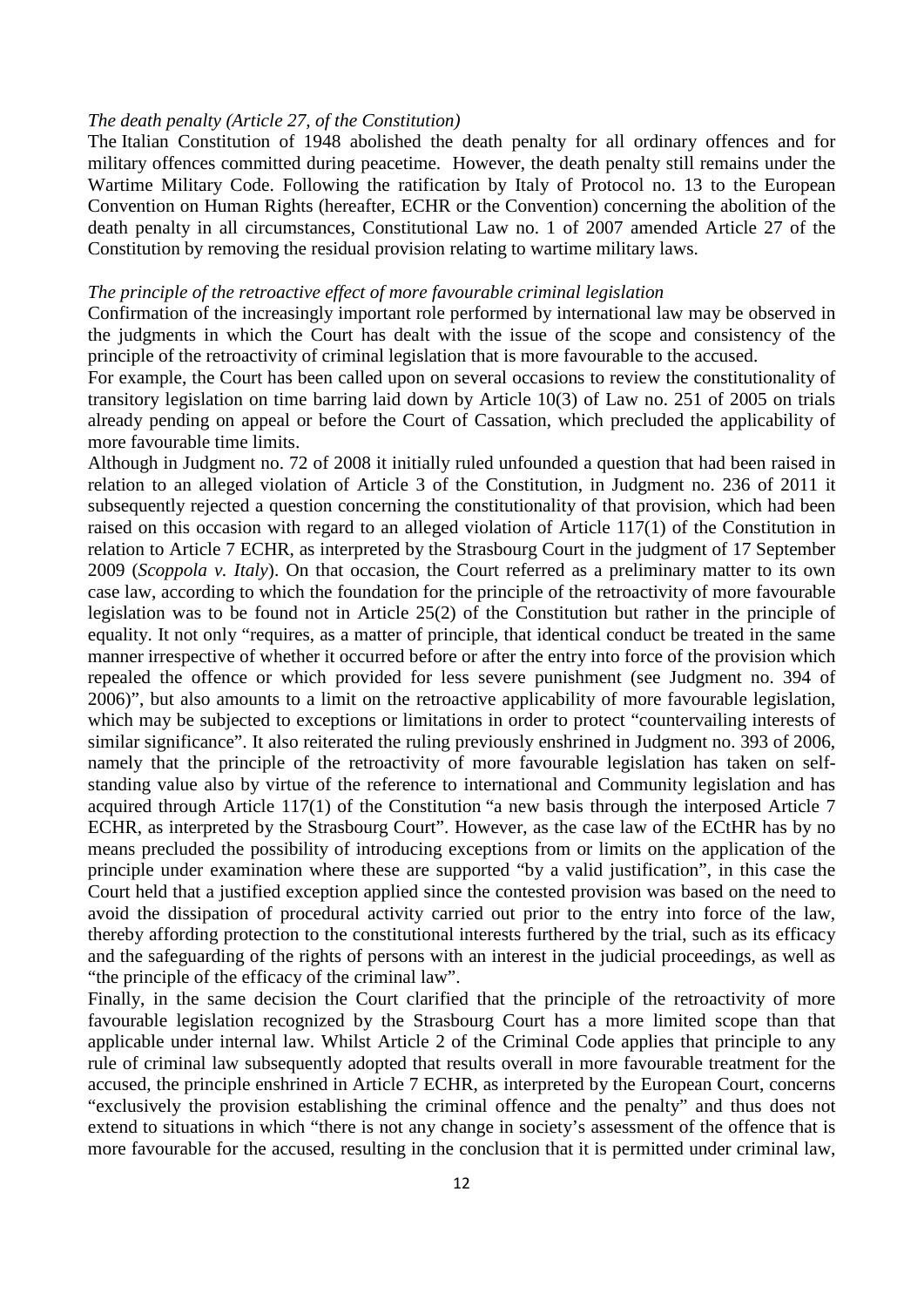or in any case less serious". Therefore, that principle cannot be applied to subsequently enacted legislation providing for more favourable time barring periods.

*The bis in idem prohibition and the principle of legality within criminal trials* Please refer to the answer given to question no. 12 for the relative constitutional case law.

### **II. New challenges to the rule of law/De noveaux défis pour l'Etat de droit**

## *Question no. 7*

*Are there major threats to the rule of law at the national level or have there been such threats in your country (e.g. economic crises)?*

## *Public order*

The greatest hazards facing the Italian legal system in relation to public order have concerned the internal terrorism emergency, which was limited to a specific period of time and has now been resolved, and also organized crime.

In order to counter the former type of danger, which afflicted the country for around fifteen years from the start of the 1970s, Law no. 152 of 1975 made provision for a special investigation procedure in relation to offences committed by law enforcement officials, officers from the investigating police or members of the armed forces performing public security duties for acts carried out whilst in service that involved the use of weapons or any other form of physical constraint. Judgment no. 87 of 1976 held that the special legislation introduced for offences committed by the armed forces did not establish any unjustified privileges, and thus did not violate the principle of equality. The rationale underlying the contested provisions was: "to prevent members of the law enforcement authorities from being exposed to the risk of criminal prosecution resulting from baseless accusations of offences concerning the use of weapons or any other form of physical constraint whilst performing their duties". The Court added that, having regard to the public order situation at the time, "which was considered by the legislator to be particularly serious, the difference in treatment introduced for members of law enforcement authorities was fully justified, having been vested with the weighty and risky task of preventing and suppressing the commission of offences and of guaranteeing orderly civil cohabitation through public security".

The Court has also been required to examine the consistency with the rule of law of emergency measures adopted in relation to the danger brought about by organized crime. Judgment no. 103 of 1993 reviewed Law no. 55 of 1990, which permits the administrative authorities to dissolve municipal (or provincial) councils if any direct or indirect links between administrators and organized crime come to light or, in the event that such persons are subject to influence that is liable to compromise the freedom of action of elected bodies and the proper conduct of administrative activity, such as to cause serious and lasting damage to the state and to public security. Whilst the Court accepted the judicial review of dissolution orders, ruling that they did not have the status of political acts, on the merits it held that "once fundamental rights and the principle of equality have been safeguarded in relation to the administration and the relative judicial protection has been assured", the interests of local politicians in objecting to the dissolution must be weighed up against all of the other constitutional principles in play.

On the other hand, as far as inviolable human rights are concerned, including in particular the right to a defence, the Court has intervened on various occasions in order to review the constitutionality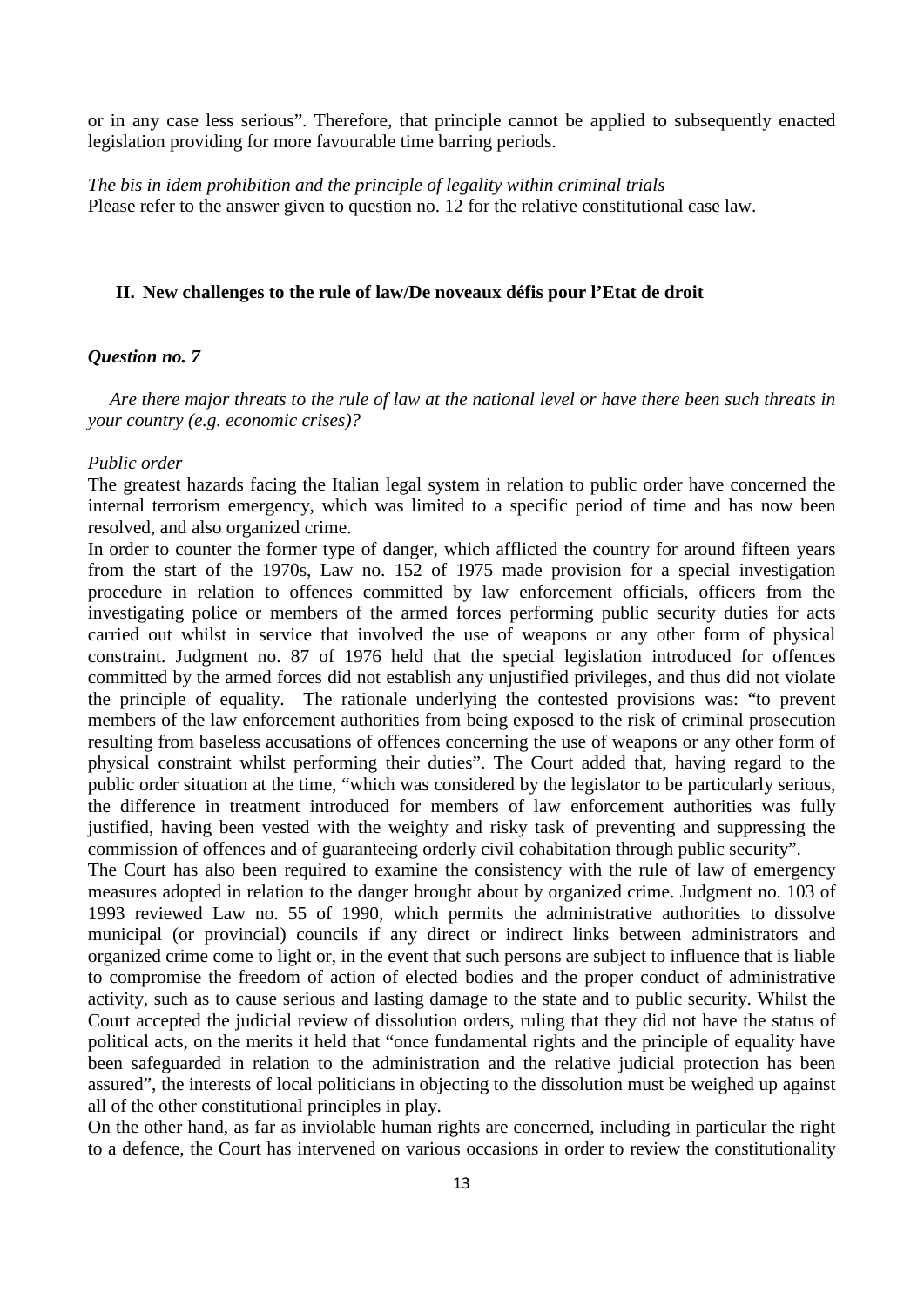of Article 41-*bis* of Law no. 354 of 1975 (as enhanced by Law no. 94 of 2009) introducing so-called "hard prison" for individuals convicted of certain offences involving major social danger. Most recently, Judgment no. 143 of 2013 held that the provision was unconstitutional insofar as it allowed face-to-face discussions between the prisoner and his or her defence lawyer to be prohibited. The constitutional guarantee of the right to a defence includes professional representation "and hence also the right – which is a necessary corollary – to confer with a defence lawyer: this serves the purpose of defining and preparing defence strategies, and first and foremost gaining information regarding one's own rights and the opportunities offered by the legal order to protect them and to avoid or mitigate the detrimental consequences to which prisoners are exposed". As far as prison inmates are concerned, the right in question takes on particular significance because, since such persons only enjoy "limited scope for direct interpersonal contacts with the outside, they are in a position of inherent weakness with regard to the exercise of their defence rights".

### *State security*

The serious threat resulting from international Islamic terrorism has also driven Italy to adopt legal instruments to combat it. Law no. 438 of 2001 adopted urgent measures to prevent and combat offences committed for the purpose of international terrorism, introducing the new offence of "association for the purpose of international terrorism" (Article 270-bis of the Criminal Code). Decree-law no. 144/2005 (converted into Law no. 155/2005) introduced Articles 270-*quater* and 270-*quinquies* into the Criminal Code ("recruitment" and "terrorist training"), along with Article 270-*sexies*, which defines "conduct intended to promote terrorism". Finally, the Paris attacks in 2015 led the legislator to enact further legislation to combat international terrorism, also in order to bring Italian law into line with numerous supranational decisions (including first and foremost UN resolution no. 2178/2014). In addition, Decree-Law no. 7/2015 (converted into Law no. 43/2015) extended liability to punishment to any individual who enrols as well as those who engage in "selftraining". Article 270-*quater* also introduced the offence of the "organization of travel for the purposes of terrorism", extending the preventive measures established under the anti-mafia code to so-called "foreign fighters". More recently, Law no. 153 of 2016, laying down "Provisions to combat terrorism", amended the Criminal Code (Articles 270-*quinquies* and 280-*ter*) to introduce three new offences: "the financing of conduct to promote terrorism"; "the seizure of assets or money that have been frozen"; and "acts of nuclear terrorism".

Whilst the ordinary courts have not yet adopted a homogeneous view concerning the application of these provisions (although see the recent Judgment no. 598 of 13 May 2016 of the Judge for Preliminary investigations at the Court of Milan), the Court has in the past been called upon to rule on the constitutionality of acts adopted in the name of national security that in actual fact violated individual freedom rights. Judgment no. 106 of 2009 concerned a jurisdictional dispute between branches of state initiated by the government against the judiciary, which had launched a prosecution in relation to the kidnapping of an Egyptian national who was suspected by members of the intelligence services of having links with Islamic terrorism, disregarding the government's classification of the matter as a state secret. The judgment held that "the supreme interest of the security of the state as an international actor" predominates over any other "and is expressed within the Constitution through the solemn wording contained in Article 52, which asserts that it is the sacred duty of the citizen to defend the Homeland". It therefore follows that, according to a balanced weighing of the constitutional principles, "the invocation of an official secret by the President of the Council of Ministers cannot have the effect of preventing the public prosecutor from investigating criminal conduct to which a *notitia criminis* in his possession refers (…), but only that of preventing the courts from obtaining and in consequence using any information and evidence that is classified as an official secret". "The procedures according to which the power to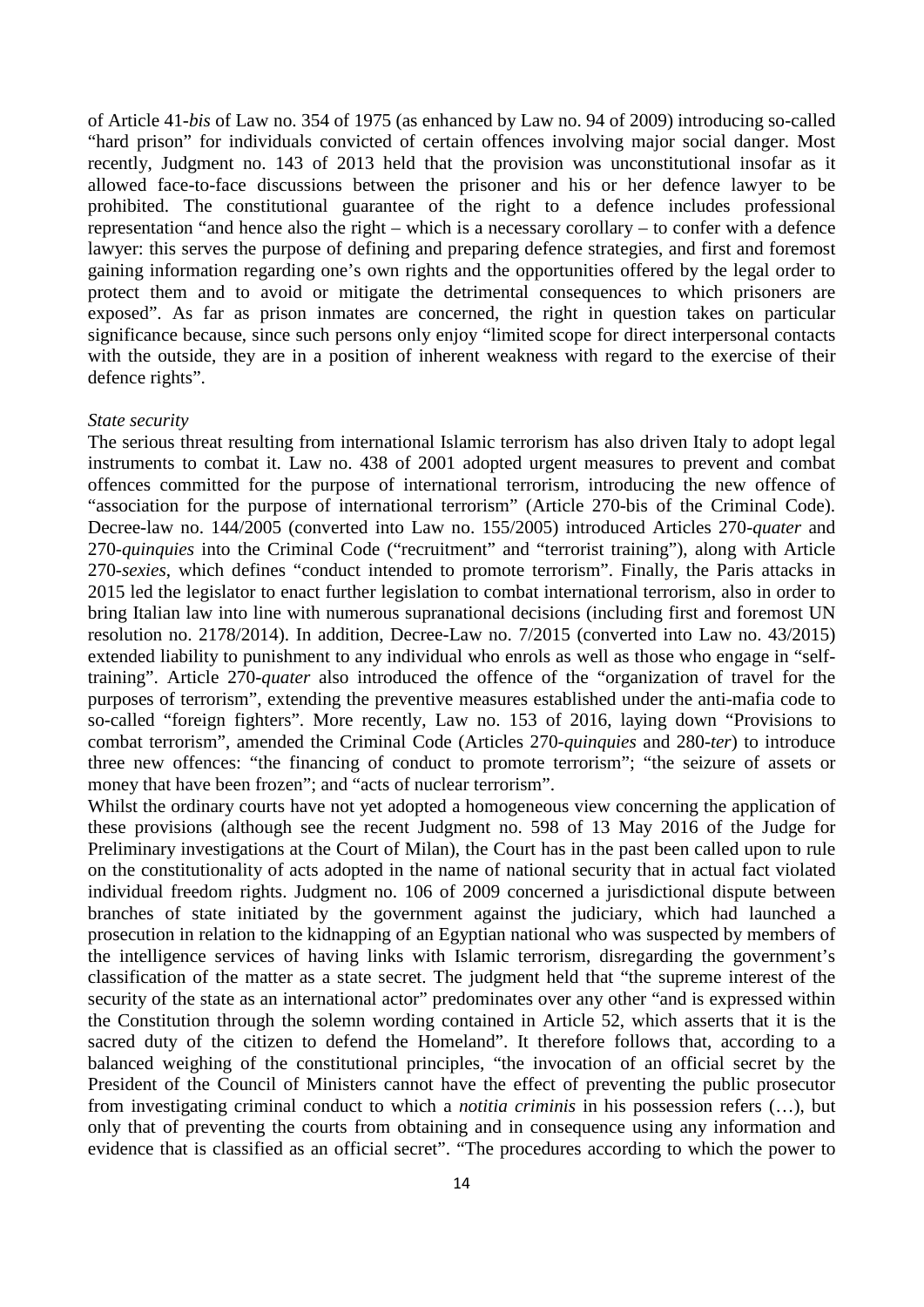classify matters as official secrets is exercised are therefore subject to review by Parliament, this being the natural forum for control of the merits of the most high-ranking and serious decisions of the executive, since it is carried out before the body representing the people, in which the sovereignty which could be undermined is vested".

Also Judgment no. 40 of 2012 dealt with the issue of interference between state secrets and another constitutional value of primary standing comprising one of the fundamental human rights: the right to a defence. A jurisdictional dispute between branches of state had arisen following the discovery at a SISMI (Italian Military Intelligence and Security Service) office of "an archive (...) containing numerous files relating to the lives, activities and political orientations of judges, state functionaries, journalists and members of Parliament and the activities of trade union movements and associations of judges". According to the prosecution, in the light of the documents seized, the purpose of the said collection of information was to discredit by defamation, slander and abuse of office the interested parties, who were deemed to be "hostile" by virtue of their political ideas. However, the government classified the matter as a state secret, as governed by Law no. 124 of 2007. According to the Court, "the principles laid down in case law relating to the basis in constitutional law of the institution of official secrets are evidently not pliable or amenable to alteration in the light of possible changes in circumstances brought about by the passage of time". In fact, the foundation for the legitimation of official secrets "may be found exclusively in the requirement to safeguard the supreme interests of the state and the community, in that it operates as a necessary instrument for achieving the goal of the internal and external security of the state and for guaranteeing its existence, integrity and democratic framework: these are values which are expressed within a complex body of constitutional provisions, including in particular those laid down in Articles 1, 5 and 52 of the Constitution". It is precisely the rationale of safeguarding the "*salus rei publicae*" that enables official secrets "to operate as a "bar" on the exercise of judicial powers, including specifically those seeking to establish individual responsibilities for conduct classified by law as an offence". The Court thereby reiterated the broadly discretionary and inherently political nature of the assessment – which falls to the President of the Council of Ministers – as to which means are suitable and necessary in order to guarantee state security.

# *Economic equilibria and fundamental rights*

The need to deal with the economic crisis in recent years has resulted in the adoption of emergency financial measures, which have had a profound effect on the resources and the autonomy of local government bodies, and also indirectly on the social rights guaranteed by them. As a result, the Court has been seized with numerous questions of constitutionality, and has been required in each case to ascertain the best balance between economic requirements, which are focused on the recovery of the public accounts, and social requirements, which constitute a direct expression of the constitutional project. Judgment no. 36 of 2004 asserted that "it cannot be disputed that state legislation may impose budgetary policy restrictions on local government bodies for the purpose of financial coordination in relation to national objectives, as resulting also from obligations under Community law, even where these inevitably translate into indirect limitations on the spending autonomy of such bodies". It is therefore possible that state legislation may exercise the discretion available to it to impose limits on spending by self-governing bodies, even where such spending pursues welfare objectives, provided that it is not exercised in an irrational manner, occurs on a transitory basis and pursues the specific objectives of rebalancing the public finances.

### *a) Anti-crisis measures affecting pensions and employment contracts*

Certain measures to contain spending which have been adopted in relation to the economic crisis have been held not to comply with principles of constitutional law. In fact, the financial emergency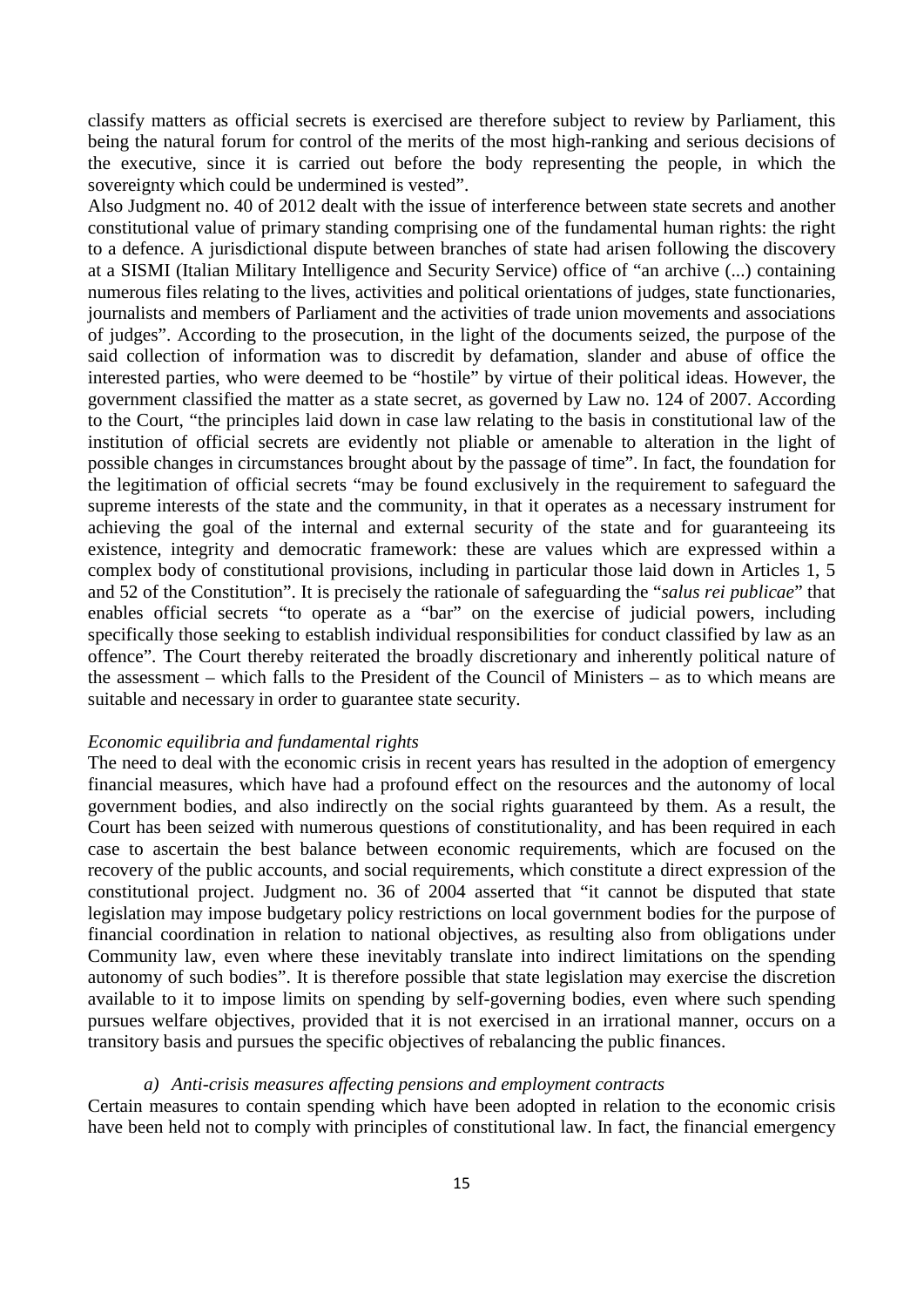cannot under any circumstances legitimize legislative choices that are irrational or not based on a reasonable balancing of conflicting values or interests.

Judgment no. 116 of 2013 held that measures intended "to pursue a general cooling of wage dynamics within public sector employment, in addition to temporary measures to reduce pay and solidarity measures" cannot however have a detrimental effect only on one certain category of individual, such as specifically persons in receipt of pension income. In fact, the equalization initiative is fiscal in nature as it involves "a definitive reduction of the pension payment, and the allocation of the relative amount to the state budget, which fulfils all of the prerequisites required by this Court in order for the levy to be classified as a tax", and is therefore unconstitutional because the Constitution requires "an inseparable link with capacity to pay tax, within the context of a system inspired by the principles of progressive taxation, as a further manifestation within the specific field of taxation of the principle of equality, which is related to the task of removing *de facto* financial and social obstacles to the freedom of and equality between people, within a spirit of political, economic and social solidarity (Articles 2 and 3 of the Constitution)".

Judgment no. 70 of 2015 declared unconstitutional a provision which, for 2012 and 2013, limited the automatic revaluation of pension income in respect of the full amount thereof for pensions worth an overall amount of up to three times the minimum INPS (Italian National Institute for Social Security) pension, with the result that pensions higher than that threshold (1,217.00 euros net) were excluded from any revaluation. In failing to comply with the reference legislation enacted both previously and subsequently (both in respect of the duration of the measure for more than one year and also due to the fact that it applied to pensions that were not particularly high), the contested provision breached the limits of reasonableness and proportionality because it limited itself to recalling generically the "contingent financial situation", and the overall design did not make it clear why financial requirements should prevail over the countervailing rights of pensioners, which had been affected by such a far-reaching initiative.

Judgment no. 178 of 2015 ruled unconstitutional a further extension in the freeze on collective bargaining procedures for public sector workers, which had already been ordered for the 2010-2014 period. The provisions contested by the referring courts and those subsequently enacted in the Stability Law for 2015, which applied without any interruption and shared an analogous purpose, violated trade union freedom (Article 39(1) of the Constitution) in making clear the structural design of the "block". In fact, whilst the financial emergency can be used as justification for measures with a limited temporal horizon, it cannot also justify measures destined to continue *ad libitum*. The emergence of the structural nature of the suspension of bargaining procedures meant that the sacrifice of the fundamental right protected under Article 39 of the Constitution was no longer tolerable and had the effect of rendering the legislation concerned unconstitutional. Having thereby removed the limits to the implementation of procedures relating to wage bargaining, the Court recommended to the legislator, without any obligation as to the result, to provide a new impulse to the ordinary contractual dialectic, in accordance with spending limits, and without prejudice to the financial effects resulting from the provisions examined for the period that has already elapsed.

# *b) The remuneration of judges*

According to settled case law, the gravity of the economic situation may allow salary increases to be curtailed, provided that this is limited to the period of time necessary in order to satisfy the requirements of budgetary rebalancing and that it occurs within the context of similar sacrifices imposed both on public sector employment (through a block on bargaining procedures) and on taxpayers in general. By Judgment no. 223 of 2012, the Court ruled unconstitutional certain provisions concerning the removal of the mechanism for automatic salary adjustments for judges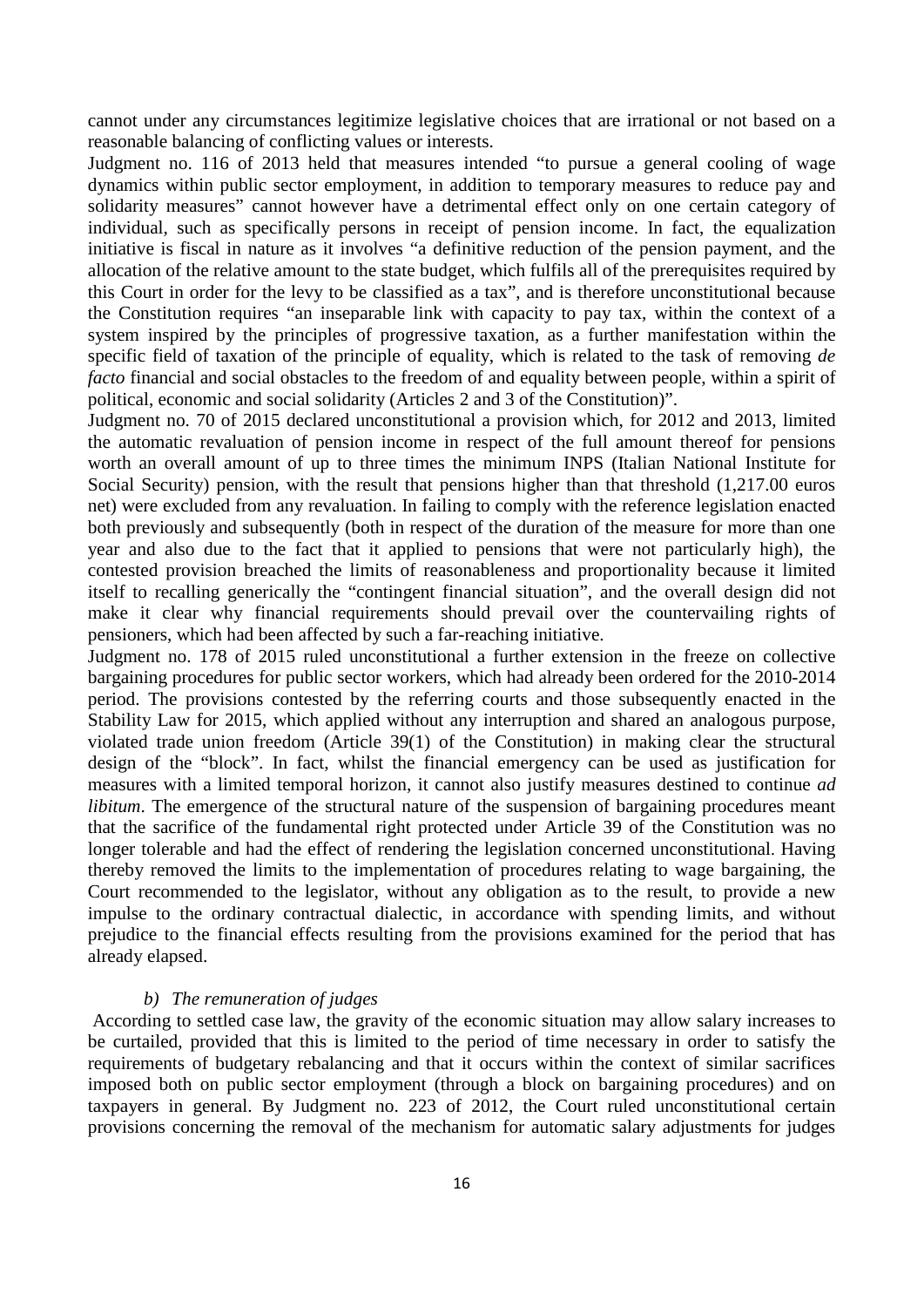and the reduction of their judicial allowance on the grounds that these measures had unreasonably breached the limits set for them, to the detriment to one single class of public sector employee.

## *c) State initiatives to support situations of particular distress*

Judgment no. 10 of 2010 provided that a state initiative involving the provision of a prepaid shopping card intended for the purchase of essential goods and services to individuals suffering from financial distress did not violate the regions' competences over social security on the grounds that it fell under the legislative competence of the state over the "determination of essential service levels" within the extraordinary, exceptional and urgent situation of international economic and financial crisis that affected also our country in 2008 and 2009. In the same way, Judgment no. 62 of 2013 reasserted that intervention by the state will be "admissible when, in addition to complying with the principles of equality and solidarity, it relates to extraordinary, exceptional and urgent circumstances such as those resulting from the situation of economic and financial crisis which has affected our country", and that accordingly it will be justified whenever it occurs "either with the aim of protecting individuals in situations of extreme vulnerability or in relation to the extreme seriousness of the economic crisis that has affected our country".

## *Question no. 8*

*Have international events and developments had a repercussion on the interpretation of the rule of law in your country (e.g. migration, terrorism)?*

The unstable geopolitical situation in recent years has affected national legal systems on various levels. In particular, questions have arisen concerning the access to welfare and civil rights by illegal non-EU immigrants.

As far as protection for fundamental human rights is concerned, the Court has reviewed the constitutionality of a series of provisions which, in attempting to regulate immigration on various levels, including in particular illegal immigration, have often attempted to impose limits on, or in any case to condition, the exercise of fundamental rights by persons originating from non-EU countries. In general, Judgment no. 105 of 2001 ruled in relation to inviolable rights "that these are vested in individuals not by virtue of their membership of a particular political community but as human beings".

Within the area of criminal law, the manifestation of the above principle has resulted in a balancing of the various general interests involved. Judgment no. 249 of 2010 reiterated that "the legal status of foreign nationals must not be considered – as far as the protection of such rights is concerned – as a legitimate basis for different and less favourable treatment, especially under criminal law, as the area of law most directly related to fundamental human freedoms, which are safeguarded in the Constitution by the guarantees laid down in Articles 24 et seq, which regulate the position of individuals with regard to the state's punitive powers". Consequently, the aggravating circumstance of having committed an offence whilst an illegal immigrant was ruled unconstitutional on the grounds that "the contested provision is not consistent with the logic of causing of greater harm or greater danger to the interest protected by the criminal law provisions establishing and punishing individual offences". On the contrary, when considering a provision introducing into the legal system the offence of "illegal entry into and stay in the country", Judgment no. 250 of 2010 asserted that the power "to regulate immigration amounts to an essential feature of state sovereignty as an expression of control of the territory". It thus held that the offence did not punish "a manner of being of the person, but specific conduct in breach of applicable legislation", which violates the state's legal interest "in the control and management of migratory flows in accordance with a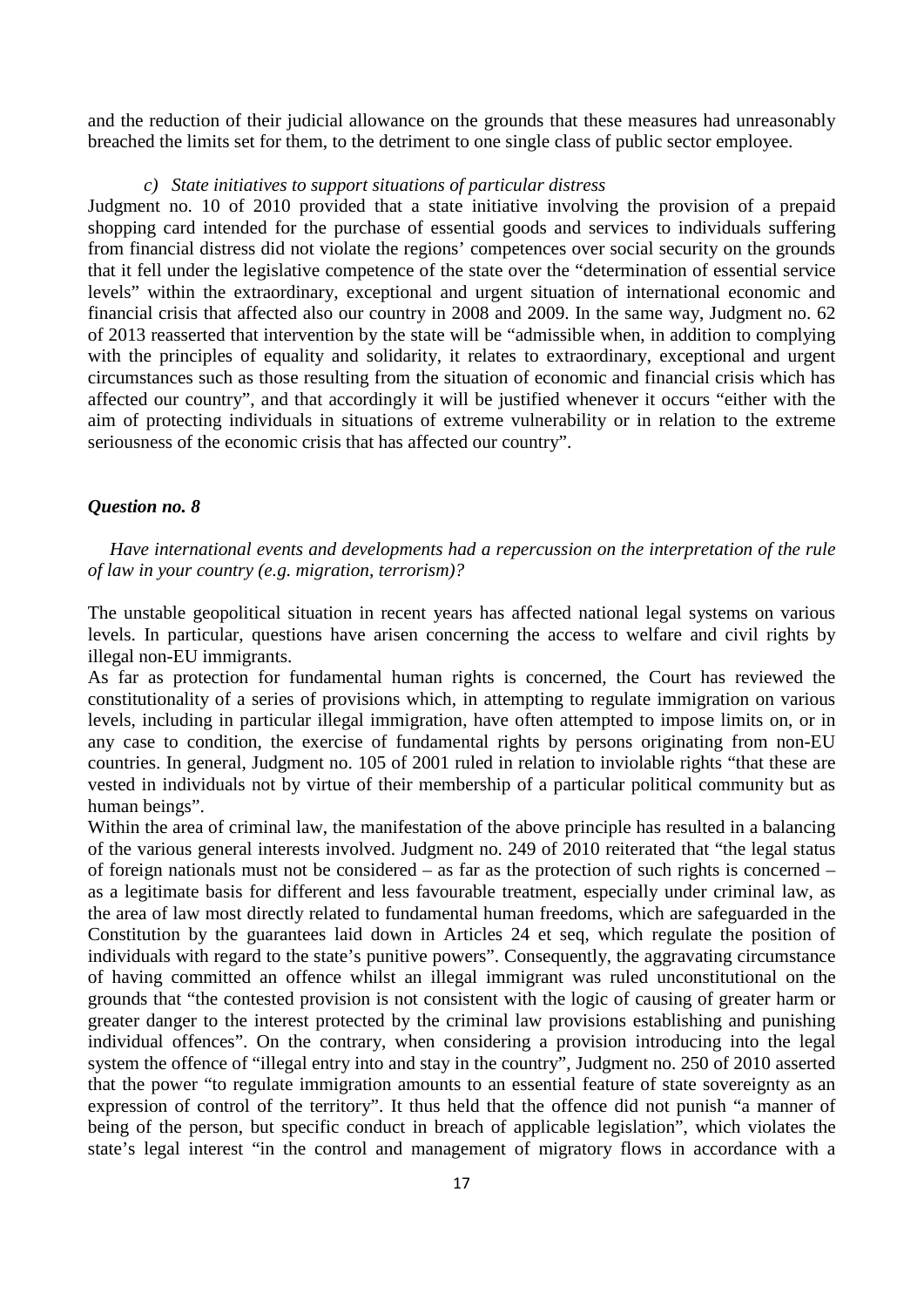specific legislative framework", which is in turn essential for "an advanced form of protection for the entire body of final public interests – of certain constitutional significance – that are liable to be negatively affected by uncontrolled immigration". Regarding the issue of immigration, the Court concluded that "the requirements of human solidarity cannot be asserted unless a correct balance of the values in play is struck (...) [and that] the requirements of solidarity be protected", *inter alia*, by "the applicability to illegal immigrants of the legislation on support for refugees and international protection", in accordance with Community law.

On the other hand, as far as the exercise of welfare rights is concerned, the Court struck out from the legal order provisions that sought to render their exercise conditional upon the holding of a residence card or on a period of residence of a certain duration. In Judgment no. 252 of 2001 it was recognized that "the right to healthcare treatment that is necessary in order to protect an individual's health is conditioned under constitutional law by the requirement that it be balanced against other interests protected under constitutional law, subject in any case to the guarantee of an irreducible core of the right to health protected by the Constitution as an inviolable aspect of human dignity, which requires that no situation may be brought about in which protection is lacking", and that this irreducible core "must be recognized also to foreign nationals, irrespective of their status under the legislation regulating the entry into and stay within the state, although the legislator may provide for different arrangements for its exercise as "a foreign national who is present, even unlawfully, within the country has the right to benefit from all services that are non-deferrable and urgent […] as this is a fundamental human right".

A particular group of significant judgments has concerned Article 80(19) of Law no. 388 of 2000 which, in providing in general that "income support and financial benefits, which are individual rights under applicable legislation on social services, shall be granted in accordance with the conditions laid down in the legislation to foreign nationals who hold a residence card" (now the long-term EC residence permit), pursued the aim of restricting the provision of social benefits to non-EU nationals. In fact, the provision had a direct effect on the prerequisites for entitlement to receive social benefits by limiting the class of recipient non-EU nationals to those holding a residence card, the issue of which besides requires lawful residence within the country for at least five years. As a result, following the entry into force of the legislation, the previous equal treatment of Italian nationals and foreign nationals holding a valid residence permit no longer applied. The long series of decisions regarding this matter started with the issue of several rulings dealing with the income limits imposed on non-EU nationals in order to be able to receive a residence card. The Court held that it was unreasonable to subject the provision of welfare benefits to the receipt of a specific minimum income. The Court subsequently reviewed the provision with regard to the different issue of unjustified discrimination against non-EU nationals in relation to the different types of benefit from time to time considered. Such benefits are intended to assist individuals suffering from highly incapacitating disabilities, and their award was thus intended to satisfy different values of constitutional significance, such as the protection of health, the guarantees to be afforded to the disabled, and the safeguarding of acceptable living conditions. The Court thus branded as intolerable a system that subjected the receipt of benefits of that nature to the holding of a residence card, i.e. a merely temporal prerequisite which was entirely incompatible with the urgent and pressing nature of the relative needs.

On the other hand, the Court has recognized that the prerequisite of ongoing residence may be reasonably imposed as a requirement for the receipt of a social benefit due to the limited availability of resources in relation to non-essential benefits or support for members of the community that requires a certain level of residential stability, provided however that the prerequisite is applied at all times in accordance with the goals which the legislator seeks to pursue. Similarly, the situation of individuals with no status, who nonetheless have legitimately established a strong connection with the community within which they live and into which they have integrated, having established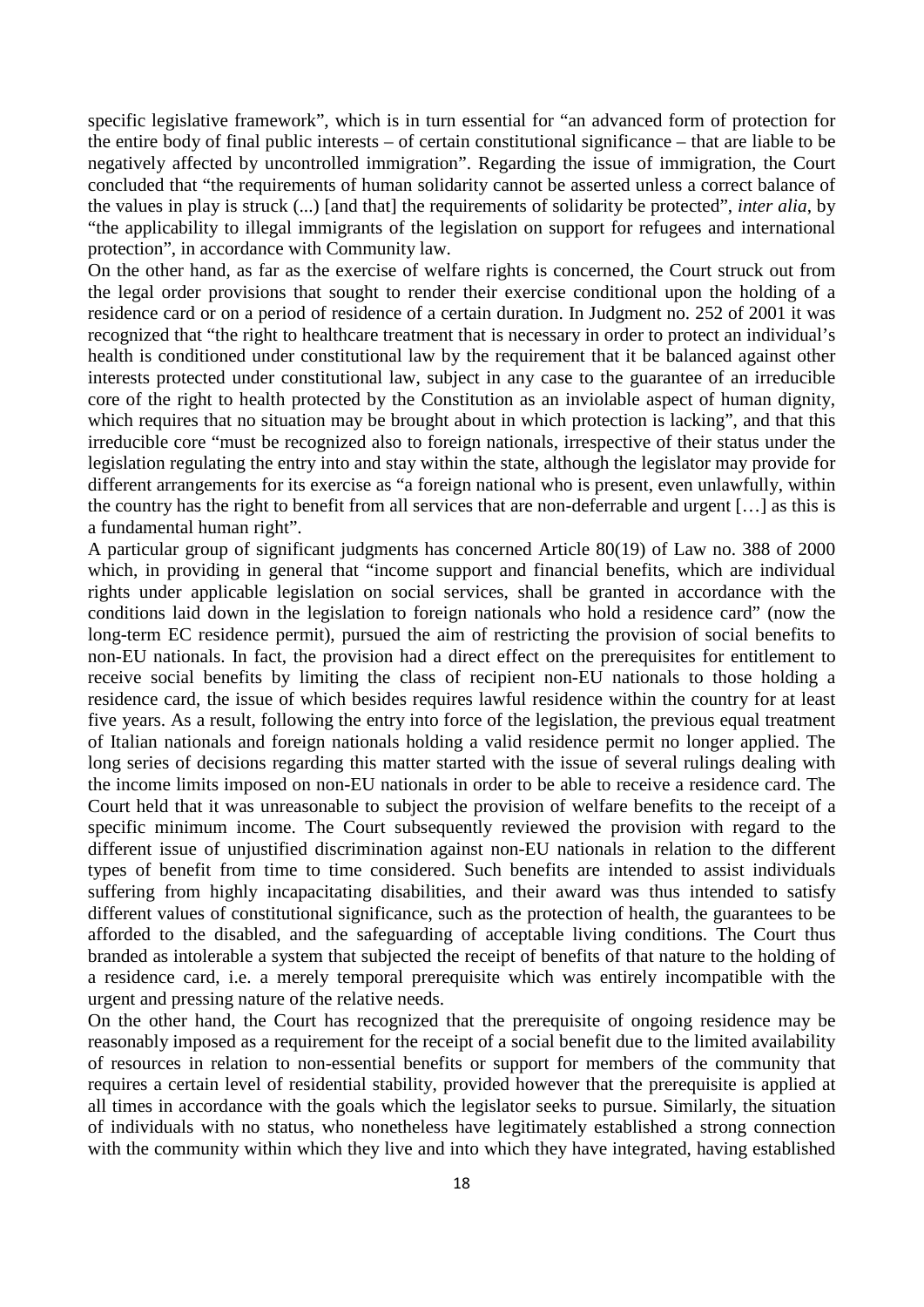there stable prospects of employment, family life and emotional ties, has also been held to deserve protection.

### *Question no. 9*

*Has your Court dealt with the collisions between national and international legal norms? Have there been cases of different interpretation of a certain right or freedom by your Court compared to regional/international courts (e.g. the African, Inter-American or European Courts) or international bodies (notably, the UN Human Rights Committee)? Are there related difficulties in implementing decisions of such courts l bodies? What is the essence of these difficulties? Please provide examples.*

It is now a settled fact that the legal space within which the Italian state operates is no longer that circumscribed solely by the national territory and that it overlaps with a "European legal space" within which various actors operate, guaranteeing multi-level protection for fundamental rights. This has made it necessary for the Court to define its relations with two other organs entrusted with the protection of rights, namely the Court of Justice of the European Union and the European Court of Human Rights (hereafter, ECtHR). These relations now appear to be well-defined, following the adoption of important judgments.

## *Relations between Italian law and EU law*

As regards the relationship between national law and EU law, the Court has asserted that the latter prevails. In fact, whilst Judgment no. 14 of 1964 held that Article 11 of the Constitution permitted the "conclusion of treaties entailing restrictions on sovereignty" but that in the event of any conflict between the national provision implementing the Community provision and the subsequent conflicting provision, it should be resolved "according to the principles applicable to legislation adopted at different points in time", Judgment no. 232 of 1975 by contrast held that whilst "Community law prevails over national law", the Italian courts do not have the power to set aside subsequently enacted internal legislation, but are "required to refer a question concerning their constitutionality". Finally, Judgment no. 170 of 1984 established the current settled position, under which national law may be set aside by the national courts. Thus, in the event that "there is an irreducible incompatibility between the national provision and the Community provision, it is the latter that must under all circumstances prevail" since "the two systems are structured as autonomous and distinct, albeit coordinated, systems according to the division of powers laid down and guaranteed by the Treaty", provided under all circumstances that they do not violate fundamental principles of the legal order or inalienable human rights (theory of so-called "counterlimits").

### *"Counterlimits"*

Judgment no. 183 of 1973 specified that the restrictions on sovereignty permitted under Article 11 cannot, under any circumstances, vest the European institutions with an "inadmissible power to violate the fundamental principles of our constitutional order or inalienable human rights" and that, "should such an aberrant interpretation ever emerge (…) in such an eventuality the guarantee of constitutional review by this Court of the continuing compatibility of the Treaty with the said fundamental principles would always be guaranteed". The incorporation of any European provision at odds with indispensable constitutional values would thus result in a declaration that the provision implementing the Treaty was unconstitutional insofar as it permitted the operation of the former provision within the legal system, obviously according to the time-scales and ordinary procedures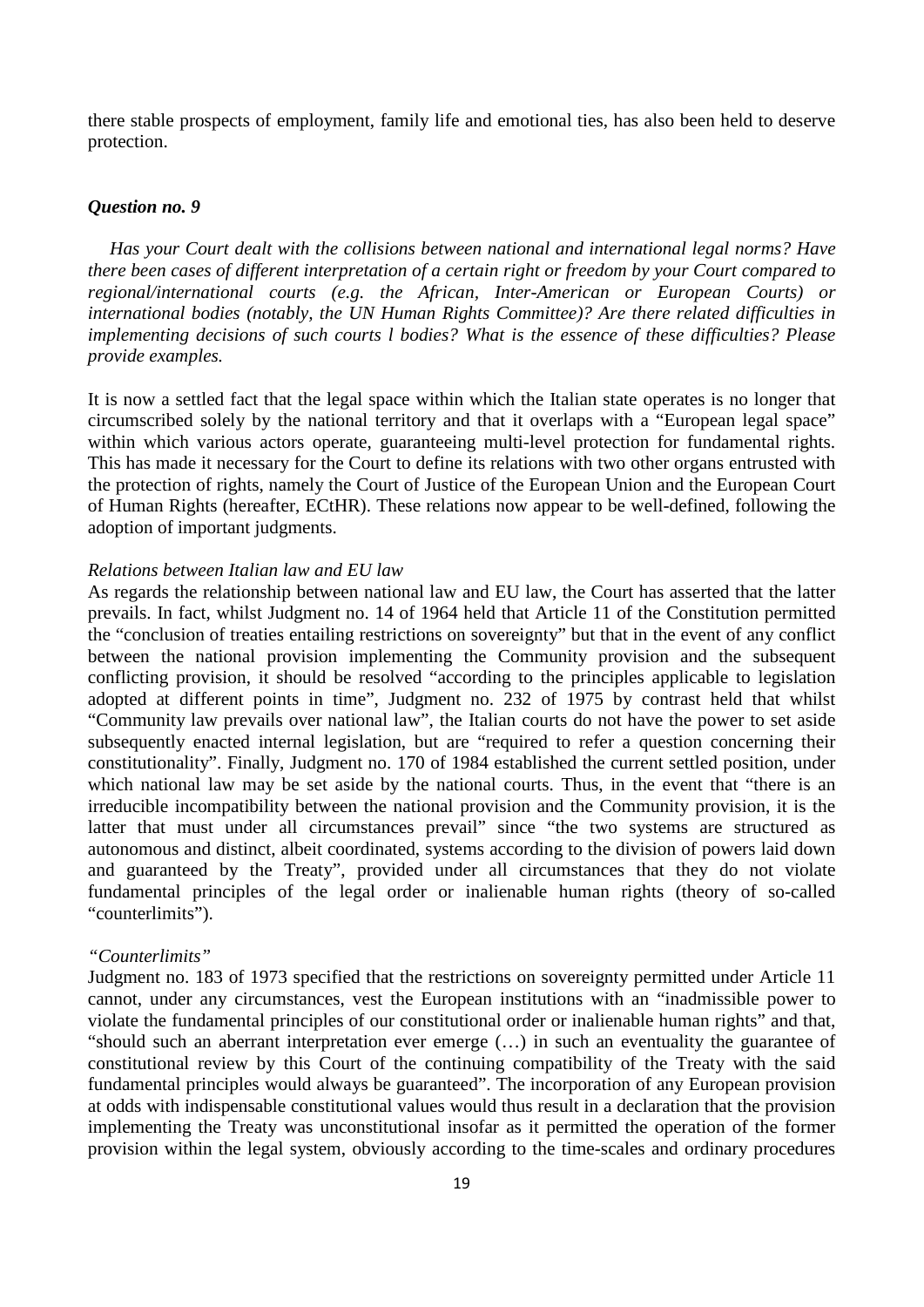applicable to the conduct of constitutional proceedings. This is the heart of the "doctrine of counterlimits", by which the Court has sought to impose limits on the increasing dissemination of Community legislation in order to protect the identity of the republican legal order.

By Judgment no. 238 of 2014, the Court applied the theory of counterlimits to a rule of customary international law. The question arise in relation to a request for compensation for damages suffered during the Second World War by three Italian nationals who, after being captured in Italy by German military forces, were deported to Germany and required to perform forced labour in concentration camps. The International Court of Justice had previously ruled on this point, asserting the existence of a rule of customary international law, which included under the *iure imperii* acts that are immune to cognizance by the courts also war crimes and crimes against humanity in breach of human rights committed by forces of the Third Reich during the 1943-1945 period in Italy and in Germany against Italian nationals. Whilst the Court acknowledged that "at the international law level, the interpretation by the ICJ (…) is particularly qualified and does not allow further examination by national governments and/or judicial authorities", it nonetheless specified that it is "clear that another issue has to be examined and resolved, namely the envisaged conflict between the norm of international law (...) incorporated and applied in the domestic legal order, as interpreted in the international legal order, and norms and principles of the Constitution, to the extent that their conflict cannot be resolved through interpretation", which conflict "occurs with the qualifying essential principles of the state constitutional order, including the principles of safeguard protection of fundamental human rights. In those situations it is up to the national judge, and in particular exclusively to this Court, to exercise the constitutional review, in order to preserve the inviolability of fundamental principles of the domestic legal order, or at least to minimize their sacrifice". In the case under examination, it was acknowledged that the international provision, as defined by the ECJ, violated the right to take action and to defend court action seeking to uphold rights recognized under Article 24 of the Constitution.

## *Relations between the Constitutional Court and the European Convention on Human Rights*

Starting from Judgments no. 348 and no. 349 of 2007, the Italian Constitutional Court has defined as follows the relations between national law and the ECHR system: adherence to the ECHR did not entail any limitations on sovereignty, with the result that neither Article 11 of the Constitution nor the constitutional case law on the prevalence of directly applicable EU law can apply to the provisions of the ECHR; Article 117(1) of the Constitution is the route by which the provisions of the ECHR have been incorporated into national law, with the result that they first limit the discretion of ordinary legislation (since the commitment made by the state at international level has effect *pro futuro*) and, secondly, that they amount to an interposed norm for assessing the constitutionality of legislative acts; since Article 117(1) of the Constitution does not allow the conclusion that the ECHR has been incorporated into EU law, it requires the ordinary courts to refer a question for constitutional review in the event of any contrast between national law and the Convention that cannot be resolved through interpretation, which in such cases will be subject to constitutional review, and such review will not be limited to principles and fundamental rights (the counterlimits that preclude the incorporation of EU law into national law), but will rather extend to the full body of constitutional law; this framework remains valid following the entry into force of the Lisbon Treaty, pending the EU's accession to the ECHR.

In this way, the Constitutional Court has corrected the tendency – which had become apparent within the case law of the Court of Cassation – to apply directly the ECHR, at the same time setting aside any contrasting provisions of national law, and reasserted its role as the ultimate guardian of fundamental rights and of the compatibility of ordinary legislation with the Constitution within a system of centralized control.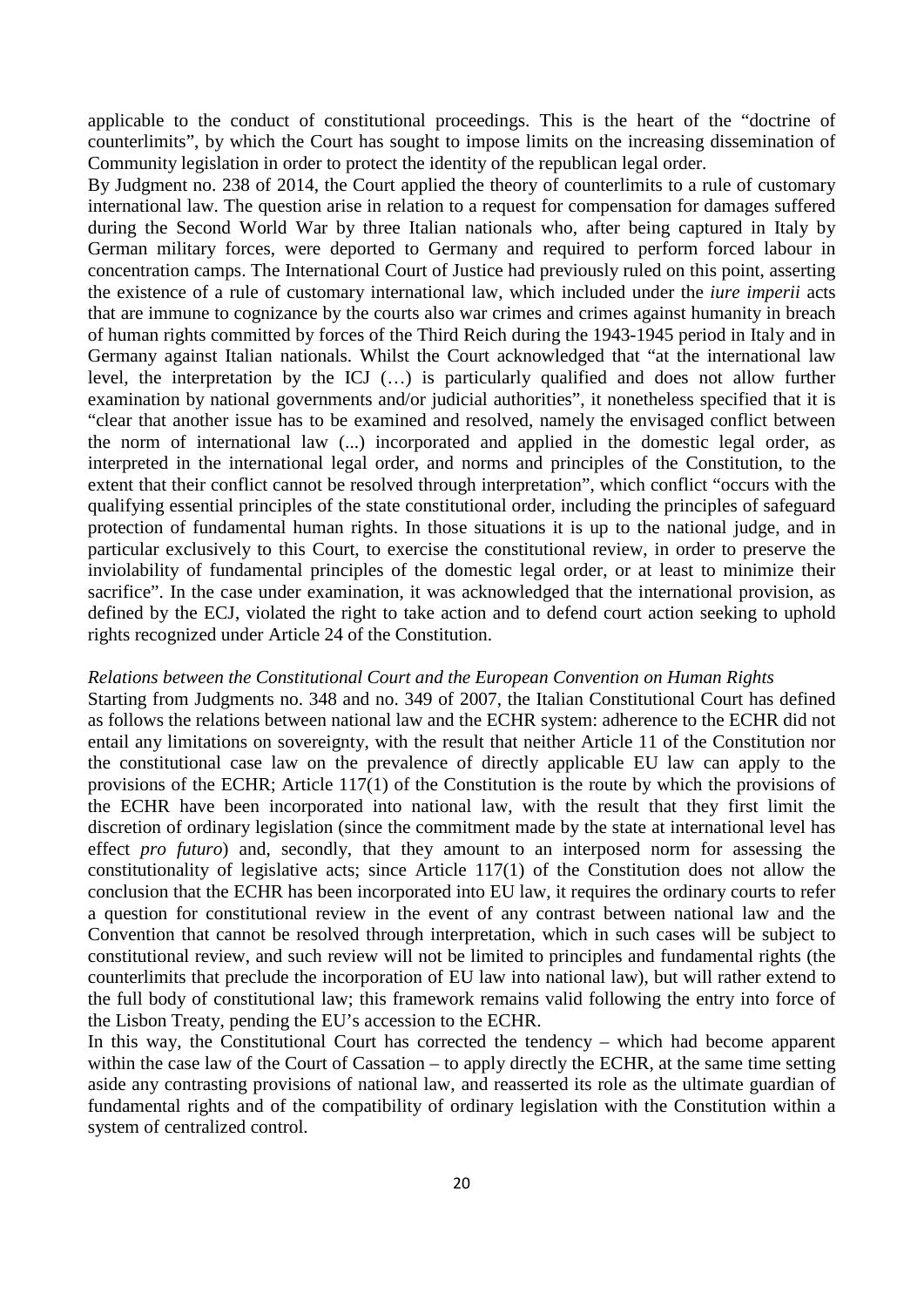Given the specific application to the same disputed matter of two separate systems for protecting fundamental rights – having clarified that the supplementation of the constitutional parameter laid down in Article 117(1) of the Constitution must not be construed as a hierarchical subordination, to the provisions of the ECHR, of ordinary legislation, nor less of the Constitution – the Italian Constitutional Court elaborated the theory of the "maximum expansion of guarantees" for all relevant rights and principles considered overall, whether constitutional or supranational, which must always have a relationship of reciprocal integration in order to achieve the necessary "integration of protection".

According to the position adopted within Italian constitutional case law, the minimum levels of protection for the fundamental rights laid down in the ECHR, as interpreted by the ECtHR, constitute an inderogable limit pursuant to Article 117(1) of the Constitution for the Italian legislator only "downwards", but not "upwards"; respect for international obligations can never be the cause for a reduction in protection below that already available under national law, but may and must constitute an effective instrument for expanding such protection; the overall result of the integration of the guarantees provided under the legal system must be positive, in that the impact of the individual ECHR provision on Italian law must result in an increase in protection for the entire system of fundamental rights.

On the other hand, Article 53 of the ECHR expressly provides that the interpretation of the provisions of the Convention may not limit or derogate from any of the human rights recognized under the laws of any High Contracting Party: in doing so, it confirms that the system of guarantees under the Convention seeks to reinforce the protection offered at national level, without ever imposing any limitations on it.

In addition, according to the settled position stated by the Italian Constitutional Court, the provisions of the Constitution and of the Convention must be considered jointly, in order to enable a "systemic and non-fragmented assessment of the rights affected by the relevant provision examined, in such a manner as to ensure the fullest guarantees for all relevant constitutional and supranational rights and principles, considered as a whole, which are at all times reciprocally integrated with one another" (see most recently Judgment no. 191 of 2014).

The necessary balancing with other interests protected under constitutional law, that is with other constitutional provisions, which in turn guarantee fundamental rights that are also liable to be affected by the expansion of an individual system of protection, is realized to the fullest in the national "margin of appreciation" elaborated by the Strasbourg Court in order to offset the rigidities of the principles formulated on European level. It falls to the ECtHR to decide on individual cases and individual fundamental rights, whilst the national authorities (legislature, constitutional court, ordinary court) are under a duty to assess how and to what extent the result of the interpretation by the ECtHR interacts with the Italian constitutional order in order to prevent the protection for certain fundamental rights from developing in an imbalanced manner, resulting in the sacrifice of other rights likewise protected by the Constitution and the ECHR.

Finally, as was clarified in Judgment no. 80 of 2011, the framework sketched out for relations between the national law and the Convention system has not altered as a result of the entry into force of the Lisbon Treaty and pending the EU's accession to the ECHR.

## *Difficulties and solutions in the application of ECHR law*

Generally, relations between the national legal order and the ECHR system operate in terms of harmonious competition. However, the growing impact – and increasingly activist nature – of European case law on states' internal choices requires constitutional courts to put in place a variety of solutions, ranging from acceptance and compliance through to various forms of "resistance" (application of the margin of appreciation reserved to states; use of the technique of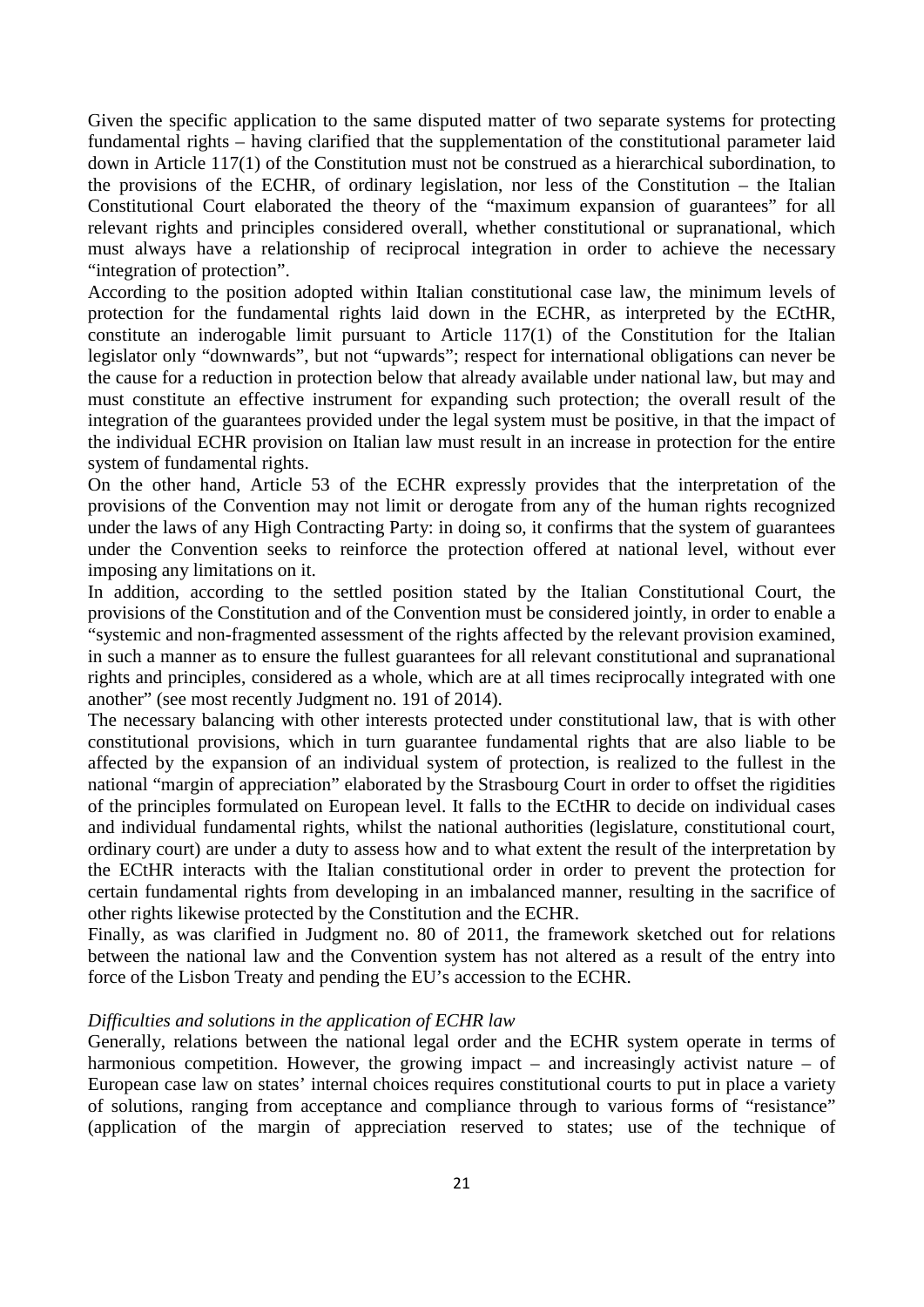"distinguishing", which enables the binding force of a prior ruling to be circumvented; or the granting of preference to internal parameters and the use of European case law *ad adiuvandum*).

The following paragraphs set out four significant manifestations of difference in stance concerning relations between the Constitutional Court and the Strasbourg Court.

Following a review of a criminal trial which was held by the ECtHR not to be fair (report by the European Commission of Human Rights of 9 September 1998, *Dorigo v. Italy*; Constitutional Court, Judgment no. 113 of 2011), the Italian Constitutional Court fully implemented a judgment of the Strasbourg Court in relation to an institute, the review of final judgments in criminal proceedings, which had been regarded as a linchpin of our system of criminal procedure.

The issue of so-called "Swiss pensions" (see Constitutional Court, Judgment no. 172 of 2008; ECtHR, judgment of 31 May 2011, *Maggio and others v. Italy*; Constitutional Court, Judgment no. 264 of 2012; ECtHR, judgment of 15 April 2014, *Stefanetti and others v. Italy*) by contrast concerns a "conflictual" relationship in which the Constitutional Court objected to the decision taken by the ECtHR, applying the "margin of appreciation" recognized to states. The court rulings were made in relation to the enactment of legislation stipulating an authentic interpretation by the Italian legislator which re-weighted the relevant remuneration, for pension purposes, of the reduced contributions actually paid by an individual who had worked in Switzerland. The Constitutional Court's Judgment of 2008, upholding as reasonable the interpretative option chosen by the legislator, was followed by the *Maggio* judgment of the ECtHR which, whilst finding the legislation to be proportional having regard to the intention of ensuring the sustainability of the pension system, held that Italy had violated the right to a fair trial by adopting a retroactive rule which had a direct effect on disputes to which the public administration was a party. The Constitutional Court's Judgment of 2012, which was issued in relation to the same contested provision with regard to a different reference parameter (Article 117(1) of the Constitution), also rejected the question, following a careful balancing between the Convention value of a fair trial and the constitutional principles of budgetary equilibrium, and above all, of equality and proportionality, which justified the rules that sought to establish equality of outcome in terms of pension for contributions of an equal amount. The fact that the two rulings reached the opposite result is testament to the different roles of the two courts. The Strasbourg Court assesses compliance with the Convention guarantees in the specific individual case brought before it and, where it finds that a violation has occurred, awards financial compensation to the interested party; on the other hand, the Constitutional Court is required to uphold the Constitution as a whole by striking a balance between principles of equal standing, which may conflict with one another, and to that end may end up finding that the Convention provision is not amenable to incorporation through Article 117(1) of the Constitution and of operating as a parameter for assessing the constitutionality of national legislation.

In relation to the right of an adoptive child to know his or her origins (see ECtHR, Judgment of 25 September 2012 in *Godelli v. Italy*; Constitutional Court, Judgment no. 278 of 2013), the two courts were in full agreement concerning the merits of the question. However, the Italian Constitutional Court – which had been requested by the referring court to depart from its previous case law on the basis of the judgment handed down in *Godelli v. Italy* – effectively decided to reconsider its previous position and to accept the question of constitutionality raised, on the basis however exclusively of a new and different reading of the principles of internal law, thereby finding the Convention to be moot.

In the case concerning heterologous fertilization (see ECtHR, Judgment of the Grand Chamber of 3 November 2011 in *S.H. and others v. Austria*; Constitutional Court, Order no. 150 of 2012; Constitutional Court, Judgment no. 162 of 2014), having been apprised of a question of constitutionality, the Constitutional Court initially decided to give effect to the Convention principle over and above national law, going so far as to remit the case to the referring courts for a reassessment of the relevance of the question, following the ECtHR's change in position; however,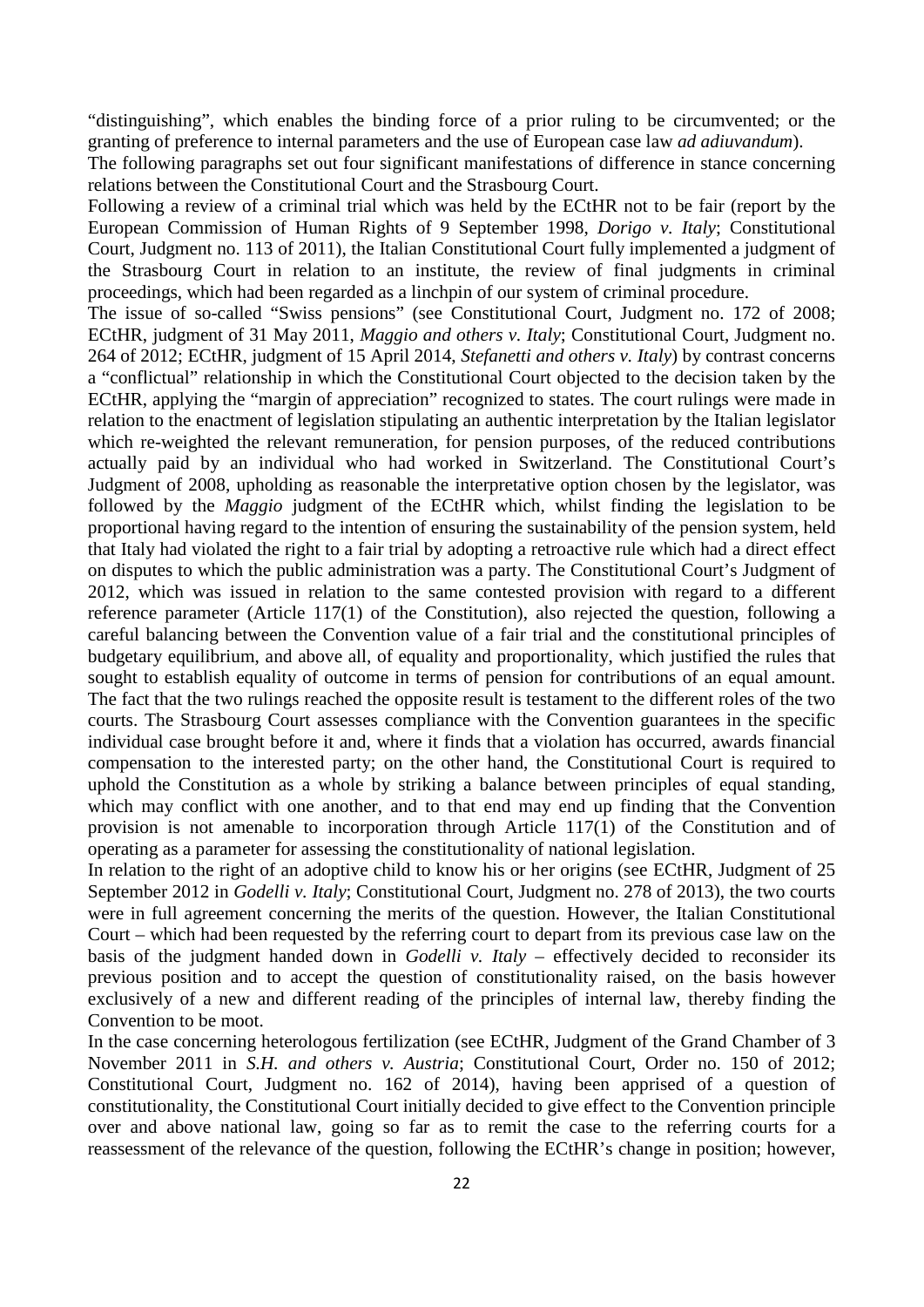it subsequently decided to base the decision that the absolute prohibition on heterologous fertilization was unconstitutional exclusively on parameters of national law, thereby rendering the Convention moot.

More recently, Judgment no. 49 of 2015 held that the national courts are not bound to abide by any judgment whatsoever of the Strasbourg Court, but rather only by the judgments of the Grand Chamber, those constituting "settled law" and "pilot judgments". Whilst the last word in relation to questions concerning the interpretation and application of the Convention and its protocols does indeed fall to the Strasbourg Court, the application and interpretation of the general system of rules is a matter in the first instance for the Contracting Parties' courts, acting in accordance with the substance of the case law of the Strasbourg Court, and without prejudice to the margin of appreciation falling to each Contracting Party.

## **III. Le droit et l'Etat/The law and the state**

### *Question No. 10*

*What is the impact of the case-law of your Court on guaranteeing that state powers act within the constitutional limits of their authority?*

The decisions of the Constitutional Court have had, and continue to have, a significant impact on ensuring that State organs and, more generally, every local subdivision of the Republic, act within the limits of their respective powers, as established by the Constitution.

All the Court's competences, designated by Article 134 of the Constitution, are ultimately intended to ensure that the subjects and organs endowed with public power carry out their duties with respect for the constitutional norms and principles. The Court's interlocutory jurisdiction, through which it reviews the constitutionality of laws and measures that have force of law, is in place as protection of the correct exercise of the lawmaking activity carried out by the institutions that wield this power – the Parliament, the Government, and the Councils of the Regions and of the Autonomous Provinces. This helps to ensure that such lawmaking activity is limited by the correct observance of overarching constitutional norms, both procedural and substantive. Interlocutory proceedings traditionally guaranteed and guarantee the rights of citizens against possible abuses by legislative authorities, since questions concerning the constitutionality of laws are brought forward within ordinary judicial procedures accessible to interested parties who claim to have been injured by a law that does not comply with the Constitution. The Court is not infrequently called upon on an interlocutory basis to speak on questions concerning respect for the Constitutional division of legislative powers between the State and the Regions and for the constitutional procedures for the adoption of legislative acts on the part of the Government (legislative decrees and decree-laws). The competences that are most indicative of the Court's arbitral role in the area of the relationship between the various branches of the State and between the State and the Regions are its review of the constitutionality of laws by direct seizure (Article 127 of the Constitution) and the resolution of conflicts on the allocation of powers between branches of the State (Articles 37 and 38 of Law no. 87 of 1953) and between the State and the Regions (Articles 39-42 of the same law). In these cases, the Court most markedly assumes the role of defining the powers allotted to the parties to the case, resolving mainly conflicts of powers, focusing on identifying the State organ or entity that is endowed with a constitutionally established power, and interpreting constitutional provisions that may be scant or intentionally flexible in order to guarantee an indispensible degree of elasticity and adaptability for the changeable political-institutional equilibria within the legal order.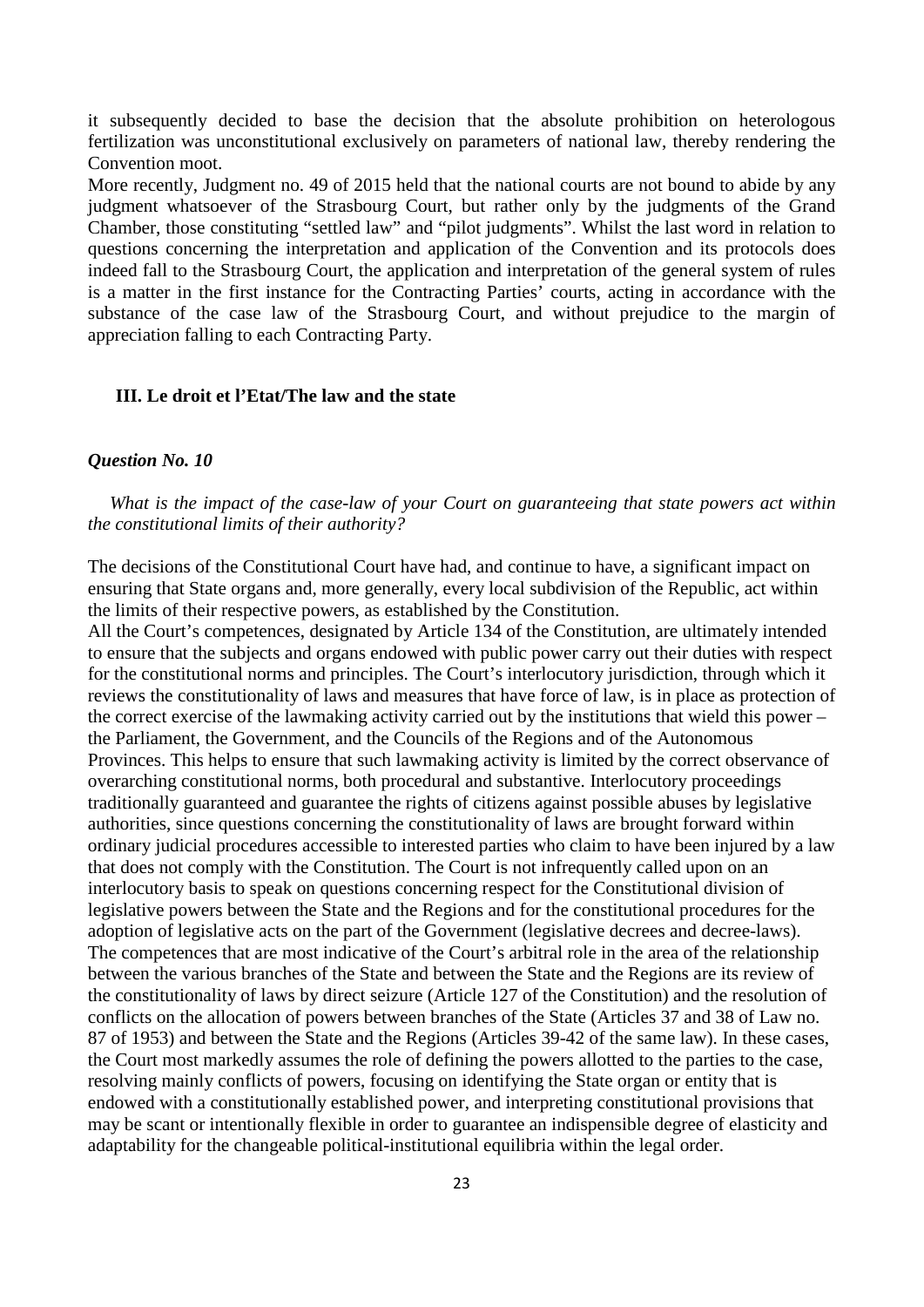Some relevant examples can demonstrate the Court's crucial role in correctly defining the relationships between the State and the Regions, and between the various branches of the State. First, the case law that, through a perceptible evolution over time, has highlighted the margins for review of the legitimate exercise of the power to issue emergency decrees is of interest. This is a complex topic because it concerns the very form of the Republic's parliamentary government, as well as the distribution of state legislative power between the Parliament and the Government. For more on this point, see the answer to question no. 5.

### *Proceedings concerning the constitutionality of laws in which the Court is seized directly*

The Court has often been directly seized for constitutional proceedings by entities endowed with legislative power raising issues that have called into question the entire organizational structure of the Republic into territories and the very functionality of the design put in place by the Constitutional amendment of 2001.

Judgment no. 303 of 2003 is illustrative: the Court, seized by a number of Regions in an action brought against State-level measures dealing with infrastructure and key industrial facilities that also implicated regional powers, systematically interpreted the constitutional division of legislative and administrative powers (Articles 117 and 118 of the Constitution), defining the legal institution of the invocation of subsidiarity (the *chiamata in sussidiarietà*), which mitigates the rigid divisions between state and regional powers and allows the State to legally regulate administrative functions characterized by greater exigencies of unified exercise. Thus the Court forestalled risks of division in the legal order caused by potential competition within the same area by the central legislator and the twenty territorial legislatures, and recovered margins for uniform regulation of sectors characterized by non-divisible interests.

Other landmark decisions from recent years have examined the many applications of the principle of loyal cooperation, which a great deal of case law has interpreted toward outcomes involving the least possible conflict in the relationships between the various constitutional bodies of the Republic, each of which is endowed with constitutionally guaranteed independence. This principle, although mentioned explicitly in Article 120 of the Constitution with regard to the Government's extraordinary substitutive power, was laid out with all its practical implications by the Court, which raised it up as an immutable tenet of the right and orderly fulfillment of said relationships. In particular, loyal cooperation must permeate all the many cases of overlapping or concurrent legislative or administrative powers, the regulation of ordinary substitutive powers, and instances of application of the principle of subsidiarity. Judgment no. 51 of 2008 held that the principle in question "must become concrete at times of reciprocal institutional involvement and of necessary coordination of the state and regional levels of government," and that "the principal tool that allows the Regions to play a role in the determination of the contents of state legislative acts that bear on matters of regional competence comes from the system of Conferences," which "realizes a form of cooperation of an organizational kind and is one of the most qualified points for elaborating rules for the implementation of the criterion of loyal cooperation." Judgment no. 33 of 2011 also affirmed that the preceptive potential of the principle of loyal cooperation "is entirely manifested in the areas of government action where interests and needs of different kinds overlap," such that concurrence of competences is followed by "the application of the tenet of loyal cooperation, which obliges the state law to utilize appropriate tools for involving the Regions."

# *Conflicts between bodies*

Concerning proceedings for conflicts on the allocation of powers between governing bodies, Judgment no. 31 of 2006 specified that the principle of loyal cooperation (*collaborazione*) "must preside over all the relationships that exist between the State and the Regions. Its elasticity and adaptability make it particularly suitable for regulating the relationships in question in a dynamic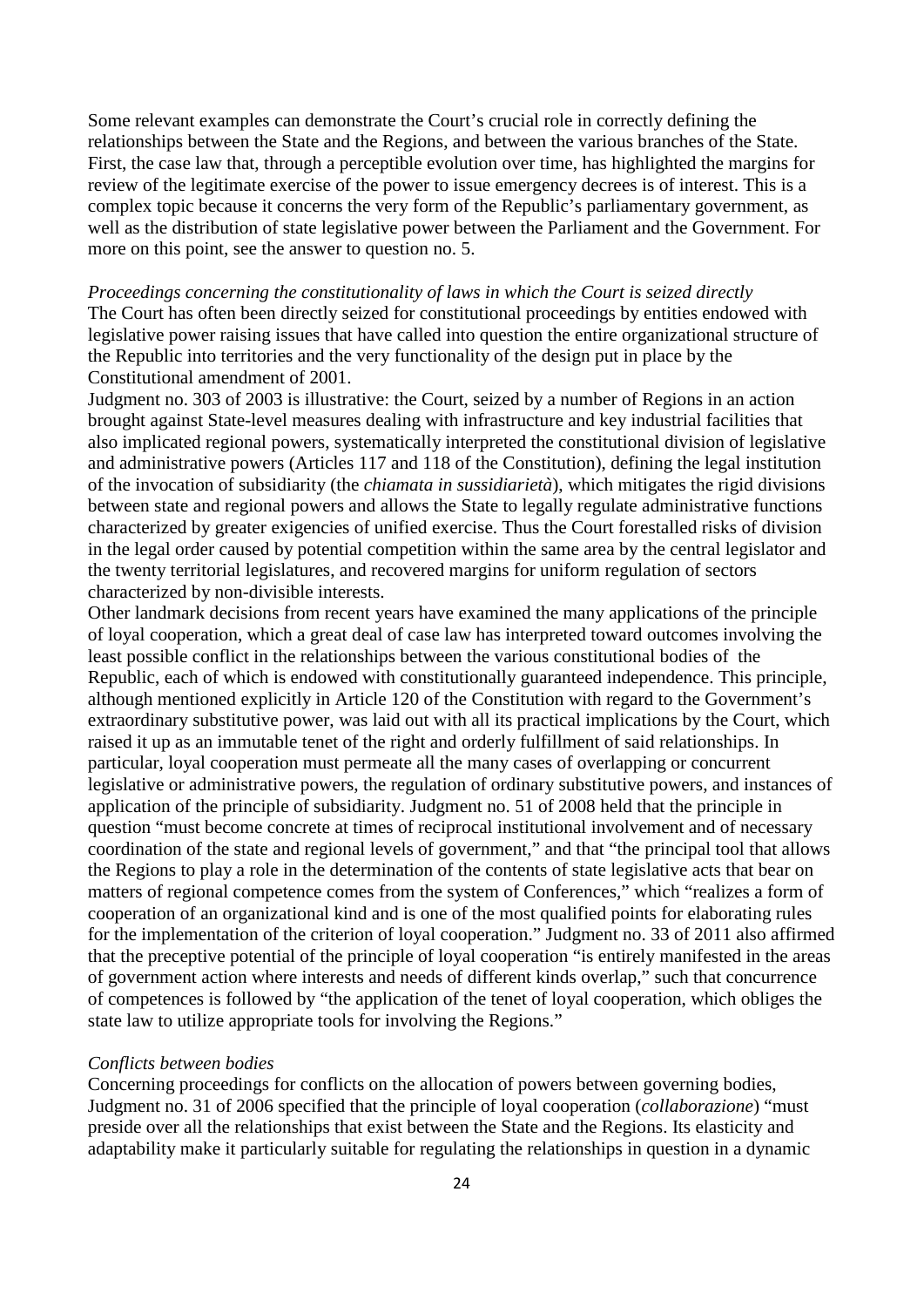way, diminishing the risk of dualism and avoiding excessive rigidity. The generic nature of this parameter (…) nevertheless requires constant clarification and concretization. These may be of a legislative, administrative, or judicial nature (…). Currently one of the most competent sources for the enunciation of rules intended to implement the parameter of loyal cooperation is the system of State-Region and Local Autonomy Conferences. The meeting between the two great organizational structures of the Republic takes place within it, and as a result, agreed-upon solutions to controversial issues may be reached."

### *Conflicts between branches*

The arbitral role of the Court can be seen particularly in the resolution of conflicts on the allocation of powers among the branches of the State. The constitutional organization of the Italian State, like other contemporary democratic systems, is marked by a complexity that goes beyond the traditional tripartite model of the liberal State. Beside the three traditional branches (legislative, executive, and judiciary), there are oversight bodies, such as the President of the Republic and other figures authorized to participate in various ways in procedures described or governed by the Constitution. Constitutional case law has, in practice, expanded the notion of government "branch" entitled to bring a claim concerning a conflict or defend against it, holding that every subject endowed with powers that are directly or indirectly traceable to the Constitution has this ability. In the exercise of its oversight function, the Court has defined the spheres of competence of the branches that have come into conflict, contributing to the improved functioning of the form of government through the interpretation of the (sometimes sparse) constitutional rules or the constitutionally satisfactory conformity of the relationships governed by ordinary law. An important example of the role carried out by the Court may be seen in Judgment no. 200 of 2006, raised by petition of the President of the Republic against the Minister of Justice's refusal to carry out a presidential decision to grant a pardon to a prisoner. In implementing Article 87 of the Constitution, which endows the President of the Republic with the power to grant pardons, ordinary legislation establishes a complex procedure including many important preliminary duties falling to the Minister of Justice. The conflict settled by the decision originated in the divergent opinion of the two branches concerning the grant of the pardon, something not expressly governed by the law in force. The decision clarified the matter, recreating a clear and perceptible border between the competences at stake and acknowledging that the act of clemency is an expression of a power entrusted to the Head of State, as a *super partes* institution, representing the unity of the nation, external to the circuit of the political-governing role, intended to impartially evaluate the concrete existence of the humanitarian preconditions that justify its adoption. Therefore, if the President of the Republic requested that the procedure be initiated or directly took the initiative to grant a pardon, the Minister of Justice, not having power to refuse to initiate the procedure and bring it to conclusion, so as to halt the procedure, can only give notice of the reasons considered to be obstacles to the grant of pardon. A contrary finding would give rise to an unacceptable power to inhibit or veto the adoption of a decree of a grant of pardon issued by the Head of State. The President of the Republic, for his or her part, in the case that he or she does not agree with the Minister's reasoned assessments running against the adoption of the act of clemency, may directly adopt the decree, clearly stating the reasons for which he or she decides to grant the pardon anyway, notwithstanding the disagreement expressed by the Minister.

Equally interesting is Judgment 1 of 2013, in which the Court considered a petition by the President of the Republic against the investigatory activities of the office of a public prosecutor, which had captured, by chance, telephone conversions between the President and third parties. The Court found that the effective fulfillment of the role of safeguarding the constitutional balance and as a "body of influence" obliges the President to entertain a network of relations for the purpose of harmonizing possible positions of conflict and harsh divisions and to indicate to officials in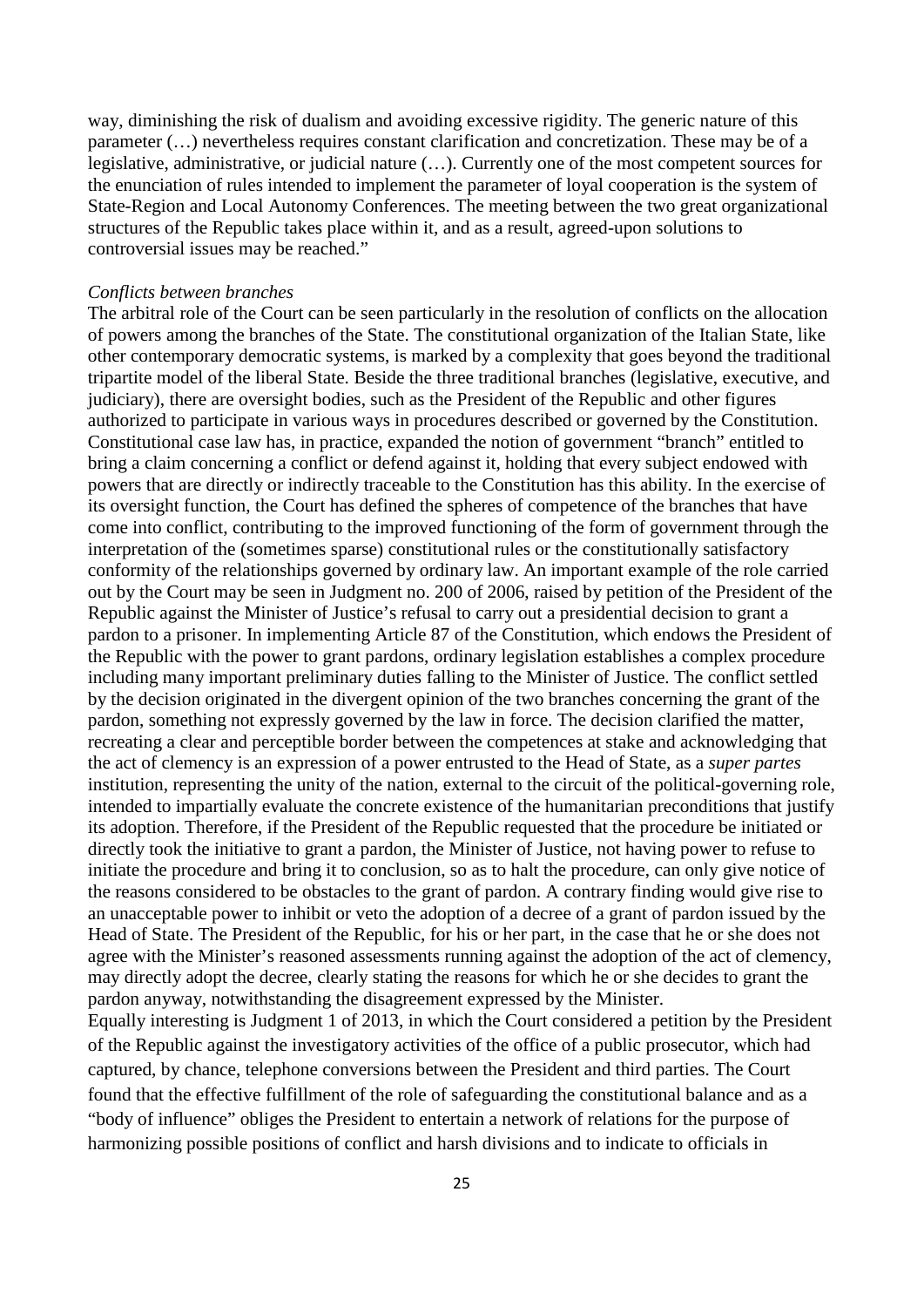constitutional institutions the principles on the basis of which the most widely shared solutions to potential problems can and must be found. The President, therefore, in addition to his or her formal powers expressly provided for by the Constitution, must constantly engage in a discrete use of the power of persuasion, made up of informal activities. These informal activities may precede or follow the adoption (by the President or other constitutional institutions) of specific provisions, either to evaluate their institutional opportuneness ahead of time, or to understand, after the fact, the impact on the system of relations between the branches of the State. The activity of maintaining relations and influence must be evaluated, positively or negatively, on the basis of its outcomes and not in an incomplete and fragmentary way based on partial and undue extrapolations. The effectiveness of the maintenance of relations would be inevitably compromised by indiscrimatory and random publication of the contents of single communications. On the basis of the finding that the discretion and confidentiality of the communications of the President of the Republic are coessential to his or her role in the constitutional legal system, the Court obliged the prosecutor to immediately destroy the accidental recordings made of the President's telephone conversations.

## *Question No. 11*

*Do the decisions of your Court have binding force on other courts? Do other/ordinary courts follow/respect the case-law of your Court in all cases? Are there conflicts between your Court and other (supreme) courts?*

### *The Law in Force*

The issue of the binding effect of the Court's decisions for other judicial authorities is grounded in two fundamental provisions, Article 101(2) and Article 136(1) of the Constitution, and on the different kinds of decisions the Court may adopt.

Under Article 101(2), "Judges are subject only to the law." Article 136(1) provides that, "When the Court declares the constitutional illegitimacy of a law or enactment having the force of law, the law ceases to have effect from the day following the publication of the decision." The quoted provisions give rise to the fact that the only derogation to the general principles of the judges' exclusive subordination to the law regards judgments upholding a constitutional challenge, in which the operative parts belong to the "context of a constantly-evolving legal system" (Judgment no. 42 of 1979) and amount to "sources of innovation in the living law" (Judgment no. 62 of 1971). On the other hand, the effectiveness of other holdings on the merits, rejecting constitutional challenges, have an impact limited to the particular proceedings.

Judgments rejecting a constitutional challenge do not establish that a given rule conforms to the Constitution, but merely declare that the constitutional challenge by the referring judge is not founded, and that the referring judge must apply the law that was subjected to review in the underlying proceedings. Their effect, limited to the confines of the proceedings, as mentioned above, consists in prohibiting the same judge from raising the same question again while the proceedings are at the same level. Indeed, raising the same question again would amount to an improper request for the Court to reexamine one of its decisions, a possibility precluded by the prohibition against challenging constitutional judgments (Article 137(3) of the Constitution). The same limited preclusive effect, typical of pronouncements that a question is unfounded, also characterizes the specific typology of interpretative judgments rejecting a constitutional challenge (be they implicit or explicit, containing the formula "for the reasons given in the reasoning section"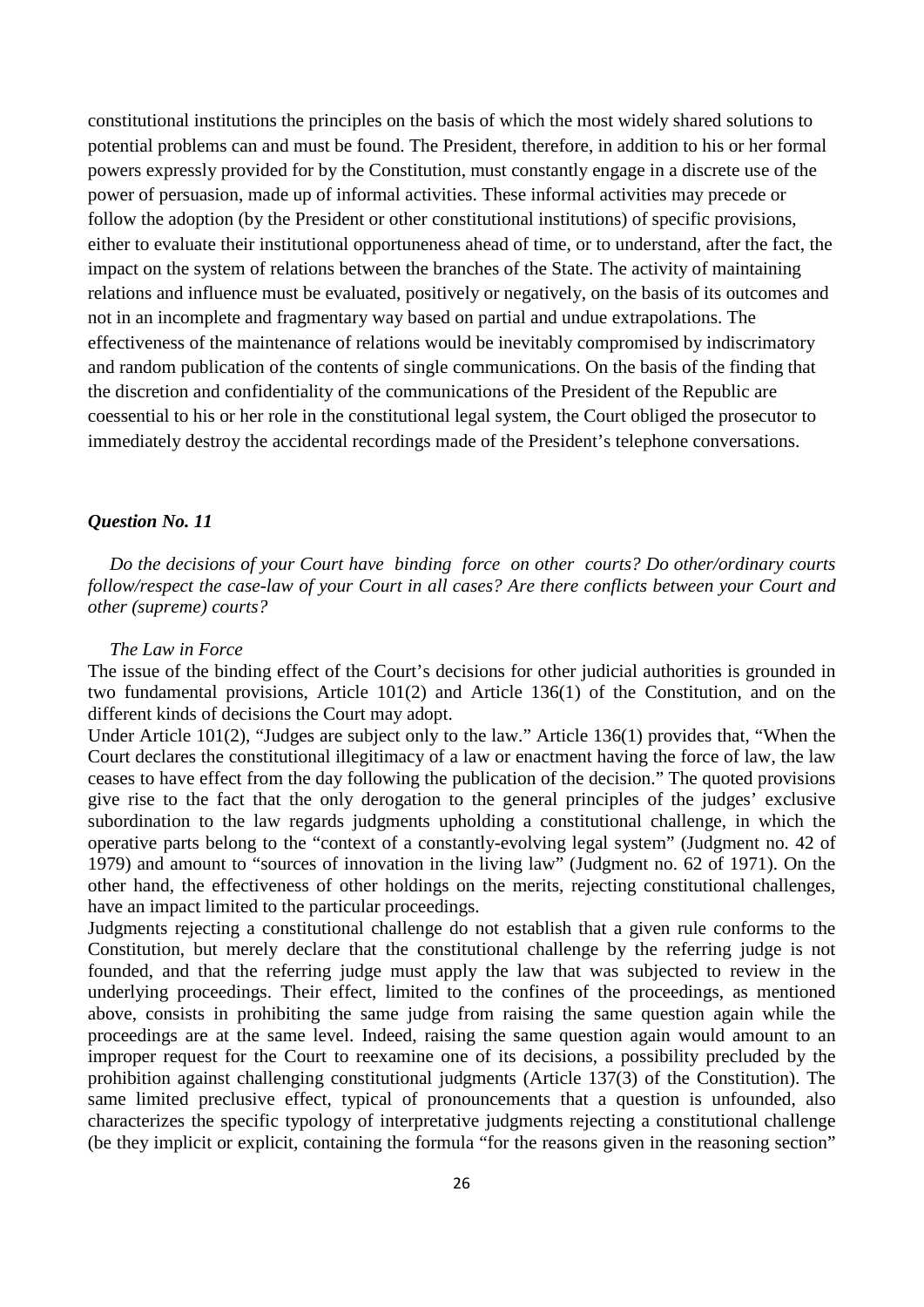found in the operative part). Similar decisions reject the challenges of the referring judge because they are based on an erroneous interpretative assumption and indicate an interpretation of the challenged provision that is held to conform to the Constitution. However, this is simply an interpretive suggestion, albeit an authoritative one, which does not carry binding effect even for the judge in the pending proceedings, who remains subject exclusively to the law. Nor does it have binding effect for other judges, who are not affected by a decision which merely has *inter partes* impact.

The matter changes radically in the case of judgments upholding a constitutional challenge, which have *erga omnes* [general] effect upon all subjects of the legal system, as enshrined in Article 136(1) of the Constitution, and further explained by Article 30(3) of Law no. 87 of 1953. According to that law, "the laws declared unconstitutional cease to have effect the day following the publication of the decision." Upholding a constitutional challenge is a finding of fault with the law that amounts to a contrast with the overriding Constitution. The Court's decision has constituitive value and determines the removal of the invalid provision according to a mechanism similar to annulment, rather than repeal. Indeed, constitutional and ordinary law forbids all subjects charged with enforcing the law (judicial and administrative bodies) to apply laws declared unconstitutional. This applies not only to the legal relationships arising after the decision, but also those that came to be prior to it, provided that they are not definitively regulated by a finalized decision or otherwise crystallized by the passage of time. The effect of declarations of unconstitutionality is thus usually described in retroactive terms, although limited to legal relations that are still pending, and mark a clear break from the common repeal of legal rules, which, belonging to the ordinary succession of laws over time, does not prevent an earlier rule from continuing to regulate legal relations that were formed under it. The retroactive effect of judgments upholding a constitutional challenge is, however, limited to the letter of Article 30(4) of Law no. 87 of 1953, with specific application to criminal matters, according to which, "When an irrevocable guilty sentence is declared in the application of a law declared unconstitutional, its execution and all the related punishments must cease." The same retroactive effect has also sometimes been mitigated by the Court itself (see, among many, Judgment no. 10 of 2015), which, for interests of balancing the parameters in question with other fundamental constitutional principles (e.g. equality, solidarity, or balancing of public finances) has applied a merely *ex nunc* [from now on] effect for judgments upholding a challenge.

### *Historical Development*

Compliance with the Court's decisions and its relationship with other judicial organs has undergone different phases. The current phase of cooperative dialogue represents the conclusion of an evolving journey which has also included harsh clashes.

During the first years of the Court's activity, it sought, wherever possible, to preserve the laws enacted before 1948 by proposing modernizing interpretations of the law in interpretive judgments rejecting the constitutional challenge. However, the fact that the effect of this kind of judgment was limited to the specific dispute, and the judiciary's assertion of its autonomy from the decisions of the Constitutional Court have occasionally led to situations where the challenged provisions continued to be applied in unconstitutional ways. In this respect, two cases are particularly good examples, one dealing with the authority of Prefects to enforce order (Judgments no. 8 of 1956 and 26 of 1961) and the basic rights of defence in preliminary criminal investigations (Judgments no. 11 and 52 of 1965), which followed the same pattern of an interpretative decision rejecting a challenge and an interpretive decision upholding a challenge. With the first, the Court indicated the interpretation that would render the challenged provision constitutional; with the second, aware of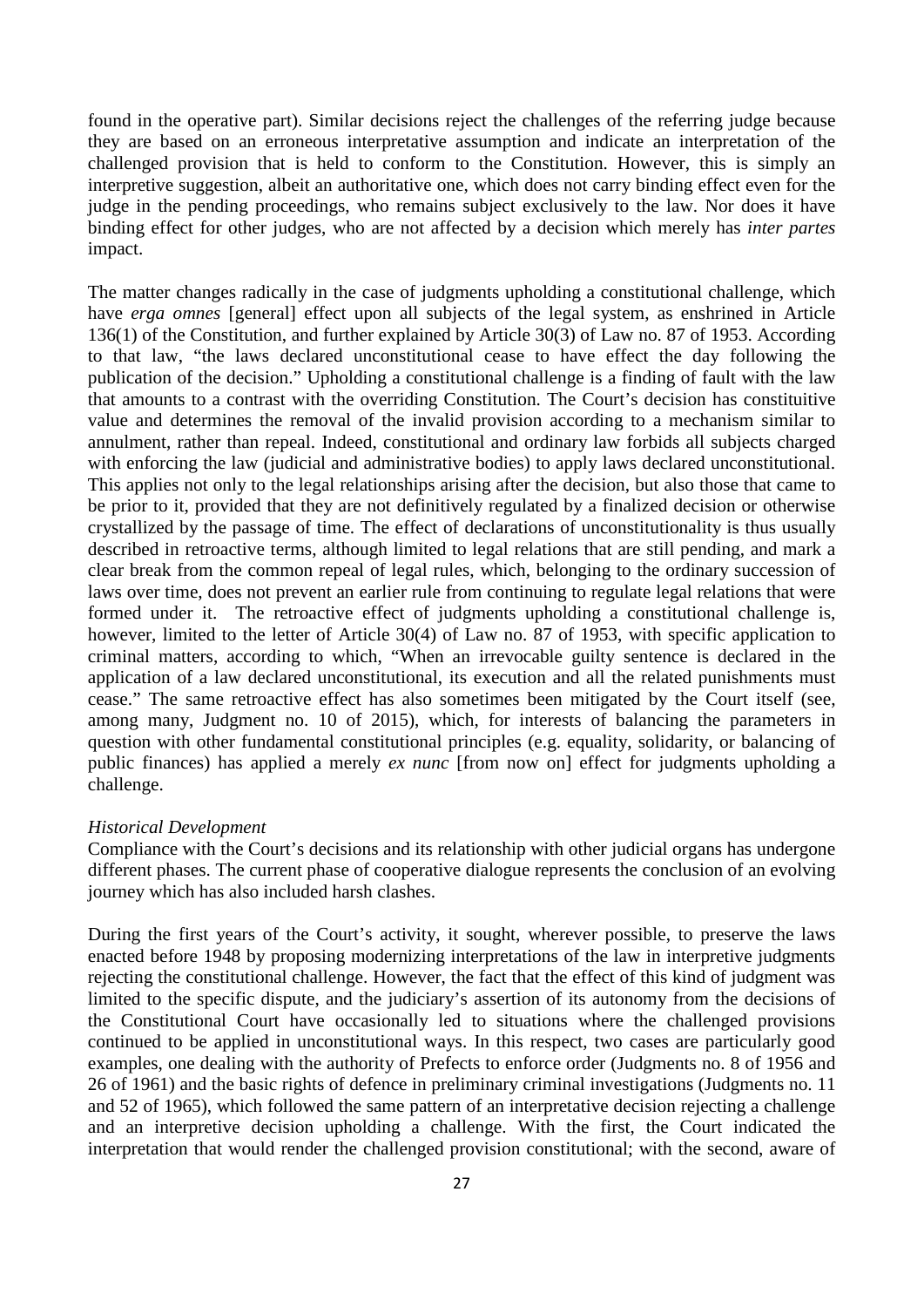the persistence of divergent practices or judicial trends, albeit permitted by the constitutional rule subjecting judges to the law alone, it prohibited, with the effectiveness proper to rulings of unconstitutionality, the extrapolation of the provision determined to be illegitimate from the rule. Later, the elaboration of the doctrines of "living law" (*diritto vivente*; see, among many, Judgments no. 276 of 1974 and 56 of 1985) and of "adaptive interpretation" (*interpretazione adeguatrice*) (Judgment no. 256 of 1996) established a relationship of active cooperation between the constitutional judges and ordinary judges, all engaged in the delicate and complex work of interpreting the law in a way that conforms to the Constitution. With the "living law" doctrine, which refers to the norm consistently gleaned from the legal provision and its application by the judicial bodies, especially at the highest level, the Court relinquished the idea of finding adaptive interpretations that could not be imposed on divergent trends in the case law of other courts and has recalibrated its role as geared to ascertain the existence of the living rule referred to it and its conformity to the Constitution. With the doctrine of adaptive interpretation, according to which, "As a matter of principle, laws are not declared unconstitutional because it is possible to interpret them to be unconstitutional (and some judges believe they do), but because it is impossible to interpret them to be constitutional," the Court has required referring judges to seek to resolve potential doubts concerning the constitutionality through interpretation, provided that the letter of the rules allows for it, emphasizing the tenet of conforming interpretation (*interpretazione conforme*) and the principle of conservation of legal acts. Therefore, where a constitutionally valid interpretation of a provision the constitutionality of which is being questioned is available, the Court has refused to hear claims asking for mere confirmation of that interpretation, or claims not preceded by due preliminary attempts to find an adaptive interpretation of the questioned law. Vice versa, in the absence of living law, or in light of a consistent exegetic trend open to doubts as to its constitutional legitimacy, the Court has stimulated, wherever possible, the endeavour to find interpretations that conform to the Constitution. Only in cases where this solution is not possible, the Court intervenes to remove the rule. Another element that has helped strengthen relations between the Constitutional Court and ordinary judges was the advent, in the 1980s and 1990s, of supplementary judgments of principle (*sentenze additive di principio*). In these judgments, the Court, abandoning its earlier approach of respectful self-restraint toward a Parliamant that was not reacting to its requests to fix situations of potential unconstitutionality, began to punish the lack of legislative initiatives concerning principles or mechanisms the existence of which was deemed to be constitutionally necessary but which were entrusted in their concrete configuration to the discretionary choices of the legislator. The impact of such pronouncements, in the waiting period prior to the necessary interventions on part of the lawmaker, is, therefore, entrusted to ordinary judges, who have often been offered more or less specific instructions useful for making determinations in concrete cases, which otherwise would have remained non-justiciable due to extended inertia by the legislator. The issue of involving ordinary judges to participate, albeit on a transitory basis, in the functioning of the system of constitutional justice has frequently appeared in decisions of the Constitutional Court (see, among many, Judgments no. 32, 179, and 270 of 1999, and 113 of 2011). The positive ties between the Constitutional Court and the judiciary in recent years was importantly documented in Judgment no. 119 of 2015, which stated that, "the system's general interest in constitutionality" was also fulfilled "through encounter and dialogue between two jurisdictions" (the constitutional one and that of the Court of Cassation [*Corte di Cassazione*], which assesses the legitimacy of laws) which "always work together (…) to define the objective law."

To give a complete picture, it is necessary to mention the occasional conflicts as well. For example, the Court of Cassation's Judgment no. 4377 of 2012, on the crime of gang rape, established that where serious evidence of guilt exists, it is not mandatory to adopt the precautionary measure of remanding the accused into custody, because the judge may well decide to apply a different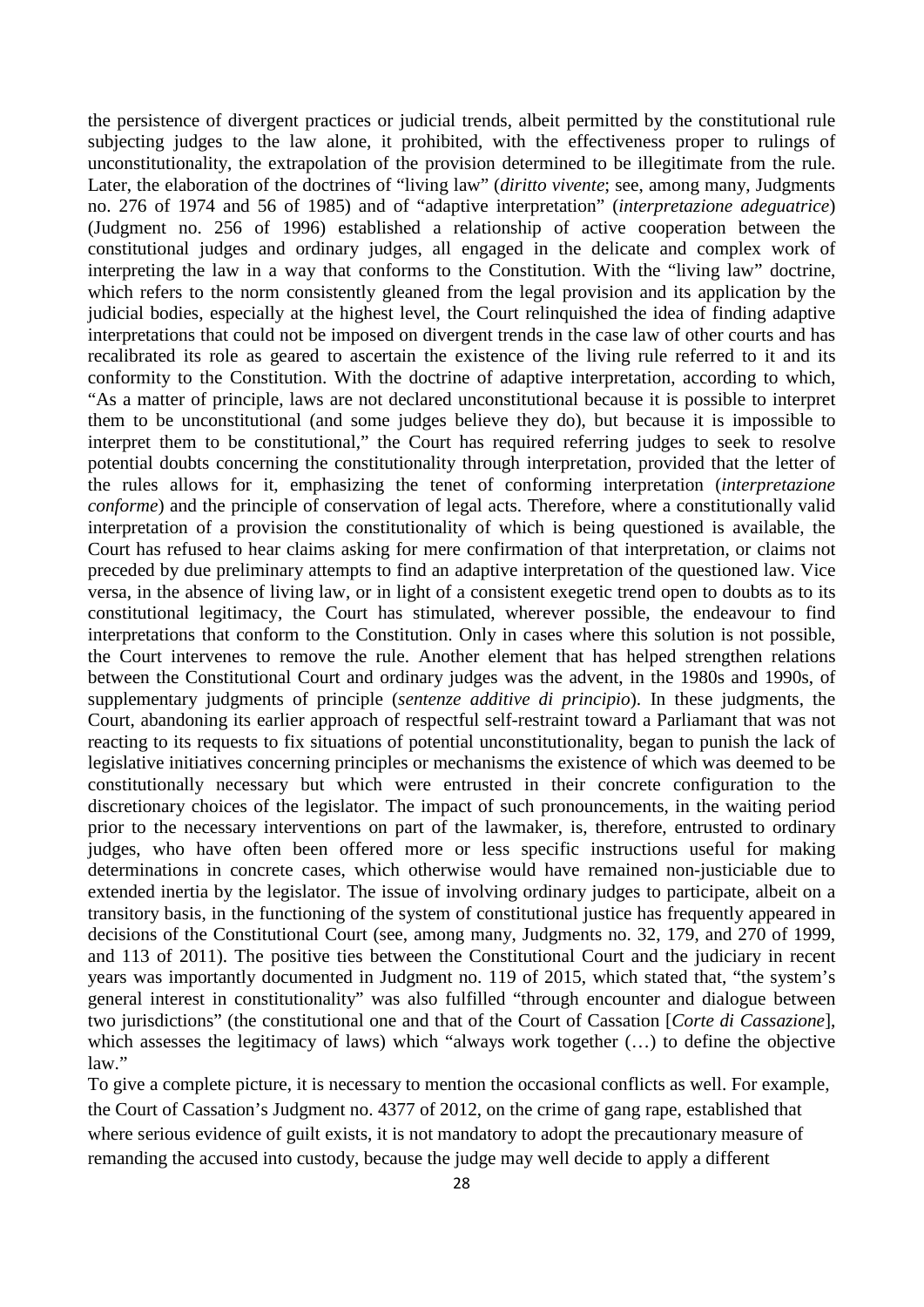measure that is less restrictive but equally suitable for meeting the need for precaution in the concrete case. This decision, although it repeated the holding of Judgment no. 265 of 2010 of the Constitutional Court, which had transformed the presumption of the suitability of detention with reference to other sexual crimes from absolute to relative, offered an adaptive interpretation of the relevant provision of the Code of Criminal Procedure that was detached from its unequivocal literal meaning. This derogated somewhat from the principle of unity of constitutional jurisdiction. The proof of this arose from the fact that, one year later, Judgment no. 232 of 2013 declared unconstitutional *in parte qua* (and in the sense prefigured by the Court of Cassation) the aforementioned provision with reference to the same crime. Nevertheless, the common outcomes cannot obliterate the profoundly different roles of the Court of Cassation and the Constitutional Court: the the former is, in any case, required to raise the question of the constitutionality of any laws it suspects of being unconstitutional, where the ordinary hermeneutical criteria do not permit it to carry out an adaptive interpretation. The latter is the only authority permitted to eradicate unconstitutional provisions *ex tunc* from the body of law, with universal effect.

# *Question No. 12*

*Has your Court developed/contributed to standards for law-making and for the application of law? (e.g. by developing concepts like to independence, impartiality, acting in accordance with the law, non bis in idem, nulla poena sine lege, etc.).*

The Court has made a substantial contribution both to lawmaking activity, and to the way laws are applied.

### *Lawmaking Activity*

# *a) Reasonableness and Balancing of Interests*

The Constitutional Court, subsequent to frequent requests by referring judges and remaining in line with a strong evolutionary trend in its case law, has increasingly become the adjudicator of the reasonableness of laws, with an awareness of the need to be coherent and proportional in its choices. The power to adjudicate the reasonableness of laws comes from two sources. First, an extended interpretation of the principle of equality (Article 3 of the Constitution), which, by requiring equal treatment in the same or similar cases, and, conversely, different regulations for different situations, implies the need to probe the internal coherence of provisions. Second, through the duty to balance opposing constitutional values, as a costitutional court is often called upon to do, because of the need to weigh principles often formulated by the Constitution in absolute terms and without a hierarchy of importance, which are embedded within and reciprocally influenced by complex social matters as well as the legislative choices which intend to govern them. In adjudicating the reasonableness of laws and balancing competing interests, the Court addressed, to the state's holders of legislative power, prescriptions of fundamental importance for the stability of the legal system and the establishment of constitutional legality. Judgment no. 204 of 1982 pointed to the "coherence among the parts of a legal system of a civilized country as an essential value": a "value that, when disregarded, turns rules into a flock without shepherd: the canon of coherence in the legal field is an expression of the principle of equality of treatment between equal situations affirmed in Article 3." Judgment no. 10 of 2015 stressed that the institutional task attributed to the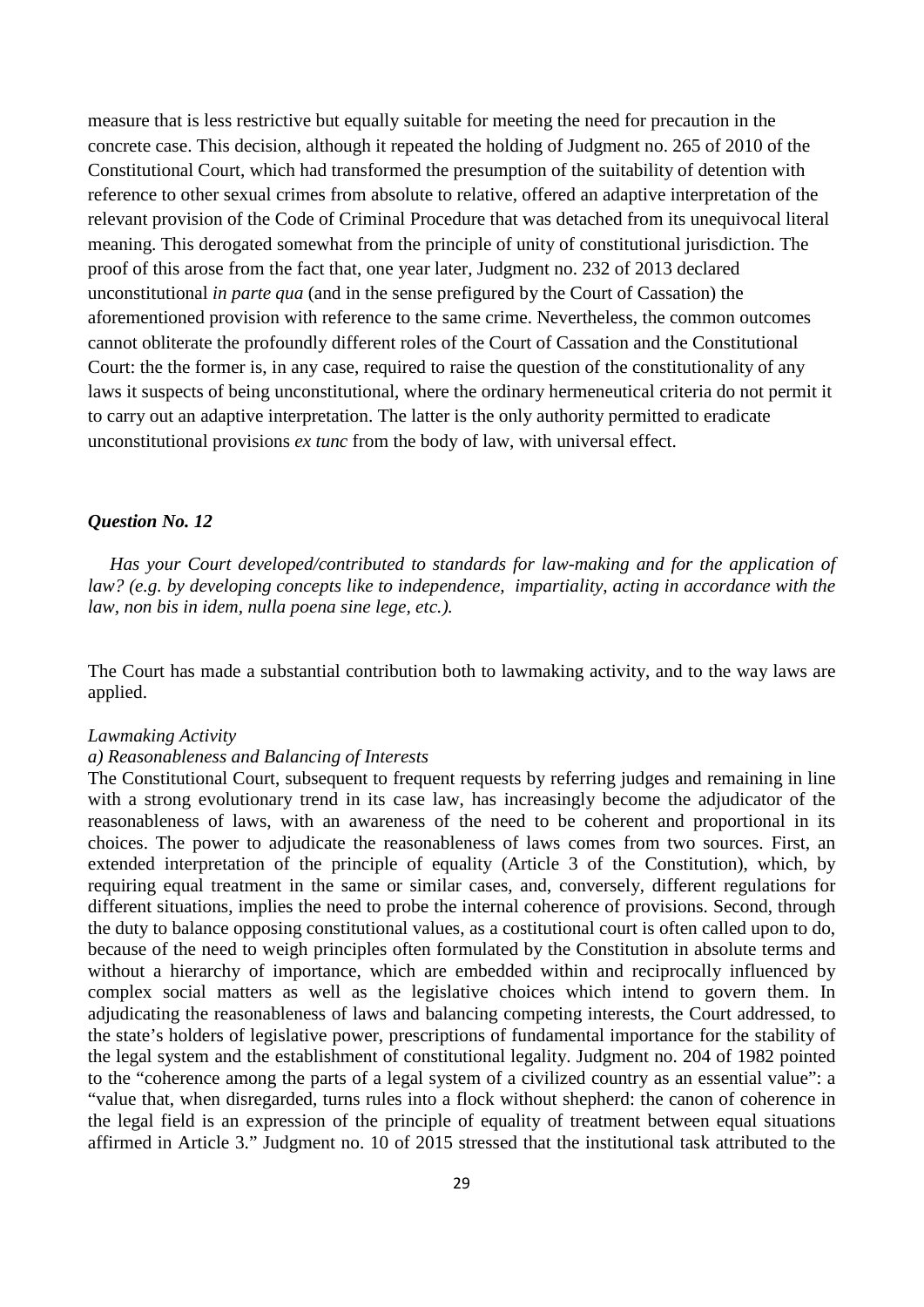Court requires that "the Constitution be guaranteed as a unitary whole in such a manner as to ensure systematic and unbroken protection (…) for all rights and principles involved in the decision. If this were not the case, one of the rights would end up expanding and would thereby become dominant over the other legal interests recognised and protected under the Constitution: for this reason, the Court normally strikes a reasonable balance between the values affected by the legislation brought before it for examination since [t]he Italian Constitution, as is the case for other contemporary democratic and pluralist constitutions, requires an ongoing mutual balancing between fundamental principles and rights, none of which may claim to have absolute status". The Court, in keeping with this approach, made clear the criteria for judgment which it has articulated in several tenets concerning the constitutionality of legislation (among many, see Judgments no. 23 of 2015, 1 of 2014, and 1130 of 1988). Especially in areas characterized by wide discretional legislative power, checking for reasonableness requires that one "verify that the balance between constitutionally significant interests has not been struck in such a manner as to cause one of these interests to be sacrificed or impaired to an excessive degree, such as to render it incompatible with the requirements of the Constitution. Such assessments must involve a consideration of the proportionality of the means chosen by the legislator when exercising its absolute discretion vis-àvis the objective requirements to be met or the goals it intends to pursue, taking account of the specific circumstances and restrictions that obtain". At the same time, the test of proportionality can also be used, which "requires an assessment as to whether the provision under review, along with the arrangements stipulated for its application, is necessary and capable of achieving legitimately pursued objectives by requiring that the measure chosen out of those most appropriate is the least restrictive of the rights in play and imposes burdens that are not disproportionate having regard to the pursuit of those objectives." The assessment of reasonableness, therefore, cannot use "evaluative criteria that are absolute and predetermined in an abstract way" and must take into account the legal context in which the law under examination is placed and the conditions which, in the concrete, characterize the topic and the area in which it operates.

### *b) Procedural aspects of governmental measures having the force of law*

Judgment no. 360 of 1996, which attempted to act as a brake on the then-spreading practice of reissuing non-converted decree-laws, also included a consideration of the practical difficulties deriving from the declaration of unconstitutionality contained therein, rendered necessary to preserve the principles of primary relevance enshrined in Article 77 of the Constitution and intended to protect not only the "proper functioning of lawmaking procedures," but also the fundamental balance of the system of government. In that decision, the constitutional judges gave the Parliament and the Government the opportunity to expound on the reasons that had led to the expansion of the practice of reissuing and that would have been able to be contained and removed through a more rigorous respect, on behalf of the Government, for the requirements of necessity and urgency and through the appropriate initiatives Parliament could adopt. Subsequent Parliamentary activity showed a marked decrease in the reissuing of decrees, a practice that currently appears to have been relegated to the past. Judgment no. 22 of 2012 stressed that the so-called "*milleproroghe*" (thousand-extensions) decrees, although relating to different and varied material purposes, must still respect the unifying purpose of intervening with urgency on elapsing terms the expiration of which would be harmful to the relevant interests of the Government and of the Parliament, or intervene in situations that require the institution of a fixed timeline. The well-established principle of substantial uniformity within the law of conversion led to the denial of the possibility to add amendments to it that are completely extraneous to the object and purposes of the original text of the emergency measure, in accordance not only with the "requirements of good lawmaking techniques," but also with what Article 77 of the Constitution, paragraph 2, requires.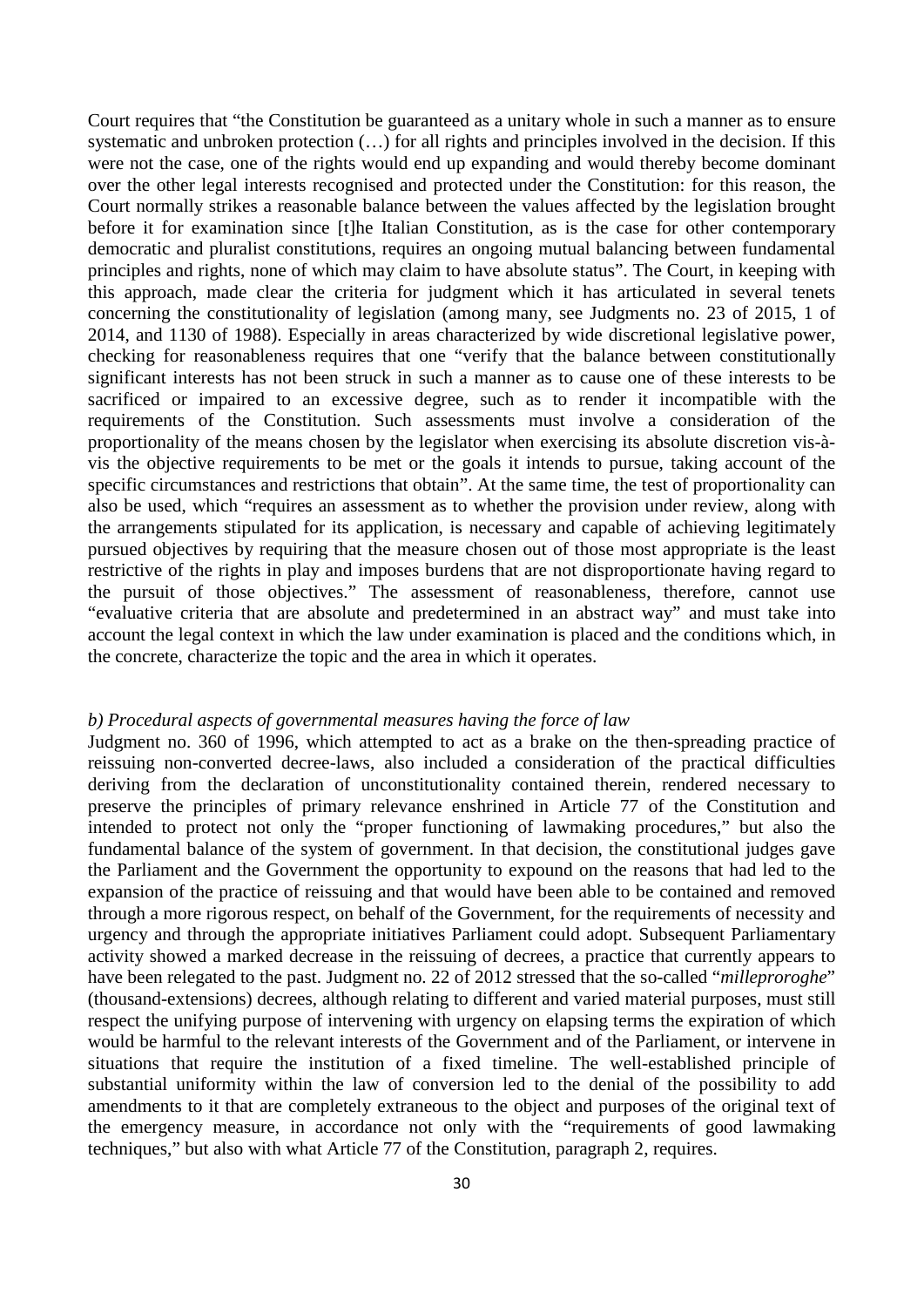On the relationships between Parliament and the Government in the exercise of the legislative function, abundant case law insists on the issues raised in reference to Article 76 of the Constitution, which makes delegations to the executive conditional upon the passage of a law by Parliament with instructional principles and criteria, with a limited time frame and for a specific purpose. The Court, examining bans on excessive delegation of authority, has frequently sketched the boundaries of the delegated legislator's interventions with respect to the cogent instructions coming from the delegating legislator (see, among many, Judgments no. 98 of 2015, 229 of 2014, and 98 of 2008). The constitutional obligations pertaining to the delegated exercise of the legislative function do not prevent the Government from issuing rules that represent a coherent development or a completion of the choices expressed by the delegating legislator, since the role of the delegated legislator cannot be limited to a mere linguistic articulation of ideas previously established by the first. Otherwise, a quasi-regulatory function would be reserved to the delegated legislator, deprived of rulemaking autonomy, openly contradicting the all-important character of regulation by the delegated legislator. Therefore, legislative delegation does not deny to the delegated legislator some measure of discretion, which is intended to be more or less broad, depending on the specific criteria fixed by the delegatory law. And as the delegated authority is executed, it is possible to evaluate the legal situations to be regulated and make the choices that follow therefrom, in the regular activity of filling in the necessary details that links the two regulatory levels.

### *c) Retroactive laws*

Equally important are the suggestions the Court has made to the legislator concerning the proper adoption of retroactive laws.

Article 11 of the Preliminary Provisions to the Civil Code states that, "The law only provides for the future: it does not have retroactive effect." Nevertheless, one of the Court's ongoing tenets (most recently, see Judgments no. 132 of 2016, and 146 and 150 of 2015) makes clear that the prohibition of the retroactive effect of the law, established by a rule of ordinary rank, though embodying a fundamental value of law-based civilization, was not raised to the constitutional level, except for Article 25 of the Constitution in the area of criminal law. Therefore, the legislator is not precluded from making retroactive rules, both new and consisting in authentic interpretation, "provided that the retroactivity is sufficiently justified by the need to protect principles, rights, and goods of constitutional importance, which amount to imperative reasons of overriding public interest under the meaning found in the case law of the ECtHR." With specific regard for the laws of authentic interpretation, the law Court holds that the conditions of constitutionality are fulfilled when the rule pursues the purpose of clarifying situations of objective uncertainty concerning an existent rule, either due to an unresolved judicial debate or to reestablish an interpretation more faithful to the original will of the legislator and restate the original intent of the Parliament, in order to protect the certainty of the law and the equality of citizens. Respect for constitutional limits upon the adoption of retroactive laws, therefore, guarantees citizens' reliance upon legal certainty and is a condition for the effective functioning of the coessential principles of the rule of law. As the Court observed in Judgment no. 236 of 2015, outside of the area of criminal law, "laws may act retroactively, respecting a series of limits (…) intended to vouchsafe, among other things, fundamental values of law-based civilization, put in place to protect the beneficiaries of a law and of the legal order. These include respect for the general principles of reasonableness and equality, protection of legitimate expectations of individuals as a principle inherent to the rule of law and respect for the functions reserved for the judicial power by the Constitution."

## *The application of the law*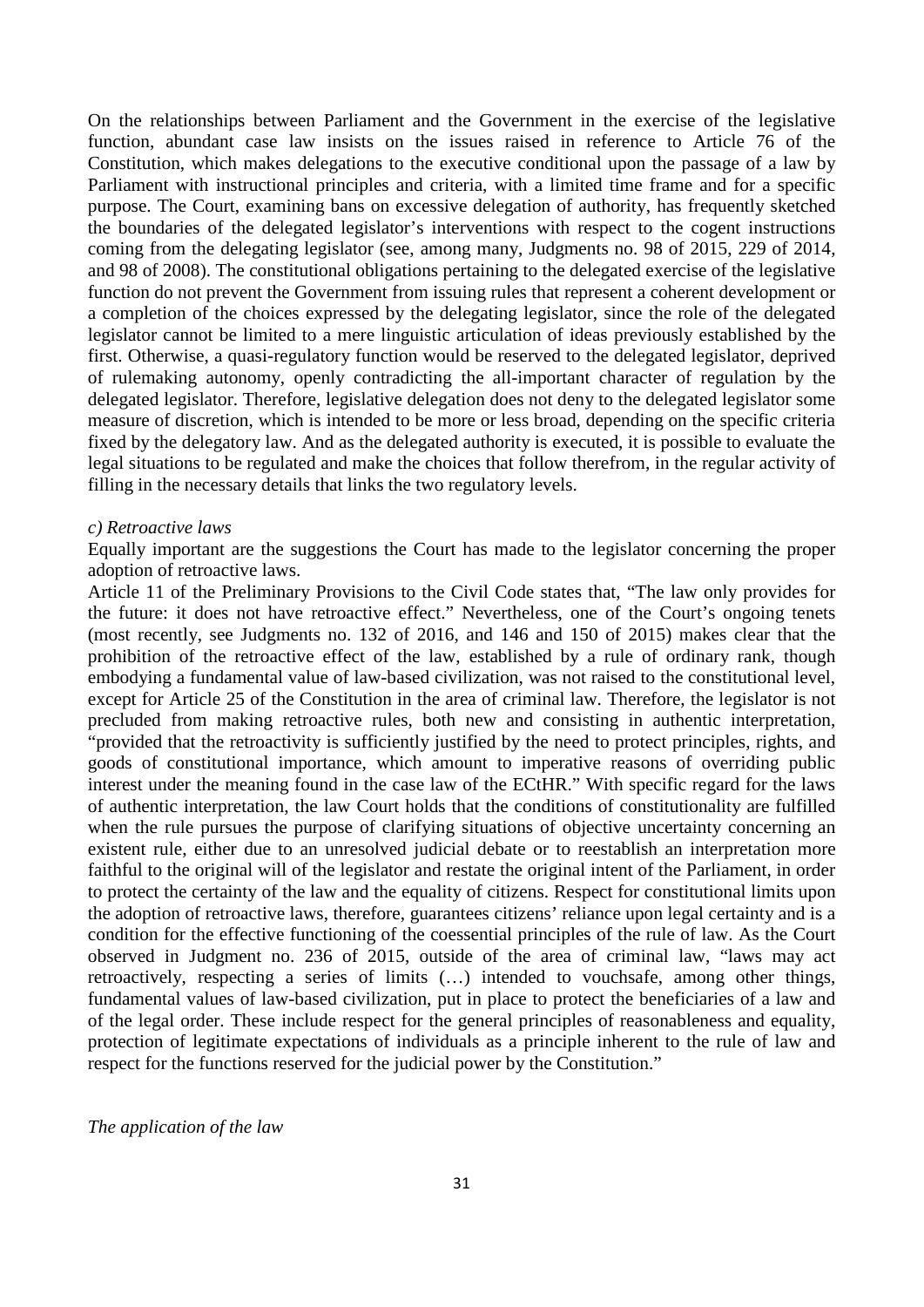No less relevant are the Court's pronouncements concerning the application of the law, specifically regarding the principles of the independence and impartiality of judges, the prohibition of reaching a second judgment on the same facts (double jeopardy or *ne bis in idem*), and the principle of legality of punishments (*nulla poena sine lege*) or, more generally, of the sanctions imposed.

### *a) The independence and impartiality of the judge*

Constitutional Law no. 2 of 1999 dealt with the area of the independence and impartiality of judges. In laying out the principles of fair proceedings, it introduced the new Article 111(2) of the Constitution, according to which, "All court trials are conducted with adversary proceedings and the parties are entitled to equal conditions before an impartial judge in a third-party position." Also in the original constitutional text, the values of the neutrality and impartiality of the judge found adequate description in a series of provisions regarding the exclusive subjection of judges to the law (Article 101(2) of the Constitution), to the autonomy and independence of the judiciary (Article 104), the protection of magistrates from removal (Article 107), and to the safeguards granted to special jurisdictions (Article 108(2)). Already Judgment no. 8 of 1962 affirmed that Articles 101, 102, 104, and 111 of the Constitution "grant the freedom and independence of the judge in the sense of binding his or her activity to the law, and only the law, so that he or she is called upon to apply it without interference or interventions external to it, which may affect the formation of his or her free opinion." According to Judgment no. 355 of 1996, "Among the principles of due process, a central place is occupied by the impartiality of the judge, without which the rules and procedural safeguards would become meaningless. The impartiality is, therefore, inherent to the essence of the judiciary, and requires that the function of adjudicating be assigned to a third-party subject, not only without an interest that could prevent him or her from carrying out the rigorous application of the law, but also free from earlier convictions about the subject to be decided, which may have arisen during the many earlier phases of the proceedings in which he or she played a role." These examples confirm how these values already held constitutional rank prior to the 1999 amendment, also because of their coessential status along with the right to defence guaranteed by Article 24 of the Constitution (see, among many, Judgment no. 78 of 2002). The later case law of the Court demonstrated a full awareness of this fact. Orders no. 75 and 168 of 2002 affirmed that, "evoking the further parameter represented (…) by Article 111 of the Constitution, in its new formulation, does not introduce (…) new or different profiles for unconstitutionality, since the neutrality and impartiality of the judge (…) were fully protected in the constitutional charter, even prior to the new section." Furthermore, "the recognition expressed by the principle of impartiality (…) adds nothing to the substance the principle already had, nor does it affect the way of understanding the specific aspect of impartiality tied to the requirement that the judge not undergo the pressure of prejudgments coming from prior evaluations related to the same case *res judicanda*." Still more importantly, Judgment no. 240 of 2003 underscored that "the newly added Article 111 of the Constitution does not introduce any substantial innovation or emphasis (…). Therefore, the argument that, conversely, would detract from the words 'impartial judge in a third-party position' seems a mere formality, almost as if it expressed a new constitutional value and not the summary of a series of values that connote the way in which, in its entirety, the legal order must ensure that the judge faces *res iudicanda*."

### *b) The prohibition of double jeopardy (*ne bis in idem*)*

Specifically concerning the illegality of submitting someone already acquitted or convicted with a final sentence to criminal proceedings on the same facts (even if under different charges, due to severity or circumstances) (no double jeopardy, or *ne bis in idem*), constitutional case law has raised it to the level of a "principle of law-based civilization with extremely broad application" (Order no. 150 of 1995). It has also highlighted its relationship with the need for judicial decisions to be final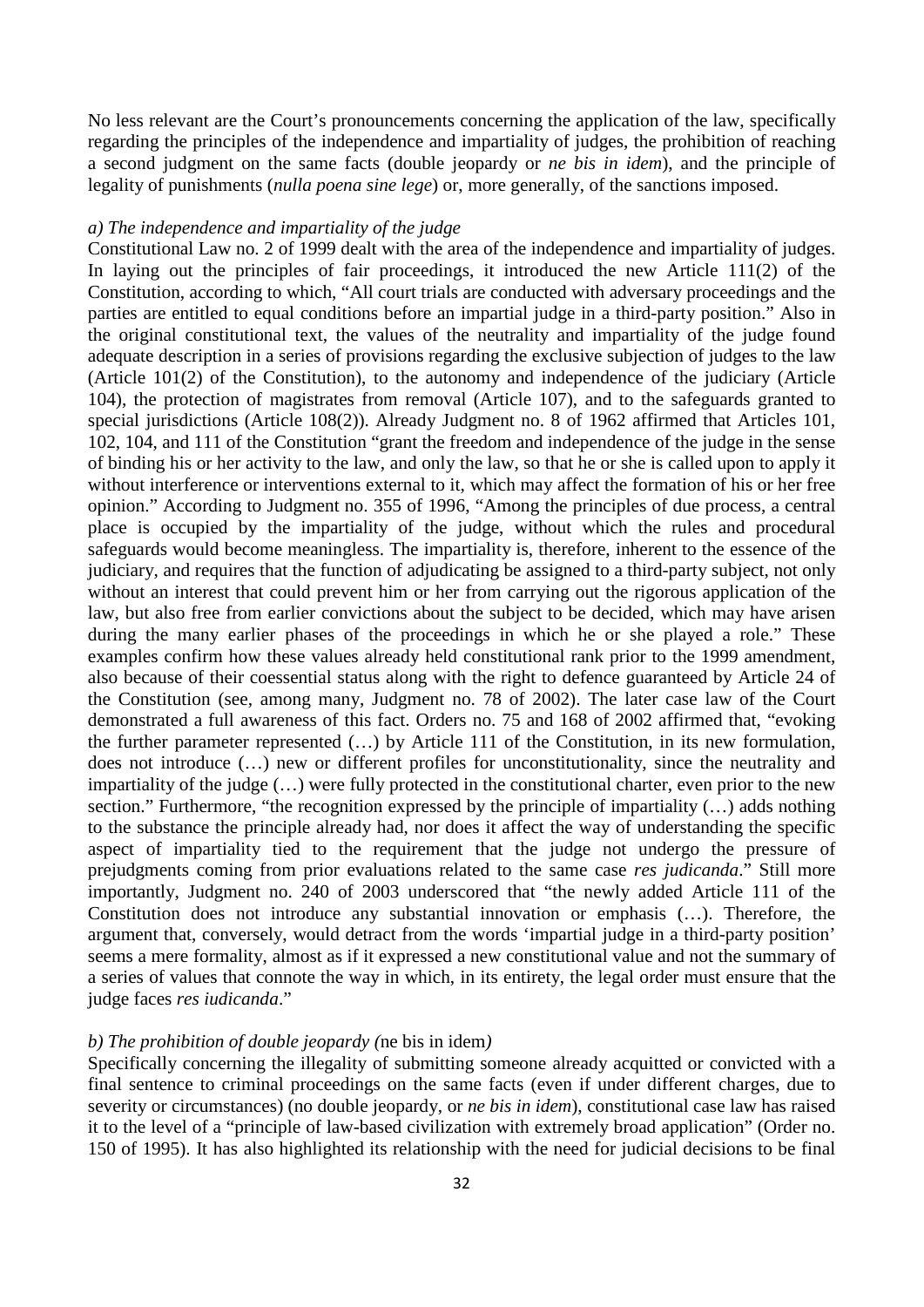and certain, a value enshrined in the Constitution, because it is traceable both to the right to judicial protection and to the principle of the reasonable duration of proceedings (Order no. 501 of 2000). Most recently, Judgment no. 200 of 2016, in assising the conformity of Article 649 of the Code of Criminal Procedure to the identical safeguard established by Article 4 of ECHR Protocol no. 7, stated that the internal system aligns to the Convention's prescripts in that it incorporates the interpretation of the principle in question that is most favourable to the accused, recognizing the identity of the "fact," which precludes a new judgment, where there is a historical-natural correspondence in the configuration of the crime, considered in all its constitutive elements (conduct, event, and causal connection) and with regard to the circumstances of the time, the place, and the person. The incorporation of the notion of *idem factum*, in place of an otherwise inadmissible legal *idem*, has not, moreover, prevented the Court from declaring the unconstitutionality of the aforementioned provision, in the part in which, according to the living law, it rejected the conclusion that two facts are rendered identical by the mere existence of a formal overlap between the crime already adjudicated with a final sentence and the charges that are the object of new proceedings. The mandatory evaluation of the empirical criterion – according to which only a naturally different fact (in terms of the conduct, object, or event) allows the legitimate recommencement of a criminal action – led the Court to conclude that the judicial authority must always compare the historical fact, according to the identity taken from the outcome of the finalized proceedings, with the historical fact giving rise to the new charges, as presented by the prosecutor, taking no notice whatsoever of the existence of any formal overlap.

# *c) The principle of legality in criminal law*

Equally relevant is the case law dealing with the principle of legality of offences and punishments established by Article 25(2) of the Constitution. According to Judgment no. 447 of 1998, this is "an essential principle of criminal law and a basic guarantee for the individual," on the basis of which no one may be charged with a crime for conduct different or other than that explicitly proscribed by a law in force at the moment of the commission of the act. "Only the legislator may, with respect for constitutional principles, identify the goods to be protected through criminal punishments and the actions injurious to said goods, so as to subject persons to punishments as well as to establish the quality and quantity of the relative decreed punishments. It is the *nullum crimen*, *nulla poena sine lege* (no punishment without a crime) principle, which gives rise both to the exclusive power to legislate in the area of criminal law, and to the principle of specificity of a crime (...), as well as to the inability to apply criminal laws by analogy. Outside the confines of the categories of offence, as defined by law, the general ban on incrimination is in force, even where there may be alternative hypotheses of illegality and liability that are not criminally sanctioned." The case law then specified the field of application of the principle of legality. Judgment no. 157 of 1972 stressed the extension effected by Article 25(3) of the Constitution, of the principle of legality to include preventative security measures that may legitimately be applied even for non-punishable acts. According to Judgment no. 419 of 1994, "the constitutionality of preventative measures, which limit personal freedom to varying degrees, must be adhere, above all, to the legality principle enshrined in Article 13(2) of the Constitution as well as Article 25(3) of the same Charter, which, although referring expressly to security measures, has typically been understood as confirming the principle for all preventative measures, given the ends (prevention of crimes) pursued by both provisions (considered to be two species of the same genus), which presume that the individual in question is a a threat to society." Judgment no. 196 of 2010 emphasized how the principle that "all measures that are punitive/afflictive in nature must be subject to the same rules that apply to criminal sanctions in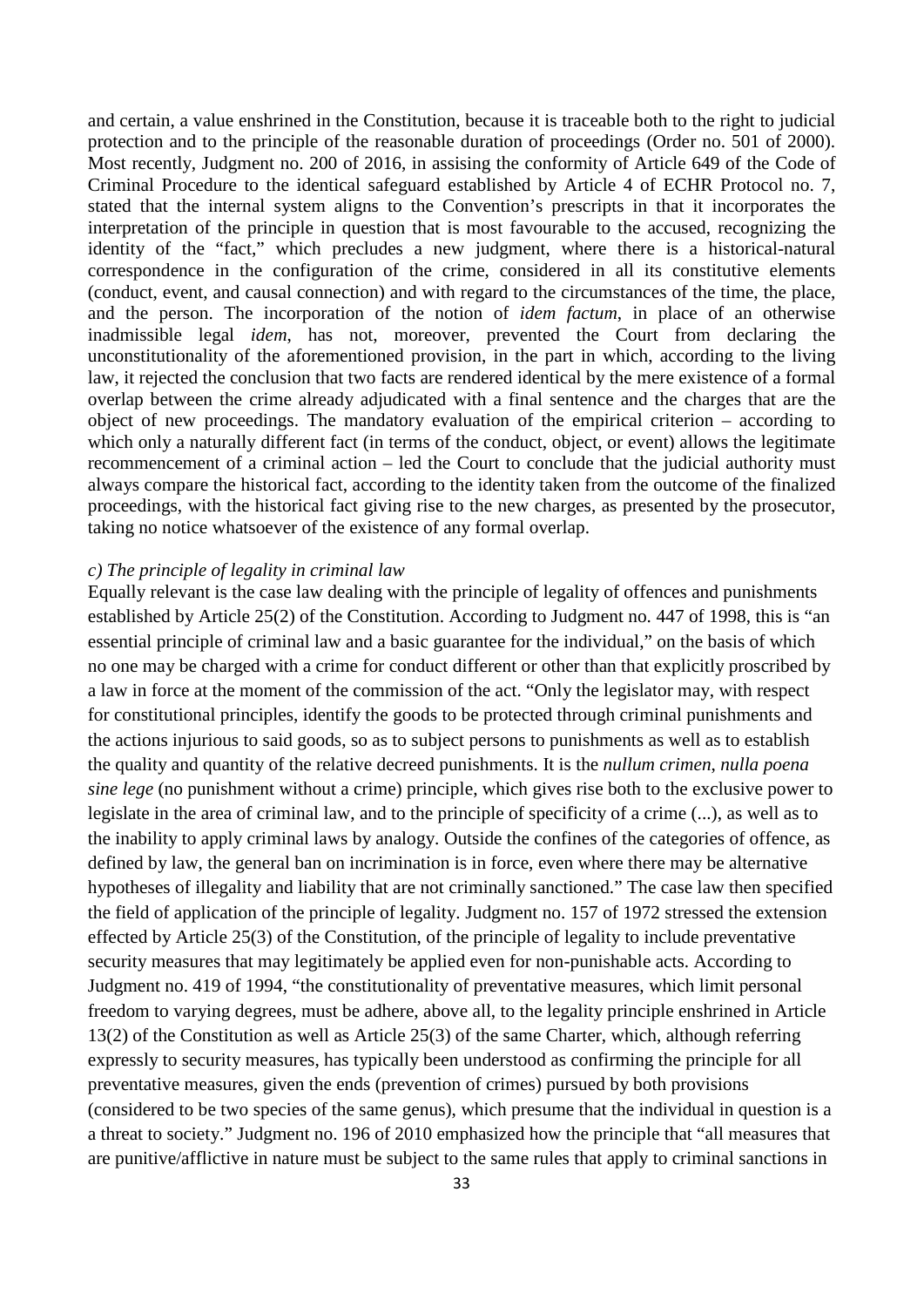the strict sense" may be drawn from the case law of the Strasbourg Court on the interpretation of ECHR Articles 6 and 7, as well as from the Constitution. Moreover, the completeness of the formulation found at Article 5(2) of the Constitution allows for an interpretation in the sense that, "every intervention involving sanctions, the primary function of which is not the prevention of crimes (and is, therefore, a real and true security measure, strictly speaking) is applicable only if the law providing for it was already in force at the moment of the commission of the act being punished." Therefore, even for sanctionatory measures different from punishments, there is "the need to establish *ex lege* rigorous criteria for exercising the power relative to the application (or non-application) of it" and the requirement "that it be the law which configures, in a way sufficient and specific to the offence, the actions to be punished" derives from Article 25(2) of the Constitution, including in the case of administrative sanctions.

## *Question No. 13*

*Do you have case-law relating to respect for the rule of law by private actors exercising public functions?*

The Court has, on some occasions, been asked to deal with private entities endowed with public functions or services and to expound on the broader notion of the "rule of law," and particularly on the duties of impartiality and non-discrimination.

### *Arbitrators*

One emblematic case concerned arbitrators, i.e. private citizens invested with the power to settle disputes with the typical forms and effects of judicial power by the agreement of the parties to the dispute. According to constitutional case law (Judgments no. 223 of 2013 and 376 of 2001), "arbitration is a procedure envisaged and regulated by the Code of Civil Procedure for the objective application of the law to the case at issue, for the purpose of settling a dispute, with the guarantees of hearing both sides and of impartiality which are typical of the ordinary civil jurisdiction. […A]rbitral proceedings are not different from those heard by state organs also as concerns the relevant law and its application to the case" and, "the finding of the arbitrators is possibly fungible with that of the judicial organs." The Court, by recognizing the legitimacy of arbitrators in requesting interlocutory constitutional review, found the character of pending proceedings in the arbitral process, that is, the "exercise of adjudicating functions through the neutral application of the law by entities which, although outside the judicial organization, are nevertheless *super partes*  [above the parties]".

### *Lawyers*

The activities carried out by lawyers are also characterized by public interest. Judgment no. 35 of 1973 maintained that the duty to provide free legal aid to those without financial means "derives from the natural public interest involved in the legal profession's essential cooperation with the judicial bodies, for the purpose of ensuring the best exercise of judicial functions." According to Judgment no. 137 of 1975, lawyers, "in view and because of the fact of the practice of their profession, are in a position which has specific aspects that objectively distinguish them from all other intellectual professionals […] and which is certainly different from that of all other citizens. In fact, they have to pass a national bar exam or meet certain requirements concerning their qualities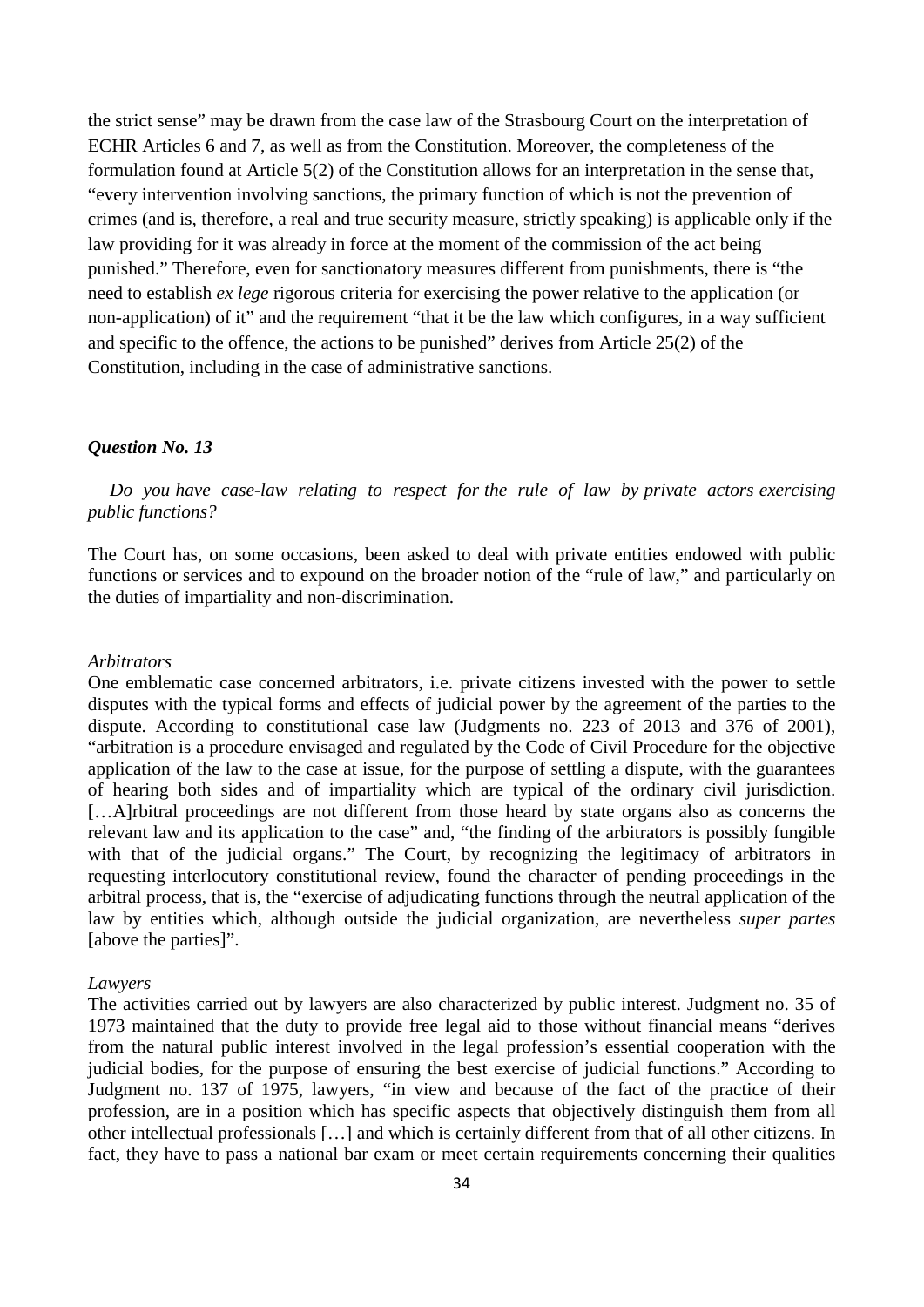or age, in order to be admitted to bar associations and be allowed to practice. They are also obliged, in carrying out their work, to comply with certain written and unwritten rules, being subject both in their conduct and in their professional ethics to the control of the council of the bar they belong to. These preconditions, limits, and limitations are put in place in the interest of all citizens, and in particular of those […] seeking a lawyer or an attorney for their judicial defence, in extrajudicial matters." More recently, Judgment no. 171 of 1996 declared that the regulatory regime on the right to strike in fundamental public services violated the Constitution because it did not envision sufficient safeguards in case of collective abstention of lawyers from the judicial practice. It stated that such abstention, although it could not be framed as a right to strike (Article 40 of the Constitution) enjoys the *favor libertatis* which "inspires the first part of the Constitution and is the fundamental orienting criterion […], granting the freedom of every social group and at the same time postulating the concurrent protection of other constitutional values". When the freedom of association of lawyers is exercised against fundamental rights (such as the right to bring a claim and that of defence) of the recipients of the judicial function and of the beneficiaries of a fundamental public service, such as the administration of justice, it has to step back in favour of the fundamental rights. Law no. 146 of 1990 "originated to grant fundamental public services, and, therefore, the life essentials which they aim at protecting" did not include the regulation of "situations that – like a strike – can cause irremediable damage to those essentials" and did not provided for "specific measures suitable for avoiding that the primary goods of civilized coexistence, which does not tolerate the paralysis of the judicial function, and therefore, requires provisions intended to grant fundamental services during abstentions from legal practice".

### *Notaries*

Concerning notaries (to whom Judgment no. 52 of 2003 denied approval to petition the Court on an interlocutory basis, given that their activities do not involve issuing decisions and, as such, bear no similarity to the judicial function), Judgment no. 75 of 1964 recognized that "the activities of notaries consist in the exercise of a public function;" thus "the establishment of fees, which falls to the legislator, is not only intended to establish the professional's compensation, but also to fix the price of the public services performed by notaries, in relation to the requirements of the service itself and the interests of the general population to be served by the notary activities. It is, therefore, perfectly legitimate that, in carrying out this determination entrusted to the ordinary legislator, it must take into account specific social purposes, whatever they may be, provided that they do not contradict the Constitution. In so doing the legislator does not arbitrarily create situations that disadvantage one category, or some members of a category, but, in the legitimate exercise of the power to regulate notary activity, it fixes the compensation for the drafting of public records, considering, in addition to the interests of the professional entrusted with said drafting, the function and goals of the records themselves." Judgment no. 234 of 2015 saw the notary as "a figure intended to guarantee the security of legal transactions, which is an important interest of the State of Rights as well."

### *Public services*

Judgment no. 90 of 1982 dealt with the matter of public services in general and the specific features connected with their exercise, including when carried out by private entities. The Court held that the railway transportation system "forms a normative body which is, under Article 1680 of the Civil Code, a special law, compared to the regulation of the transportation contract described generally by the same code." Special regulations concerning the responsibility of the conductor were held to be neither arbitrary nor in violation of Article 3 of the Constitution, "both because the specific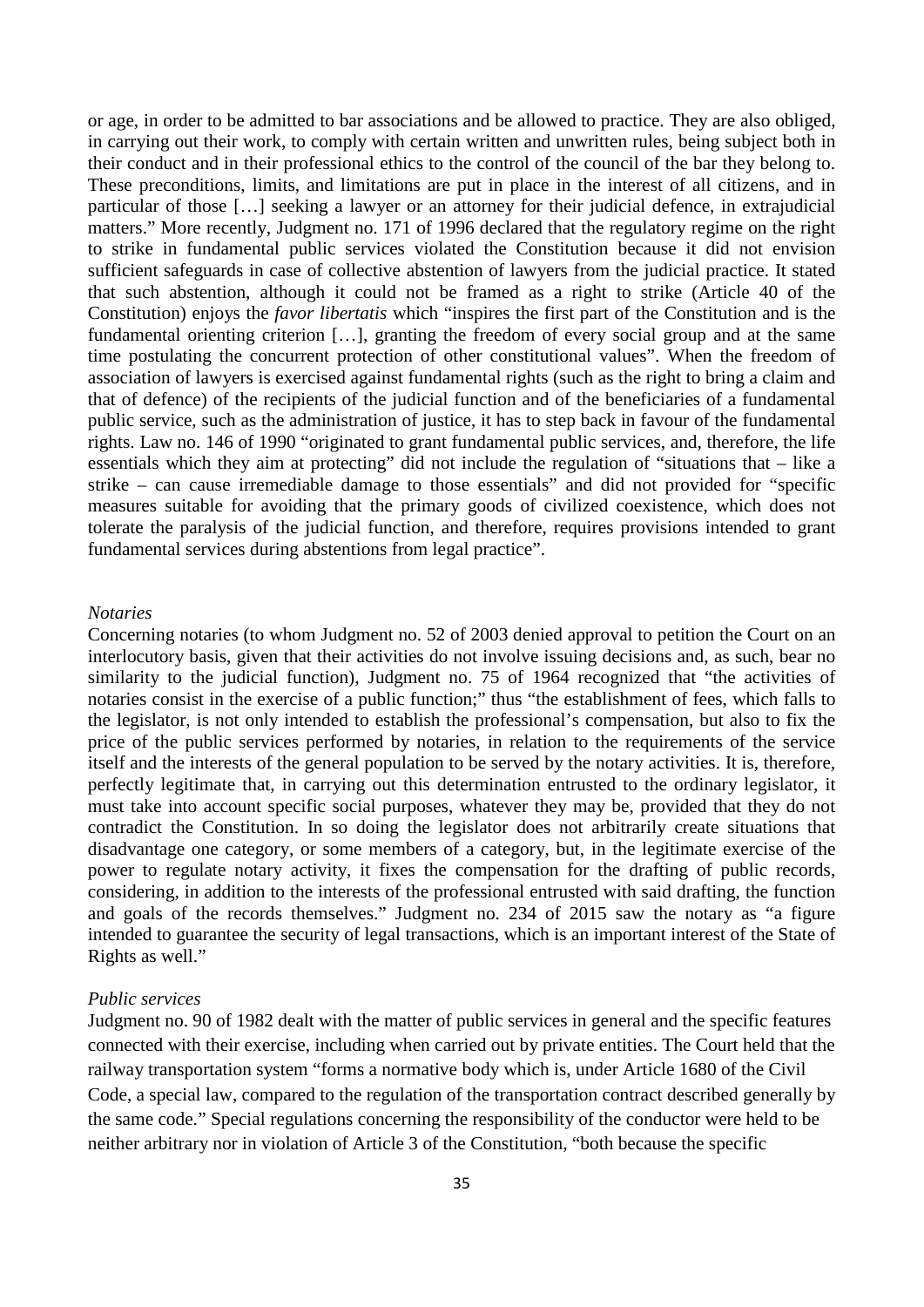requirements and conditions of rail traffic justify regulations that differ from the ones adopted by the code, and because its regulation falls reasonably within the context of a specific regulatory framework for railroad transporation, which grants equal treatment to all users of that service." Judgment no. 303 of 1988 clarified that Article 43 of the Constitution "established a strict link between the notion of essential public service and the notion of enterprise," so that, "all essential public services must be organized and managed in the form of a business enterprise, that is (…) under the criteria of economics, which include configuring the relationships with the users according to contracts, which are essentially subject to private law." Finally, in the complex area of audiovisual transmissions, Judgment no. 112 of 1993 observed that broadcasting concessions made to private entities "assume a complex character, since, while for certain aspects (e.g. assignment of radio frequencies) there are similarities with the concession of public services, for others (checks on the provided service and the organization of the enterprises), on the other hand, there are an organizational tool applied to faculties and obligations connected with the constitutional right to freely express one's thoughts (Article 21) and freedom of private economic enterprise (Article 41), as well as the related limits intended to protect goods of general public interest." In particular, the distribution of radio frequencies to private entities must be made, according to Article 21 of the Constitution, so as to ensure the maximum objectivity and impartiality, from the moment that "the safeguard of the core values of the Constitution expressed by the free expression of thought certainly cannot be rendered vain, altered, or transformed into some form of privilege on account of discretionary acts on the part of the public administration, not bound by precise legal parameters." Therefore, "more rigorous limits on enterprises operating within that sector [have been considered] fully justified in order to grant adequate protection to the primary values connected with the free expression of thought through the medium of television." Indeed, the freedom of choice of the enterprises cannot "diminish the pluralism and impartiality of televised information."

## *Question No.14*

*Are public officials accountable for their actions, both in law and in practice? Are there problems with the scope of immunity for some officials, e.g. by preventing an effective fight against corruption? Do you have case-law related to the accountability of public officials for their actions?*

## *The responsibility of elected officials*

With regard to the responsibility of elected officials in the Italian legal system, there is an overall trend toward minimizing the role of immunities connected with holding an elected position. This is true at the levels of both Constitutional and ordinary law as well as in the case law of the courts. Constitutional Law No. 3 of 1993 radically altered Article 68 of the Constitution, abolishing the blanket need for the chamber to which an official belongs to obtain authorization in order to investigate him or her and in order to execute a definitive indictment. Currently, the competent parliamentary Assembly must provide authorization (except for cases where the suspect was arrested in the course of the illegal act) in order to perform inspections, stop and detain the suspect, and take other actions involving the deprivation of personal freedom, the tapping of conversations and communications, and the seizure of correspondence. Early on, Constitutional Law No. 1 of 1989 altered Article 96 of the Constitution, which removed members of the government from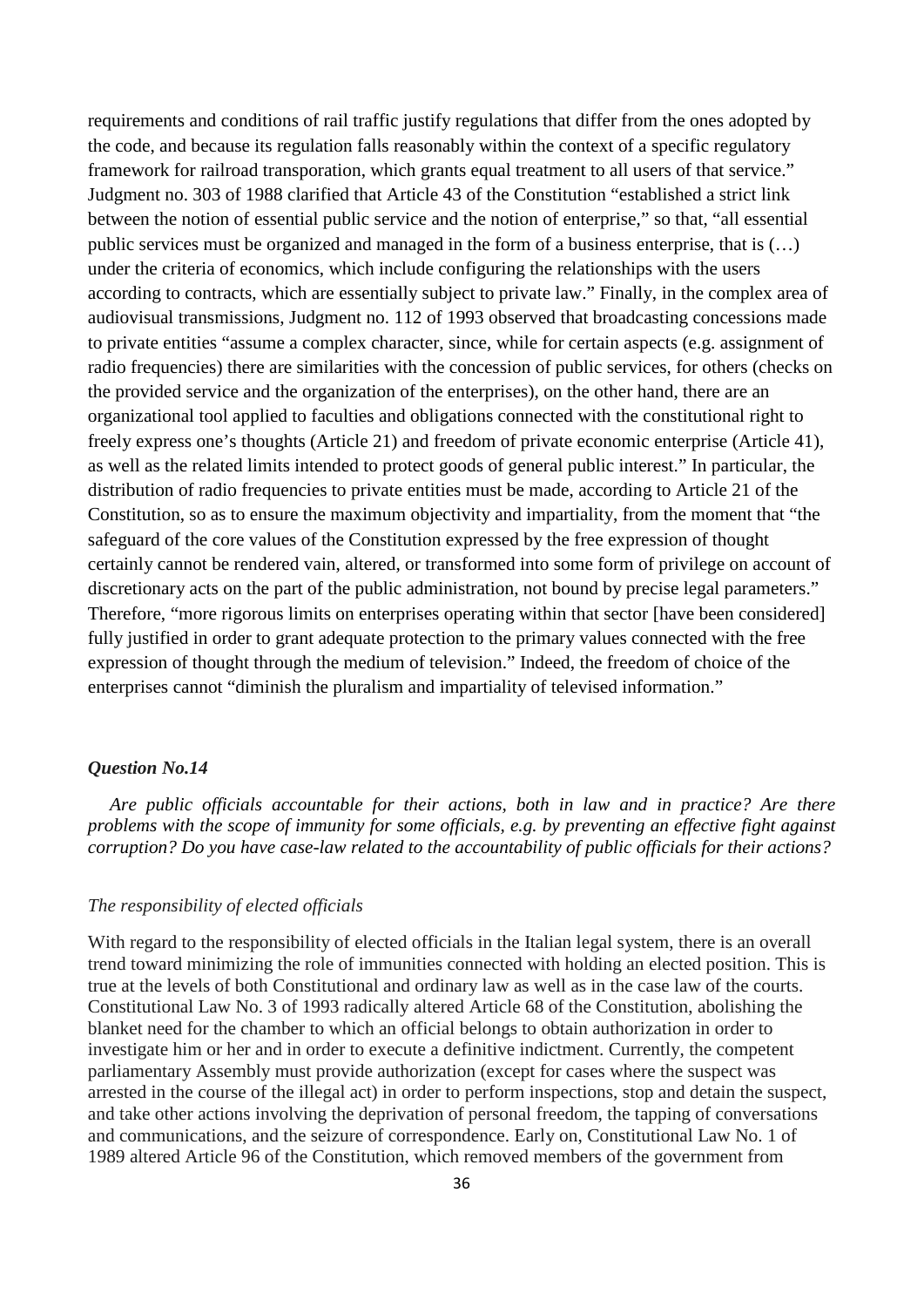ordinary criminal jurisdictions for ministerial crimes, and instead required a preliminary investigation by a Commission of Investigation, formed by members of the Parliament, with a judgment on the merits by the Constitutional Court. Current constitutional provisions opt for full expansion of the ordinary jurisdiction so that cases of ministerial crime may fall under either an authority that is part of the ordinary criminal structure or a Tribunal of Ministers. The Tribunal of Ministers has both investigatory and adjudicatory functions for the sole purpose of bringing the case before a judge according to standard procedure, if authorized by the Parliament. At the same time, the case law of the Court has affirmed a greater degree of rigour, on the one hand reconsidering its own trend on the matter of freedom of opinions of members of Parliament, and, on the other hand, striking down some provisions of ordinary law which were expanding the areas of immunity through the ordinary system. The Court found challenges against the recent regulations concerning non-candidacy for government office and the prohibition against taking elected or government positions in the case of conviction for certain intentional crimes to be unfounded.

## *a) Immunity from review*

See the answer to question 5.

## *b) The suspension of criminal proceedings against the highest State officials.*

The smooth unfolding of the functions of the highest public positions of the State is a good that the ordinary legislator is permitted to protect, provided that it respects the principle of equality before the law and the courts. This is what Judgments no. 24 of 2014 and 262 of 2009 held when they declared unconstitutional two unrelated regulations which provided unusual mechanisms for suspending criminal proceedings against officials in constitutional bodies. The Court held that the regulations unduly enlarged the area of immunity established by the Constitution. The Court made clear that the constitutional prerogatives are to be understood in the context of the *genus* of the institutions intended to safeguard the functioning of the constitutional bodies, through the protection of the public officials connected with them. This gives rise to special statuses which are necessary for the ordinary functioning of the State, and yet, at the same time, exceptions to the principle of equality of citizens. Finding the limits of these prerogatives takes on particular importance in the rule of law, because, on the one hand, the principle of equality of treatment before the law lies at the origin of its formation and, on the other, there are institutions of protection. The latter not only necessarily imply an exception to the abovementioned principle, but are also intended to effect a delicate and essential balance between the different State powers. The overall institutional framework, inspired by principles of the division and balancing of power, requires that the regulation of prerogatives contained in the text of the Constitution be understood as a specific system of rules resulting from a specific balancing and structure of constitutional interests that the ordinary legislator cannot modify, neither for better nor for worse.

### c) *Ministerial crimes*

Judgments no. 87 and 88 of 2012 pointed out that the legal powers undergirding the institutional dynamics of the constitutional State are only those that derive legitimacy from their conformity to the superior norms of the constitutional legal system, and shape its safeguards in light of the need to preserve the integrity of that system through the serene and balanced fulfillment of the functions of said legal powers. Prerogatives, instead of being protections of the persons in question, are constitutive elements of the functions they carry out. For these reasons, which lie at the foundation of the constitutional State, immunities cannot overflow into privileges, and deviations from ordinary procedural rules are tolerated for public officers only as strictly necessary.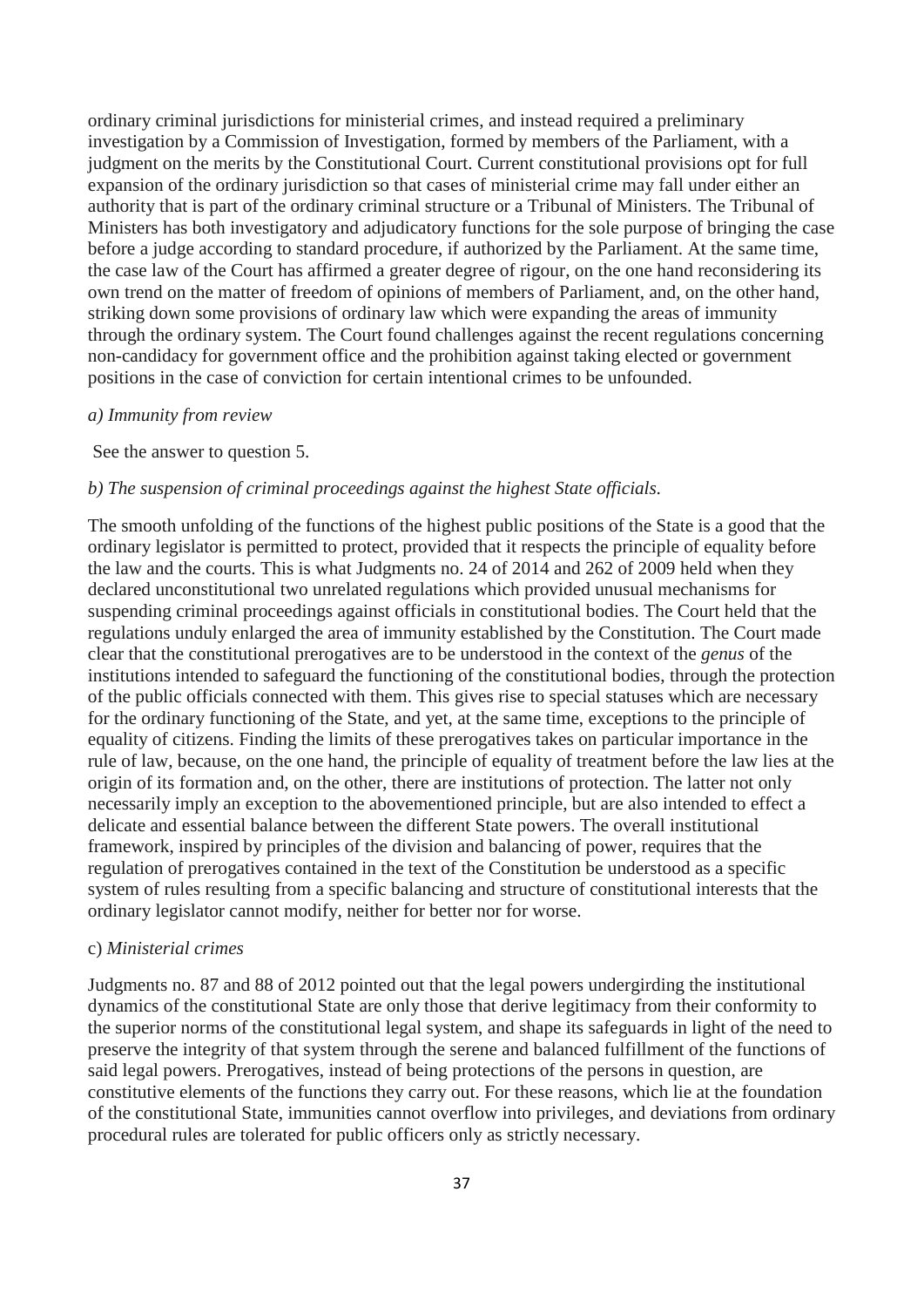Specifically concerning the regulation of ministerial crimes, the only exceptions embodying the prerogative under Article 96 of the Constitution apply to the phase in which proceedings are authorized. This phase is totally independent from the final phase of determining criminal liability, and from the assignment of the action for preliminary investigations to the Tribunal of Ministers rather than to the public ministry or a judge. Thus the constitutional legislator preferred not to deprive the judiciary of its institutional role, but rather to create within it a procedural mechanism that it deemed to be particularly effective. This mechanism attributes both the investigatory and the adjudicatory functions to the same exceptional entity, for the purpose of establishing a privileged link with the Parliament and granting extensive powers difficult to fit into the body of ordinary criminal procedure.

Both decisions recognized that the judicial authority has the power to proceed against members of the Government for common crimes without giving information to the competent branch of the Parliament.

# d) *Non-candidability and the prohibition against taking elected and government office in cases of conviction for certain intentional crimes*

Judgment no. 236 of 2015 pointed out that the legislator, in regulating the requirements for having access to and keeping a position that involves the exercise of public functions, is obliged to find a reasonable balancing between the right to run for office, on the one hand, and, on the other hand, the proper functioning and impartiality of the administration. This latter interest, in particular, falls under the duty that Article 54(2) of the Constitution imposes on citizens who have been entrusted with public functions to fulfill them with discipline and honour. In light of this framework, the Court considered the provision that a conviction for certain crimes, even when not yet final, renders the suspicion of contamination to be reasonable. Therefore, just as a final conviction might justify the termination of a public official's ongoing mandate, so a non-final conviction (under a law that stands up to scrutiny as valid) can raise the precautionary need to suspend the elected official temporarily from carrying out his or her mandate.

# e) *Responsibility of regional council members for the management of public funds*

Judgment no. 235 of 2015 outlined the prerogative of the immunity from review of votes and opinions of Regional Council members, whose administrative (and, in certain cases, criminal) liability was reaffirmed in cases of conduct relating to the management of funds designated as public financing reserved for groups of Council members. Had the Court decided in the opposite way, it would have given rise, "in a paradoxical and absolutely unjustified way, [to] an immunity from review for the opinions of regional councillors that was broader than the one afforded to the members of the national Parliament (…), going against the principle of responsibility for acts that lies at the basis of administrative activity (Articles 28 and 113 of the Constitution), as well as the principle that gives to the law of the State the preconditions, positive and negative, for criminal liability."

# *Liability of public officials and employees*

Article 28 of the Constitution provides that "[o]fficials and employees of the State and public entities shall be directly liable, under criminal, civil and administrative law, for acts performed in violation of rights. In such cases, civil liability shall extend to the State and the public entities." This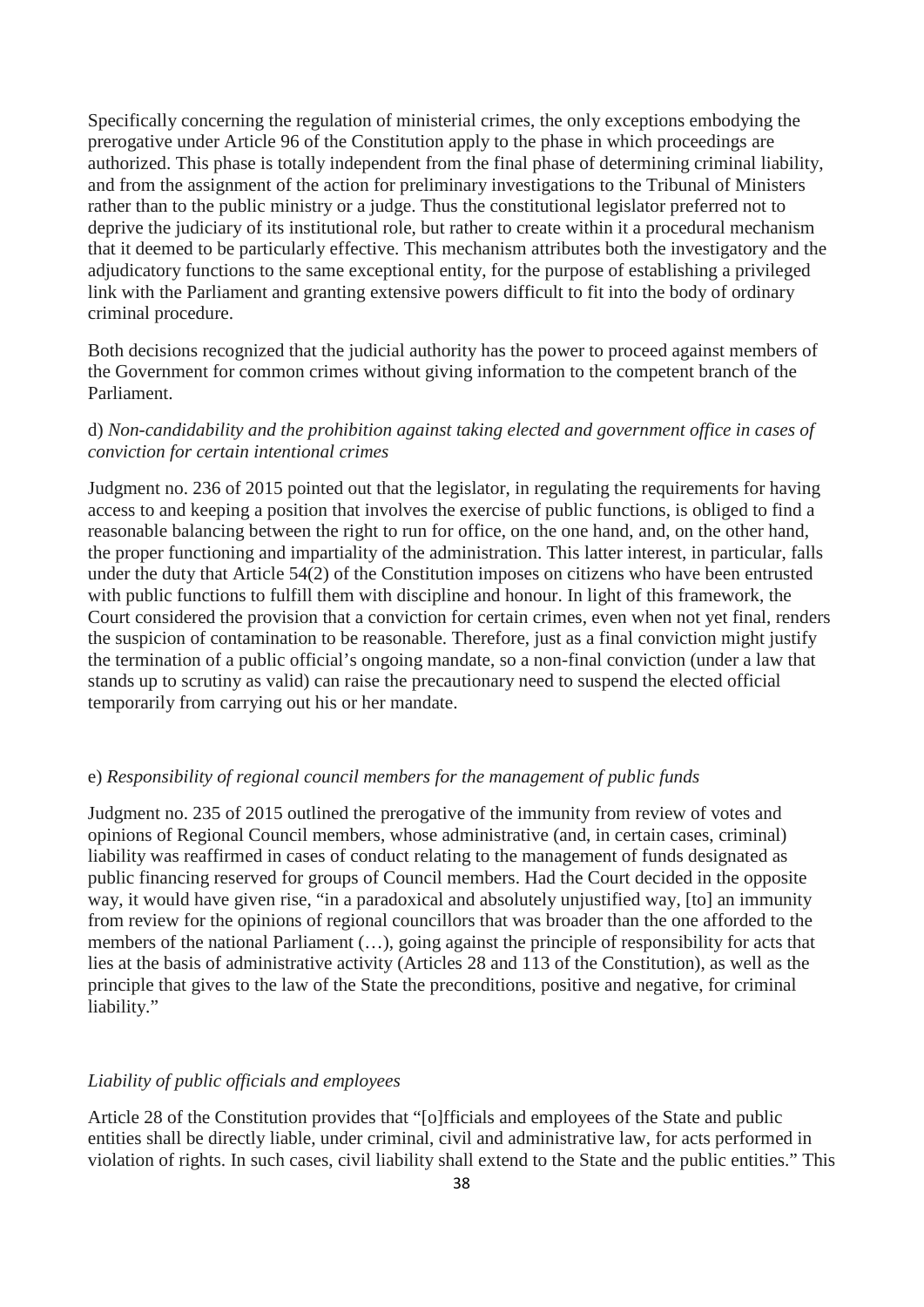provision establishes a fundamental prerogative for the rights of citizens and an important concretization of the essential contents of the rule of law. Indeed, the obligation that the public powers and the physical persons working in them and for them to respect the legal rules relative to their organization and activity is enforced by the civil, criminal, and administrative sanctions put in place for violations of interests and entitlements protected by the legal system. The different forms of liability or responsibility are not mutually exclusive given the fact that the same illicit conduct can implicate the criminal level of public or private interests, which are considered worthy of the strongest sanctions, the civil level concerned with making reparations for the damaging consequences of the acts sustained by private entities, and also administrative liability for the harm caused to the entity to which the transgressor belonged. To strengthen the protection of injured parties, the Constitution has extended civil responsibility (which, being civil, is not governed by the strict criminal law principle of limitation to personal liability) to the administration. The provision, although it does not prevent this liability from being eliminated completely, allows for the adoption of different regulatory schemes for specific categories or situations. In any case, the fact that it has been included in a broad catalogue of crimes against the public administration (Articles 314 et seq. of the Criminal Code) and, in particular, among those attributable to public officials and persons charged with carrying out public services, as well as the forms of liability for damages involving public funds, constitutes a plain proof of the inexistence of areas of immunity or of judicial obstacles to effectively combatting corruption.

Among the most important cases in this area is Judgment no. 4 of 1965, which held that any law containing regulations that more or less clearly excluded the liability described by Article 28 of the Constitution was manifestly unconstitutional. The subordination to an administrative authorization of the implementation of that kind of liability is equivalent to allowing the discretionary exoneration of what is forbidden under criminal law, the exceptions to the principle of mandatory criminal indictment by the public prosecutor being enumerated according to constitutional rules. According to Judgment no. 64 of 1992, the constitutional rule, the "result of a difficult debate by the Constituent Assembly," "modified the interpretation of the case law and scholarly writing prior to the Constitution," according to which, "the public administration was liable to third parties for acts by a public employee that violated rights, except in cases where the intentional wrong recurred." The constitutional legislator, however, intended, "to affirm, in order to better guarantee the legality of administrative actions and afford greater protection to citizens, the direct responsibility of public employees and of the public administration for all acts committed in violation of rights (...)." This was "in reference to "the ordinary laws for the configuration of said responsibility, intended to give the legislator a degree of dscretion that, taking into account the complexity of the needs and interests involved, allowed the legislator both to limit the direct liability of public employees in relation to psychological damages, as well as to exclude it entirely, with reference to predetermined conditions, for certain specific categories of subjects. Finally, stating that, in cases in which there is direct responsibility on the part of public employees, this is extended to the State and to public entities, the legislator intended to establish that in said cases direct liability even of the public administration itself cannot be entirely excluded."

## *a) Civil liability of magistrates*

Specific applications of the principle found at Article 28 of the Constitution regard the various regulations, put in place over time, of the civil liability of magistrates. According to Judgment no. 2 of 1968, Article 28 of the Constitution, "by saying that both officials/employees and the State are liable for violations of individual rights, applies to the activity of both administrative offices and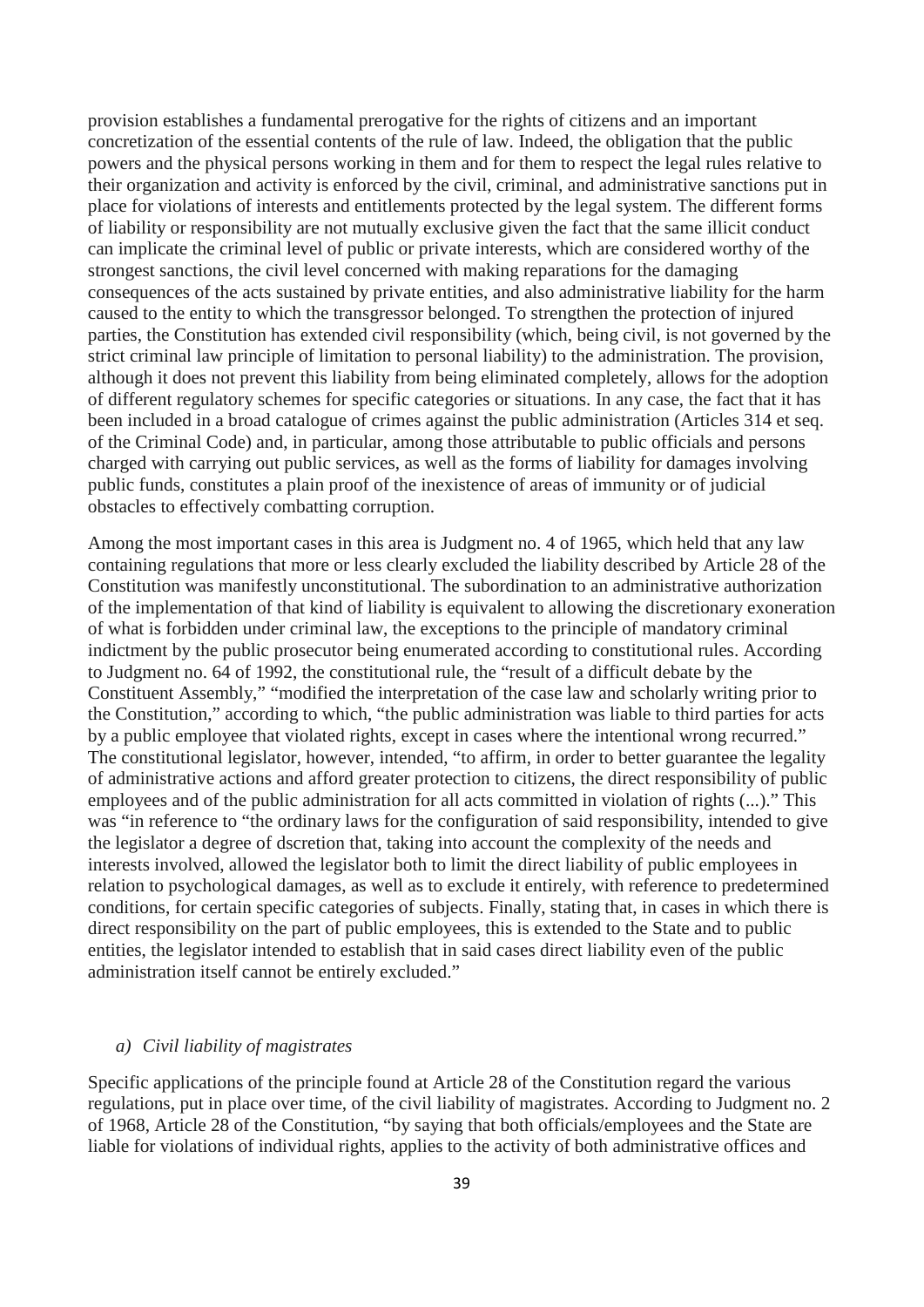judicial ones. (…) The autonomy and independence of the judiciary and judges obviously do not place the first beyond the State, nearly above the law, or the other outside of the organization of the State." The Constituent Assembly "intended to extend to anyone acting on behalf of the State the same personal responsibility that earlier was expressly envisaged only for some of them (judges, chancellors, and real estate registers). In this way, both things now fall under the same regulatory scheme, affirming a principle now valid for all those who, although magistrates, are carrying out state activities. This general principle, on the one hand, renders them personally responsible, but, on the other hand, does not exclude the possibility that this responsibility may be regulated differently depending on the category or circumstances of the act in question, given the fact that the rule refers to ordinary laws." Precisely "the peculiarity of the judicial function, the nature of judicial decisions, and the very same *super partes* position of the magistrate might suggest (…) preconditions and limits on its liability. However, they do not legitimate, let us say, its total denial, which would openly contradict with the principle or would be unreasonable either *per se* (Article 28) or in light of the non-immunity of public employees" (Article 3). Moreover, the responsibility of the State goes along with the responsibility of public functionaries and employees, so that "a law, which denies to a citizen injured by a judge the ability to make any claim against the state administration would be contrary to justice in a legal order, which, even at the constitutional level, grants the right to bring a claim at least to parties injured by administrative activity." The regulatory framework of the Code of Civil Procedure, which was challenged at the time, was held to conform to the Constitution because its apparent silence did not amount to an exclusion of State responsibility. More recently, Judgment no. 18 of 1989 affirmed that the new regulations established by Law no. 117 of 1988, "correctly appling the principles affirmed (…) in the quoted decisions no. 2 of 14 March 1968 and no. 26 of 3 February 1987 (according to which, in relation to the unique nature of the judicial function, responsibility under Article 28 of the Constitution must be regulated by including preconditions and limitations geared to protect the independence and impartiality of the judge) envisioned direct responsibility or liability of the judge only in cases of damages deriving from facts amounting to a crime." Indirect responsibility toward the State, "which was intended to correct so broad a limitation of the judge's direct responsibility is, in turn, limited to certain strictly defined cases." These cases involve grave fault on the part of the judge due to inexcusable negligence, or the denial of justice. Judgement no. 38 of 2000 has also pointed out that the regulations of 1988 "despite having as their object acts or behaviours performed by magistrates in the exercise of their functions and the responsiibilty deriving therefrom, gives precedence to direct action against the State both (…) in order to guarantee the interest of citizens in reparation, as well as to determine, on the basis of a discretionary evaluation, a point of balance between said interests and the constitutional need to vouchsafe the independence and integrity of the judicial function."

Lastly, Law no. 18 of 2015, which also reflects suggestions coming from the case law of the European Court of Justice (Judgment of 24 November 2011, Case C-379/10, and of 13 June 2006, Case C-173/03, *Traghetti del Mediterraneo* [Mediterranean Ferries]), redesigned the regulation of magistrates' civil responsibility. It also expressly provided for the crime of manifest violation of the law and the law of the European Union. There are already many challenges pending concerning the constitutionality of the new regulatory scheme.

# *b) Liability of members of the armed forces and police.*

As far as the liability of members of the police and armed forces are concerned, Judgment No. 94 of 1963 found that the possibility for the Minister of Justice to allow or deny the authorization to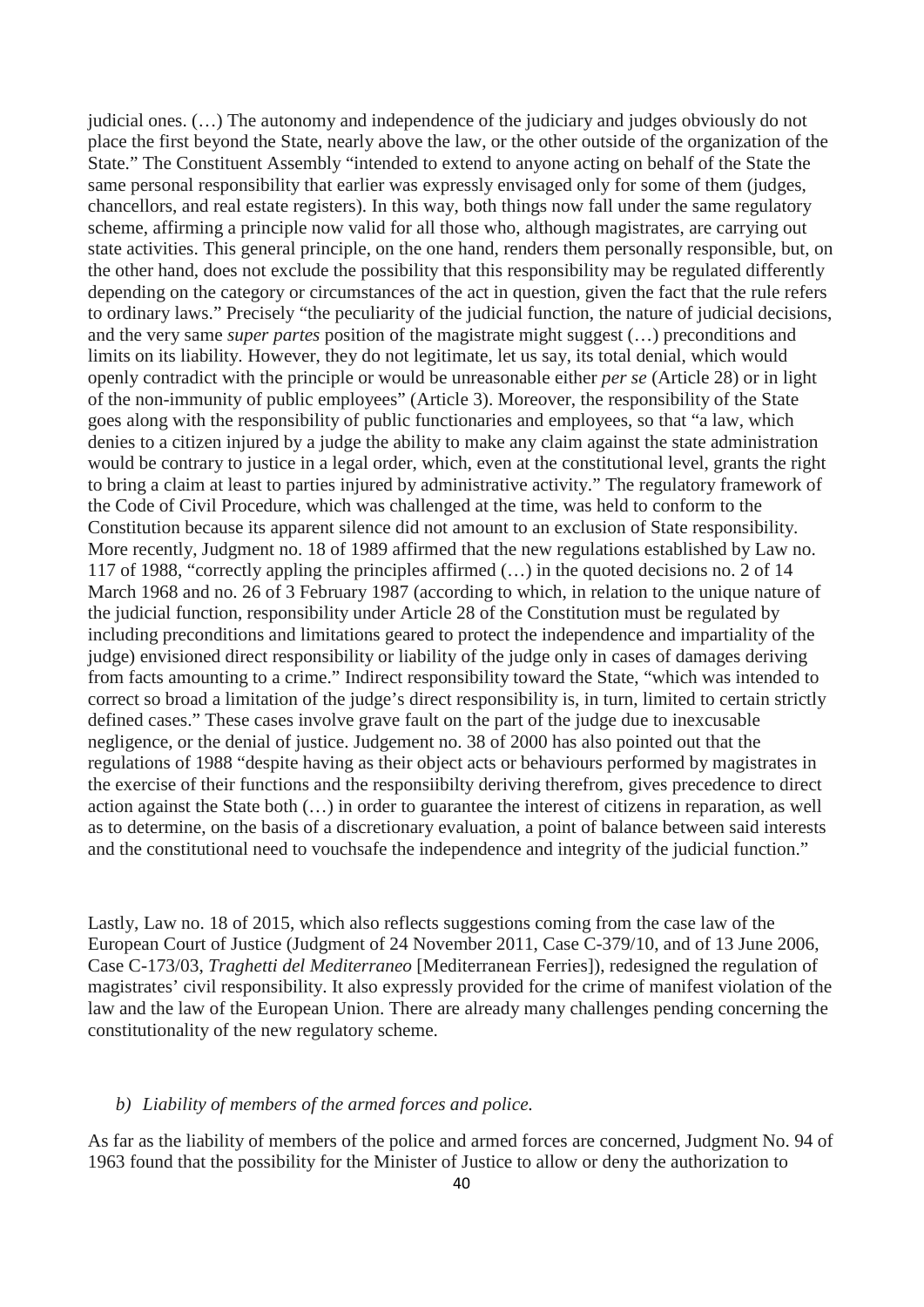prosecute officials and private parties for acts performed in the line of duty, and those involving the use of weapons or other means of physical coercion, violated Article 28 of the Constitution's principle of direct responsibility of officials and employees of the State and of other public entities. Judgment No. 123 of 1972 pointed out that Article 28 of the Constitution "does not speak in generic terms but expressly grounds the concept of responsibility in the provisions of the criminal, civil, and administrative law (…), which regulate said responsibility in a variety of ways according to the category or situation (…). This reliance on the ordinary laws means, furthermore, reliance on the positive regulatory scheme governing the responsibility of officials and employees, within the laws themselves, even with regard to specific rules, which, derogating from the common rules, determine the contents and the limits of said responsibility. (…) This is, indeed, to give a paradigmatic example, (…) the category and situation of the bodies in question, which, like the Corps of Carabinieri, are a part (directly or through equivalency) of the Military Administration of the State. Particular rules apply to these bodies that make a lower-ranking official's obedience to his or her superiors of prime importance, restrict the power to question orders, and punish refusals, omissions, and delays in their execution".

IV. The law and the individual

# *Question no. 15*

*Is there individual access to your Court (direct or indirect) against general acts/individual acts? Please briefly explain the modalities/procedures.*

The Italian legal order does not provide for direct access to the Constitutional Court by individuals or groups of persons, like associations, committees, and so on. The ways of accessing the Court vary according to the type of judgment.

Concerning judgments on constitutionality, access to the Constitutional Court may be on an interlocutory basis or the Court may be seized directly.

Access on an interlocutory basis involves sending the question, with a referral order, through a judge who is in the process of hearing a case in which he or she must apply the rule the constitutionality of which is being questioned. In the judgment before the Constitutional Court (called interlocutory), the parties of the case that gave rise to the constitutional question (called *a quo* or pending proceedings) may appear. In addition, parties who have a qualified interest that is directly inherent to the substantial relationship involved in the trial may also intervene in the judgment.

Directly seizing the Court is a form of access reserved for judgments of constitutionality brought in the form of a petition for certiorari by the State against regional laws, or, conversely, by the Regions or Autonomous Provinces against State laws. Intervention is only permitted by parties endowed with legislative authority.

Proceedings concerning jurisdictional disputes and disputes concerning conflicts of powers between branches of the State are initiated through an application from public entities alleging invasion of their constitutionally guaranteed sphere of competence by other public entities. In both types of proceedings, no parties may intervene aside from those authorized to initiate the proceedings or defend against the claims; nevertheless, there is an exception to the rule in the case that the decision handed down in the constitutional judgment would preclude judicial protection of the subjective legal situation that is enjoyed by the intervening party, without said party being afforded the possibility of presenting his or her reasons.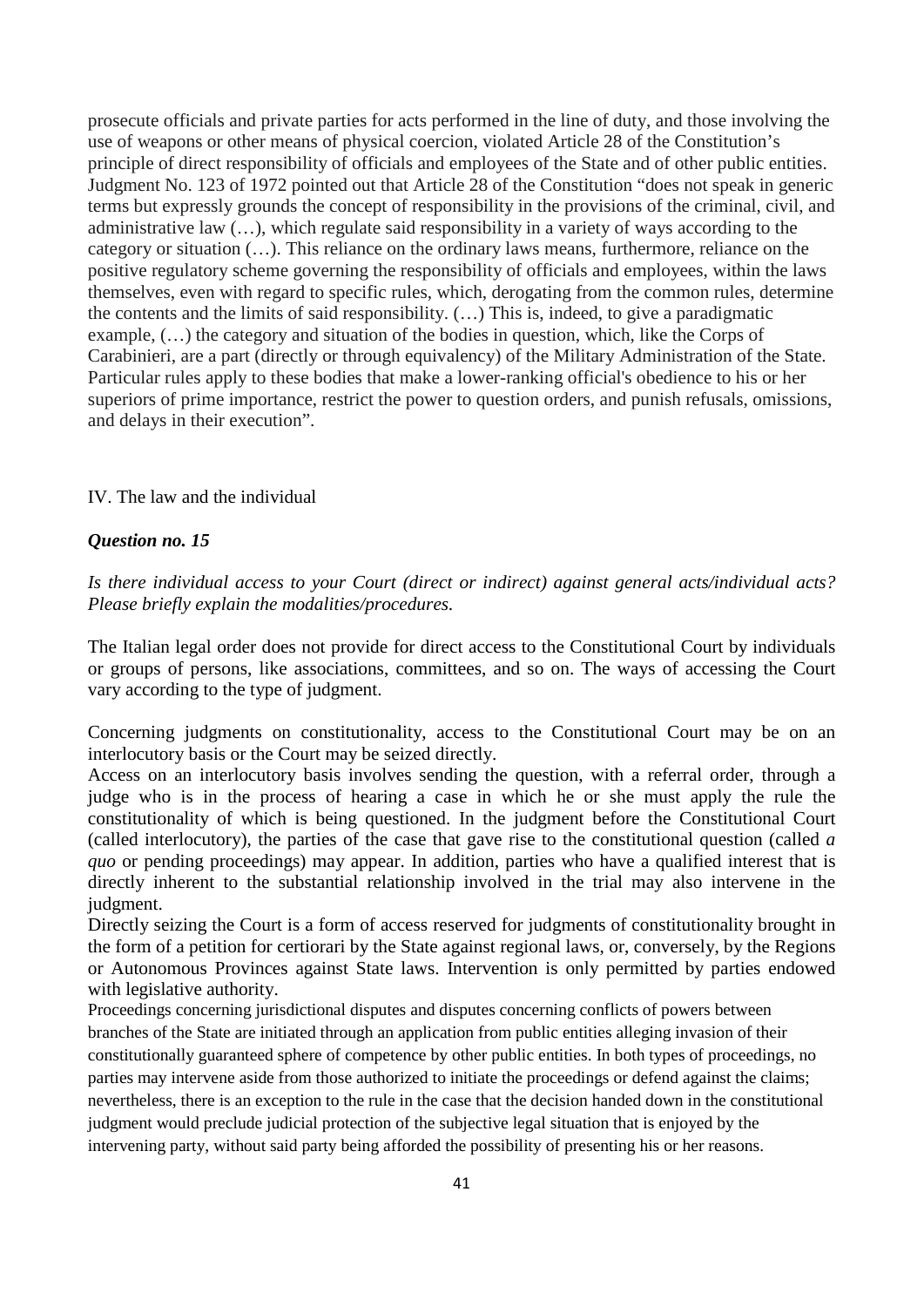# *Question no. 16*

*Has your Court developed case-law concerning access to ordinary / lower courts (e.g. preconditions, including costs, representation by a lawyer, time limits)?*

The Constitutional Court has issued many decisions on matters involving the guarantee of free and equal access to the judicial system. Some notable examples are provided below, organized by topic.

## *The prerequisite attempt to resolve the issue through recourse to administrative remedies*

Italian constitutional case law recognizes the legislator's power to enforce the fulfillment of duties, such as the requirement that a prior attempt be made to resolve the issue through recourse to administrative remedies, which being a condition for bringing a claim, may entail its deferral, as long as they are grounded on the exigencies of general order or overriding interests of justice. In any case, the legislator is asked to respect three mandatory requirements: to avoid making access to judicial protection excessively difficult, to limit the burden of duties to the least weighty extent possible, and to appropriately balance the need to ensure the protection of rights with the other needs that the deferral of access to the same intends to satisfy (Judgments no. 403 of 2007, 251 of 2003, 276 of 2000, 132 of 1998, 81 of 1998, 62 of 1998, 113 of 1997, 233 of 1996, 56 of 1995, 360 of 1994, 255 of 1994, 406 of 1993, 154 of 1992, 82 of 1992, 530 of 1989, and 130 of 1970). More recently, Judgment no. 98 of 2014, which reviewed Legislative Decree (d.lgs.) no. 546 of 31 December 1992 with reference to the institutions of "complaint" (*reclamo*) and mediation in disputes involving amounts not greater than 20,000 euro relating to acts enunciated by the *Agenzia delle Entrate* [the tax authority], highlights very well the concrete application of said criteria. The Court held that the delegated legislator, by introducing the preventative institutions of complaint and mediation, pursued the general interest in deflating tax-related litigation in a reasonable way. Indeed, complaints and tax mediation, by favouring the definition of controversies in a pre-judicial phase, tend to satisfy the general interest in two ways: by assuring, on the one hand, the faster and less costly resolution of the concrete situations, to the advantage of both the taxpayer and the financial agency, and, on the other hand, by reducing the number of proceedings burdening the tax commissions, with the result that the timeframes are more contained and the cases that do come under review can be examined with greater attention. Nevertheless, the provision was declared unconstitutional for its violation of the right of defence, the specific rule that punished the failure to seek prior recourse through administrative proceedings by rendering an appeal to the judicial tribunal inadmissible, an exception that can be raised *ex officio* in every moment and at every level of the proceedings. Indeed, the provision entailed the loss of the right to bring a claim, and, therefore, the denial of judicial protection. Holding this provision unconstitutional for violation of Article 24 of the Constitutuion is in line with past decisions of the Court, including no. 296 of 2008, 360 of 1994, 406 of 1993, 40 of 1993, 15 of 1991, and 93 of 1979.

Another relevant case, no. 403 of 2007, held that a rule stating that, in disputes concerning telecommunications between users and an authorized entity or license holder, access to judicial proceedings was conditioned upon the prior, mandatory attempt to resolve the dispute before the Communications Authority, did not violate the right to seek interim measures by a court. The Court denied that such a duty may also refer to the possibility of seeking interim relief, since interim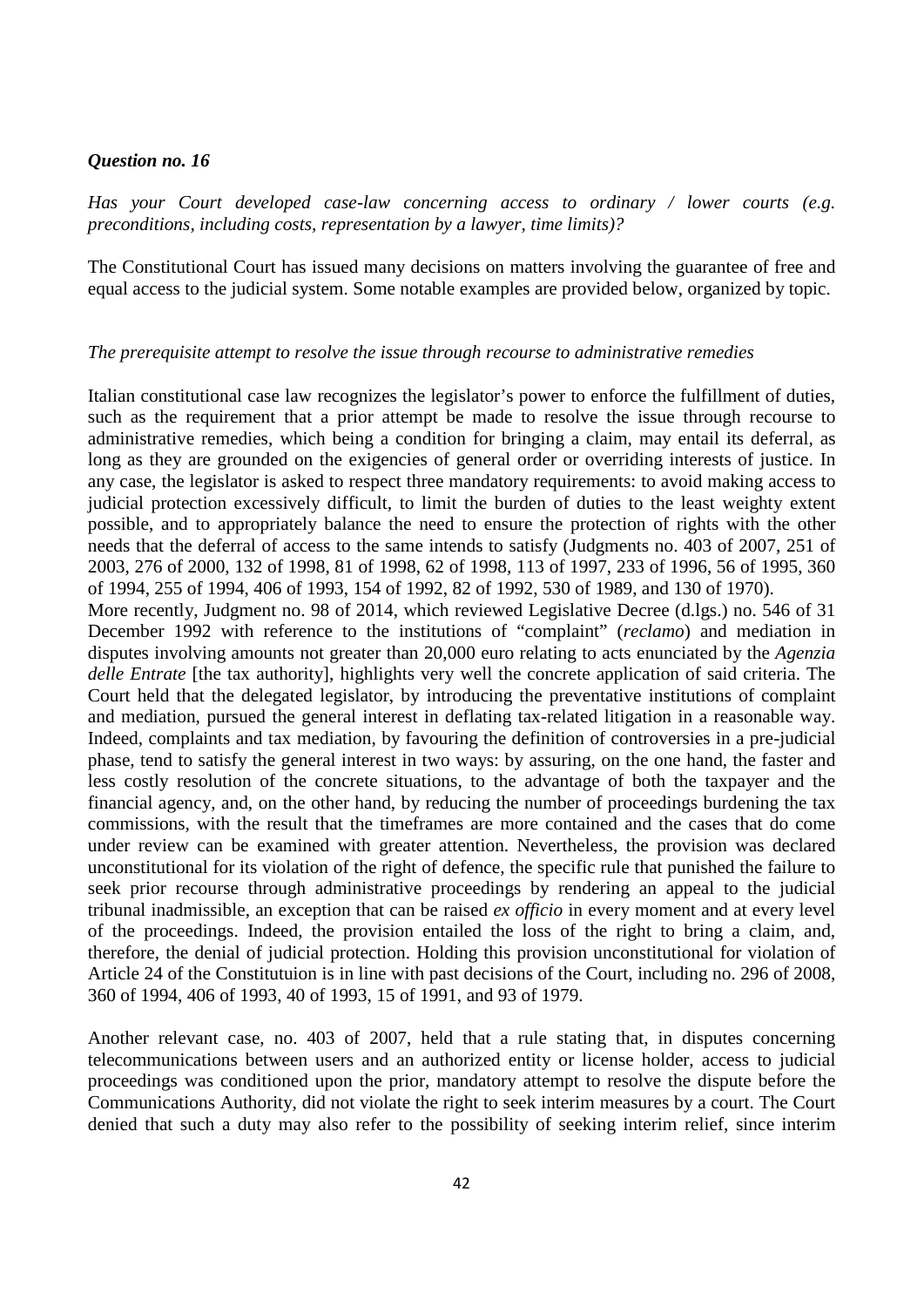jurisdiction is ancillary to effective protection before a judge, as well as to the needs that one is seeking to protect by means of interim procedures, needs which require an immediate response.

## *Imposition of financial duties*

With reference to financial duties imposed as a condition for access to justice, the Italian Court, since its inception, has declared this unconstitutional when it compromised the exercise of the right to action and defence that is guaranteed by the Constitution on an equal basis to everybody. Judgment no. 21 of 1961, dealing with access to tax courts, declared the *solve et repete* [first pay and then request reimbursement] method unconstitutional. It involved the imposition of a duty to pay a tax first, as a necessary precondition for bringing a judicial claim for the purpose of ascertaining the illegitimacy of that tax (Article 6, paragraph 2 of Law no. 2248, Annex E, of 1865). The Court held that this contradicted the principle of equality in that it discriminated against taxpayers on the basis of their economic status, allowing only wealthy people to seek justice, and also contradicted the constitutional principles that grant access to courts to all citizens on an equal basis. Judgment no. 67 of 1960, on the topic of civil procedure, declared unconstitutional Article 98 of the Code of Civil Procedure, which gave judges the freedom to impose the obligation to pay a deposit for legal fees (*cautio pro expensis*) upon claimants not eligible for free legal aid. The Court held that, because this institution depended upon the economic status of the claimant, applying it unduly limited the freedom of lower-income individuals to bring a claim to protect their rights. On the contrary, Judgment no. 95 of 2015 declared unfounded the question of the constitutionality of rules (Article 13, paragraph 2-bis, of Legislative Decree no. 74 of 2000), which, in relation to income and capital gains taxes, made access to a plea deal contingent upon the extinction, through payment, of the tax debts relating to the alleged crimes. The Court held that the legislative cancellation of this alternative measure (plea deals) does not diminish the right of defence, since the possibility to ask for alternative procedures is one of the most defining and important ways of exercising the right of defence, and that, moreover, the financial duties imposed were justified by objective reasons, and it is in the general interest to eliminate the harmful consequences of the crime, one of the reasons being the value of the repentance of the guilty party, as well as the concrete public interest in the full payment of taxes.

### *The duty to provide a defence attorney*

Constitutional case law upholds the principle according to which the assistance of a lawyer during a trial is a normal condition for the effective exercise of the right of defence enshrined in Article 24 of the Constitution.

The right to a public defender serves the fundamental right to defence, which plays out in any judicial proceeding where a legal position protected by the legal system is at issue (Judgment no. 18 of 1982 and 53 of 1968), and which must be guaranteed in its effectiveness (Judgments no. 220 of 1994 and 144 of 1992).

Moreover, the assistance of a defence attorney cannot be regulated in a uniform way, as an absolute and unavoidable necessity in every type of proceeding and in every procedural phase, but rather should be regulated according to the particular characteristics and ways of realizing every individual act in a way that ensures its substantive ends (Judgments no. 63 and 159 of 1972). In this sense, Judgment no. 150 of 1972, by reiterating the holding of Judgment no. 29 of 1962, observed that the right to defence is not always identified with the need for the assistance of a defence lawyer, since in uncomplex proceedings it suffices that the parties have the possibility to consult a lawyer. For example, in civil proceedings, where the legal system envisages the possibility of *prose* defence as an exception to the general rule of defence by a lawyer, to appear in a trial without the assistance of a lawyer is allowed by the legislator for mediation proceedings. Similarly, in proceedings for the declaration of the status of adoptability, the assistance of a defence lawyer is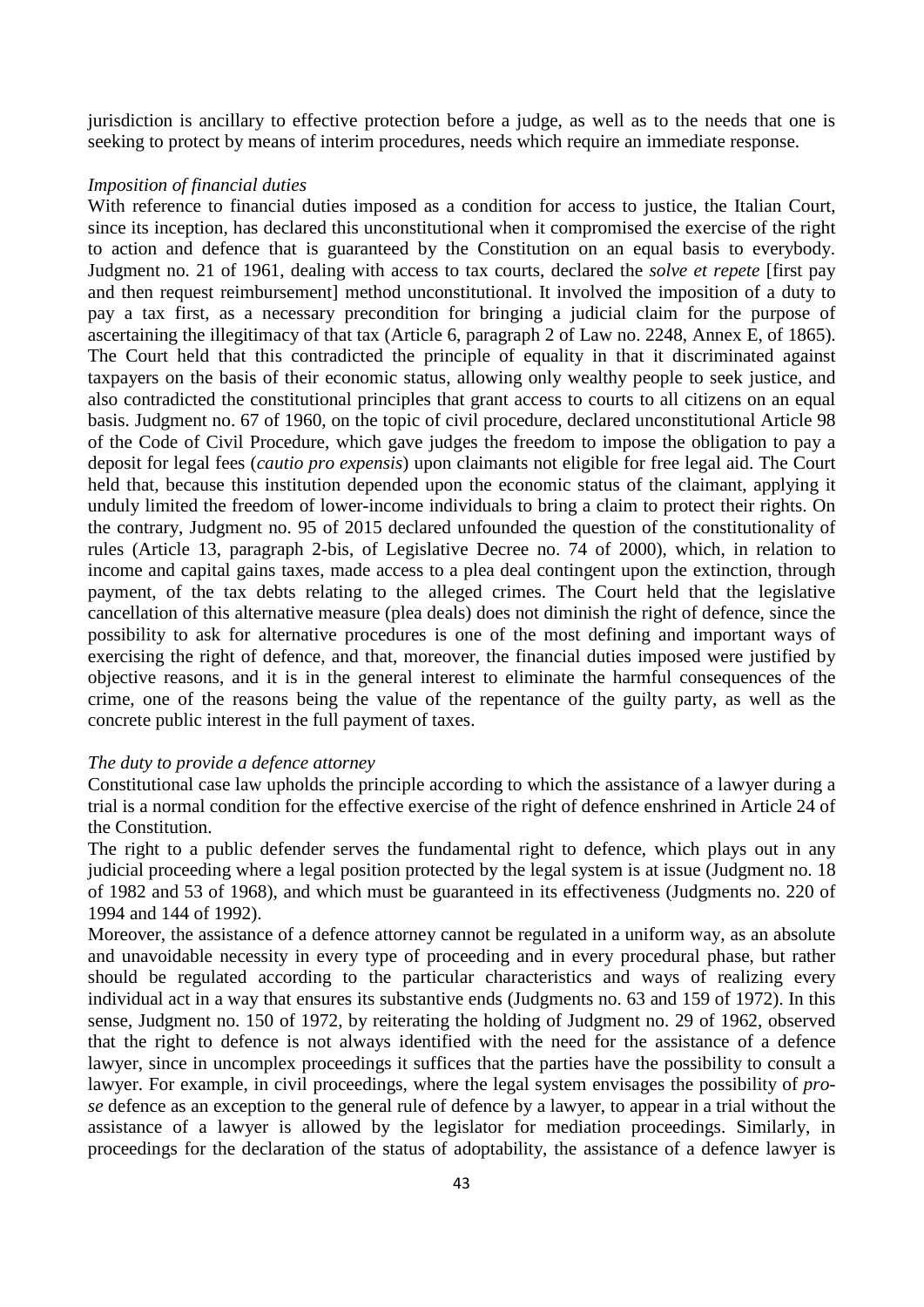admitted and allowed, and is, therefore, discretionary, because the special characteristics of those proceedings support a conclusion that the right of defence is sufficiently protected by the "possibility to bring legal action on one's claims with the assistance of a lawyer, without making said assistance mandatory" (Judgment no. 251 of 1989). On the contrary, the mandatory nature of appearing with a lawyer, with the resulting requirement that the judge nominate a public defender in cases where no private lawyer is present, is in force when it comes to criminal proceedings, and to proceedings concerning safety and preventetive measures, where the fundamental value of personal freedom is at stake.

The essentialness of public defence for the purposes of conforming to Article 24 of the Constitution, particularly in criminal proceedings, is emphasized by the mandatory nature of nominating a public defender even in cases where the defendant refuses any form of assistance. Judgment no. 125 of 1979 rejected as unfounded the claim that Articles 125 and 128 of the Code of Criminal Procedure were unconstitutional. In confirming the possibility of a full and personal defence, to which the accused is entitled throughout the duration of litigation as well as at its conclusion, the Court reaffirmed the requirement of public defence as the proper tool permitting the exercise of the inalienable (and, as such, non-renouncible) right of defence, without compromising the flexibility of the relationships between the accused and the defence lawyer, and, above all, without compromising the full independence of defensive choices, positive or negative. Judgment no. 498 of 1989 declared that the requirement of having a defence lawyer during proceedings is absolute and mandatory, since the assignment of a defence lawyer, even against the defendant's will, is intended to assure that he or she has the technical-legal knowledge, procedural experience, and detached clearheadedness that allows for a suitable evaluation of the matter being tried. Thus the fullest freedom of the defendant to be the one to determine choices of procedural initiatives and actions is protected. In other words, the defence attorney guarantees the freedom and independence of the accused in the course of a trial and is the counselor of his or her self-defence, such that breaking any law having to do with this *ratio* is, under the Code of Criminal Procedure, cause for a total mistrial and annulment of proceedings.

Constitutional case law has also clarified that the particular nature of criminal proceedings and of the interests involved therein require the possibility of the accused's direct and personal involvement. The right of defence guaranteed by Article 24(2) of the Constitution, therefore, includes *pro-se* defence as well as public defence, as a primary right of the accused, inherent to the entire procedural *iter*, from the pre-trial phase to the judgment phase, until the moment of closing arguments, in which the accused must have the last word (Judgment no. 205 of 1971), and as aids in the correct dialectical development of the proceedings and a more certain search for the material truth (Judgment no. 186 of 1973).

The right to public defence also includes (Judgments no. 125 of 1979 and 80 of 1984) the right to consult with a lawyer (Judgment no. 216 of 1996), for the purpose of preparing the defence and choosing a defence strategy, and still earlier for the purpose of knowing his or her rights and having the opportunities offered by the legal system for the purpose of their protection and to avoid or assuage the detrimental consequences of which he or she is at risk.

For this reason, according to the Court, the right of defence, understood as the effective opportunity to seek the assistance of a public defender, is breached in any case in which a fixed time period is established for the accused to exercise procedural options, which involve "full knowledge of the technical elements falling under the specific skills of the defense attorney," and which entail the loss of the right to that option if not respected, that begins with notice to the accused, rather than to the defence lawyer, of the act from which said options derive. This principle was applied in Judgment no. 120 of 2002, which declared Article 458(1) of the Code of Criminal Procedure unconstitutional in the part in which it prescribed that the time period in which the accused may ask for summary judgment (*giudizio abbreviato*) starts from notification of the decree of immediate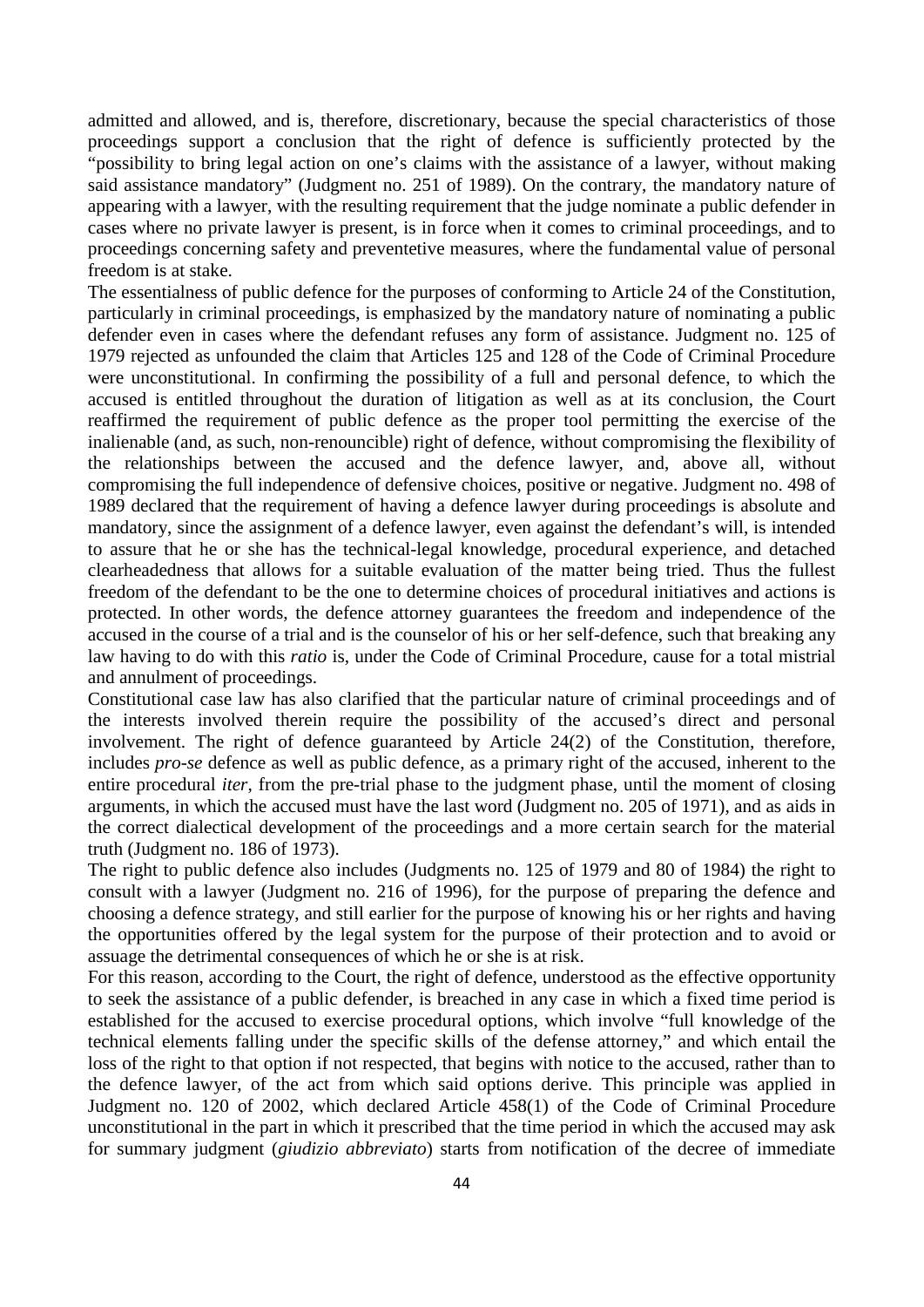judgment [which allows the pre-trial phase to be skipped under certain conditions, moving directly to trial], rather than from the final notification, to either the accused or the defence lawyer, of, respectively, the decree or the notice of the date fixed for the immediate judgment. In Judgment no. 162 of 1975, with reference to the time period for raising objections of nullity, as well as Judgment no. 80 of 1984, regarding the time period for filing requests for retrial, the time periods were triggered by the awareness of the measure on the part of the accused, rather than from notice to the defence lawyer.

The principle of public defence also imposes the rule against confiscating papers and documents used for defence purposes from defence lawyers or consultants (because they are not part of the body of evidence). This rule also applies to notes taken by the accused and kept in the cell where he or she is detained, for the purpose of responding more easily to the interrogation already administered, in the declared intent to "verify whether these notes reveal circumstances that differ from the ones in the oral statement" (Judgment no. 229 of 1998).

The right to confer with one's defence lawyer cannot be compressed or conditioned by his or her state of incarceration, except within the limits that may be prescribed by the law to protect other constitutionally guaranteed interests (for example through temporary, limited suspensions of the exercise of the right, like the one considered in Judgment no. 216 of 1996), and except in order to regulate the way the right is exercised as a function of the other requirements connected with the state of incarceration. The right may never be made subject to the appreciation-free evaluation of the administrative authorities, which would make it truly subject to discretional authorization. On the basis of this principle, Judgment no. 212 of 1997 declared a rule that did not allow convicted prisoners serving finalized sentences to confer with their defence lawyers from the start of their sentence to be unconstitutional as a violation of Article 24(2) of the Constitution. More recently, Judgment no. 143 of 2013 declared that a rule limiting the right to speak with a defence lawyer for prisoners subject to the suspension of the rules of treatment under Article 41-*bis*, second paragraph, of the Code of Criminal Procedure, where it said that such prisoners could have "a phone call or personal conversation of the same duration of those provided for family members [that is, ten minutes or an hour, respectively] up to three times per week" with their defence lawyers. The Court said that the rule "by introducing limits on the duration and frequency of direct and telephone conversations with their lawyers – limits which operate independently not only from the nature and complexity of the judicial proceedings in which the detainee is involved and from the degree of urgency of the requested consultation, but also from their number and, therefore, from the number of legal representatives with which the detainee must have contact – the application of the special detention regime automatically and unavoidably effects a compression of the right to a consultation. Nor are the limitations in question justified by the balancing of the right of defence and the interests of equal constitutional relevance like the protection of public order and safety of citizens. Indeed – and this follows the case law of the European Court of Human Rights, according to which a limitation of the privileged contacts between a detainee and his or her lawyers may only occur when strictly necessary – in effecting a balancing, one may not decrease the protection of a fundamental right if there is not a corresponding increase of protection of another interest of equal rank, an eventuality that does not appear to be the case in the matter under examination."

Judgment no. 63 of 1972 declared unconstitutional certain rules of the Code of Criminal Procedure (Article 309), which did not allow for the assistance of a defence lawyer during a personal search [looking for something specific] and inspections of people, places, and things [general inspections] following a judicial order.

The essential role of public defence again comes to the fore when lawyers and attorneys collectively abstain from providing services [strike]. Judgment no. 171 of 1996 struck down a rule that failed to institute an obligation to give fair notice and a reasonable time limit on striking, did not establish other tools suitable for granting the essential legal services, and did not establish measures or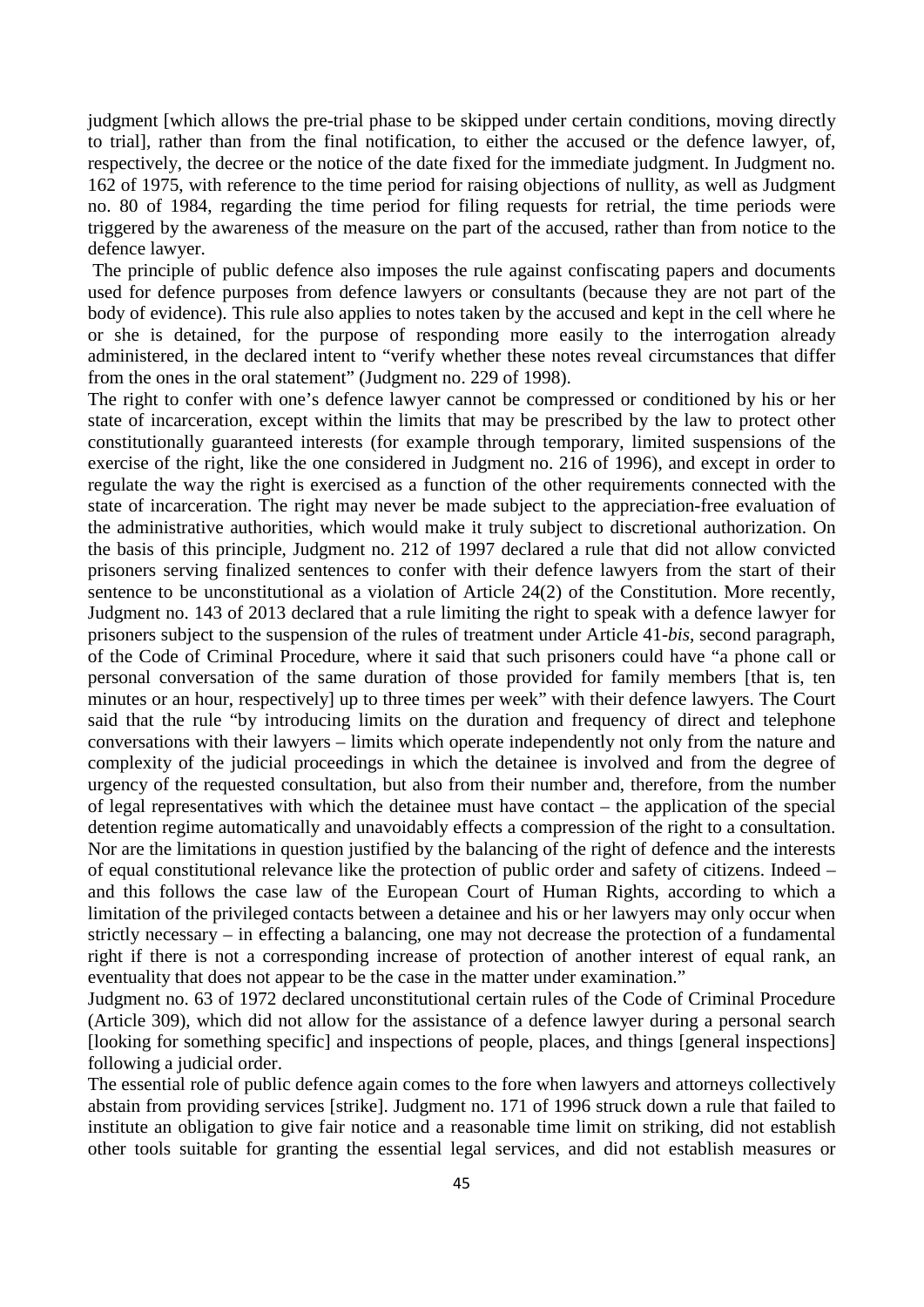sanctions in case of violation. The Court said: "given that the objective of Law no. 146 is to safeguard essential public services, and that, in reality, by aiming exclusively to protect people from abuses of the right to strike, the law does not foresee any rational and coherent regulation, which includes other possible, collective expressions of this right that are able to compress the primary values of the person, the absence of regulation of lawyers and attorneys' right to strike from court appearances among the law's provisions compromises its purposes and reduces its effectiveness, given that its silence on the matter impacts, no less than a worker strike of registries and judicial clerks, the administration of justice, which is an essential public service."

Still on the topic of the legal profession, Judgment no. 87 of 1997 highlighted that regulation of lawyer confidentiality and the power to refuse to be interrogated as a witness during a trial about what a lawyer may have learned in the exercise of his or her profession, responds to the need for an assured defence, based on a real knowledge of facts and circumstances, and not conditioned upon a mandatory transfer of such knowledge to the trial, through the testimony of those working as professional defence lawyers. On the contrary, it is intended to guarantee the full specification of the right of defence, allowing a defendant to share with their defender, without hesitation, facts and circumstances the knowledge of which is necessary or useful for the effective exercise of legal defence work. The legislator, in regulating the power of lawyers to strike, effected a balancing between the duty to testify and the duty to keep secret what has been learned in carrying out the activities of the legal profession.

## *The right to a defence attorney*

The Italian system fully assures that those without means will have access to legal aid programs for the poor and State-provided legal aid, the latter being granted in criminal proceedings and in civil proceedings only for the exercise of actions for compensation for damages and reparations for a criminal act. The legislator, after the ratification of the republican Constitution, reformed with Law no. 217 of 1990 the general regulations governing legal representation of those without means in all jurisdictions. In addition to providing for tax deductions and similar forms of aid (fee waivers, or waivers of other expenses relating to judicial or administrative acts; postponed payment of the fee to enroll in the registry [registrar fee-stamp duty]) the law also includes two distinct effects of the access to free legal aid: some services are provided free of charge (defence by an attorney or lawyer; the activities of the judicial officials, notaries, and experts; and publishing in judicial publications) and public funds are advanced to cover certain expenses (travel expenses for public officials; expert expenses; expenses for deposing witnesses and to publish certain required information as well as the decision on the merits in newspapers). The Constitutional Court, which has been called upon many times to pronounce on the steps necessary to guarantee the effective right of defence, has stated: "The grant of legal assistance for those without means, although articulated with varying nuances and degrees of strength depending upon the discretional choices of the legislator, has to embrace every form of protection of rights and legitimate interests. This is even clearer in the third paragraph of Article 24 of the Constitution, read in strict connection with the first paragraph, according to which the right of defense must be "guaranteed to everyone equally and according to appropriate forms" (Judgment no. 149 of 1983, 188 of 1980, and 125 of 1979). The broad acknowledgment that everybody has the right to access to justice for the protection of his or her own rights and legitimate interests also represents the scope in which the safeguard granted to indigents in order to bring claims or defend against them "in every jurisdiction" is realized so that,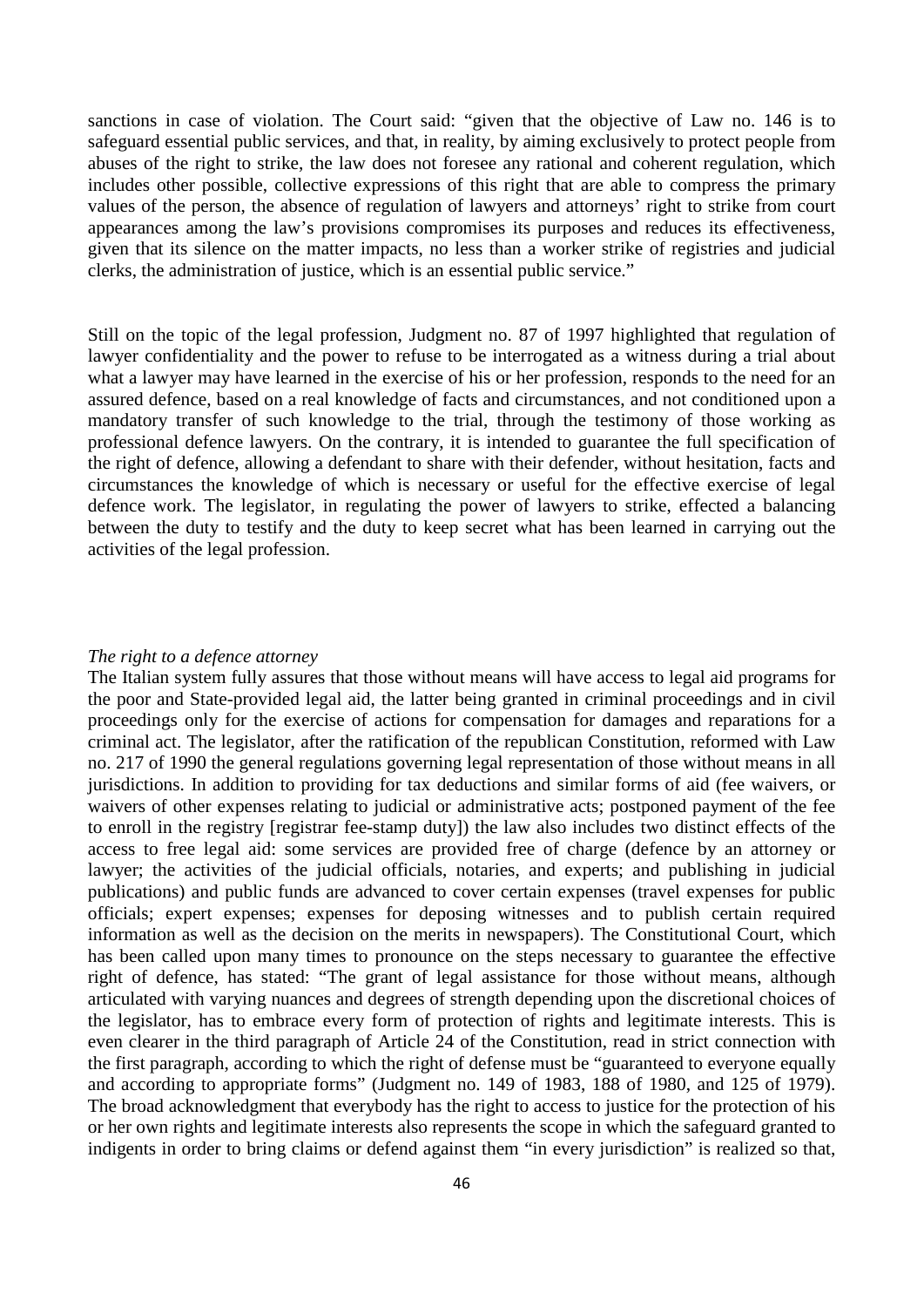where the system recognizes a situation giving rise to a legal action or a procedural tool of protection, the individual may not be excluded for lack of the means to bring an action or defend his or herself. The connection between the first and third paragraphs of Article 24 is consistent with the principle of equality found in Article 3, first paragraph of the Constitution, and with the task – assigned to the Republic by the subsequent, second paragraph – to remove obstacles (financial in nature in this case) which otherwise would limit this equality in the realization of rights and legitimate interests (Judgment no. 194 of 1992).

Considering only some of the aspects to which the Court has spoken, it is useful to look at Judgment no. 144 of 1992, which observed how the simple procedure for being admitted to the benefits provided for under Article 6 of Law no. 217 of 1990, although it did not provide for any verification or check on behalf of the competent judge, fully implemented the constitutional requirements, because the grant of legal aid for indigents must be assured on a short timeframe incompatible with time-consuming checks and investigations on the income of the applicant. Subsequent Order no. 386 of 1998 then clarified that the risk that, because of the limited nature of the requirements, incomes coming from illegal activities may go unnoticed, is overcome by the fact that the applicant's request and the decree of admissibility must be transmitted to the competent finance and tax authorities (*Intendente di finanza*) so that they may verify the correctness of the amount of income claimed by the accused and, if necessary, carry out checks through the finance and tax police (*Guardia di finanza*).

As far as aid by experts is concerned, Judgment no. 149 of 1983 declared unconstitutional – as violatory of Article 24 of the Constitution – Article 11 of Royal Decree no. 3282 of 1923 in the part in which it failed to provide that free legal aid also included the power on the part of the indigent individual to have recourse to help from experts. The Court stated that the constitutionally protected right of defence is, in the first place, a guarantee of a fair adversarial process and of technicalprofessional aid, and, therefore, the principle that applied first to defence lawyers was also extended to experts who advise the parties, who play a role similar to that of the lawyer, albeit limited to the technical plane, the selection of an advisor to the party being provided for in order to more fully guarantee the evenness of litigation. Judgment no. 33 of 1999 declared Article 4(2)(1) of Law no. 217 of 1990 unconstitutional in the part in which, concerning experts, it limited the effects of qualification for State-funded legal aid to only those cases in which the judge requested an expert opinion. The Court held that this limitation violated the right of defence, because where the judge did not consider it necessary to nominate an expert, the indigent accused was denied access to the assistance of an advisor, not even in extreme circumstances in which such assistance was essential and no less important than the professional assistance of an attorney for effectively carrying out his or her defence. As far as executive procedures under Article 612 of the Code of Civil Procedure are concerned, Judgment no. 194 of 1992 declared Article 11 of Royal Decree no. 3282 of 1923 unconstitutional in the part in which it failed to provide, among the effects of qualification for free legal aid, the advancement of funds by the State for expenses for carrying out an order of specific performance to complete an unfinished work or destroy a finished one. The Court acknowledged that the right of defence was violated because the claimant, by having to anticipate expenses despite being admitted to free legal aid, was not in a condition to carry out the effective protection of his or her rights.

Concerning income-related requirements, Judgment no. 165 of 1993 held that the legislator was reasonable when it chose to include the evaluation of the incomes of family members in the same household for admission to the benefit in the case of becoming a civil party in a criminal proceeding. While Judgment no. 219 of 1995 declared Article 5(3) of Law no. 217 of 1990 unconstitutional where foreigners were permitted to qualify for free legal aid through a mere auto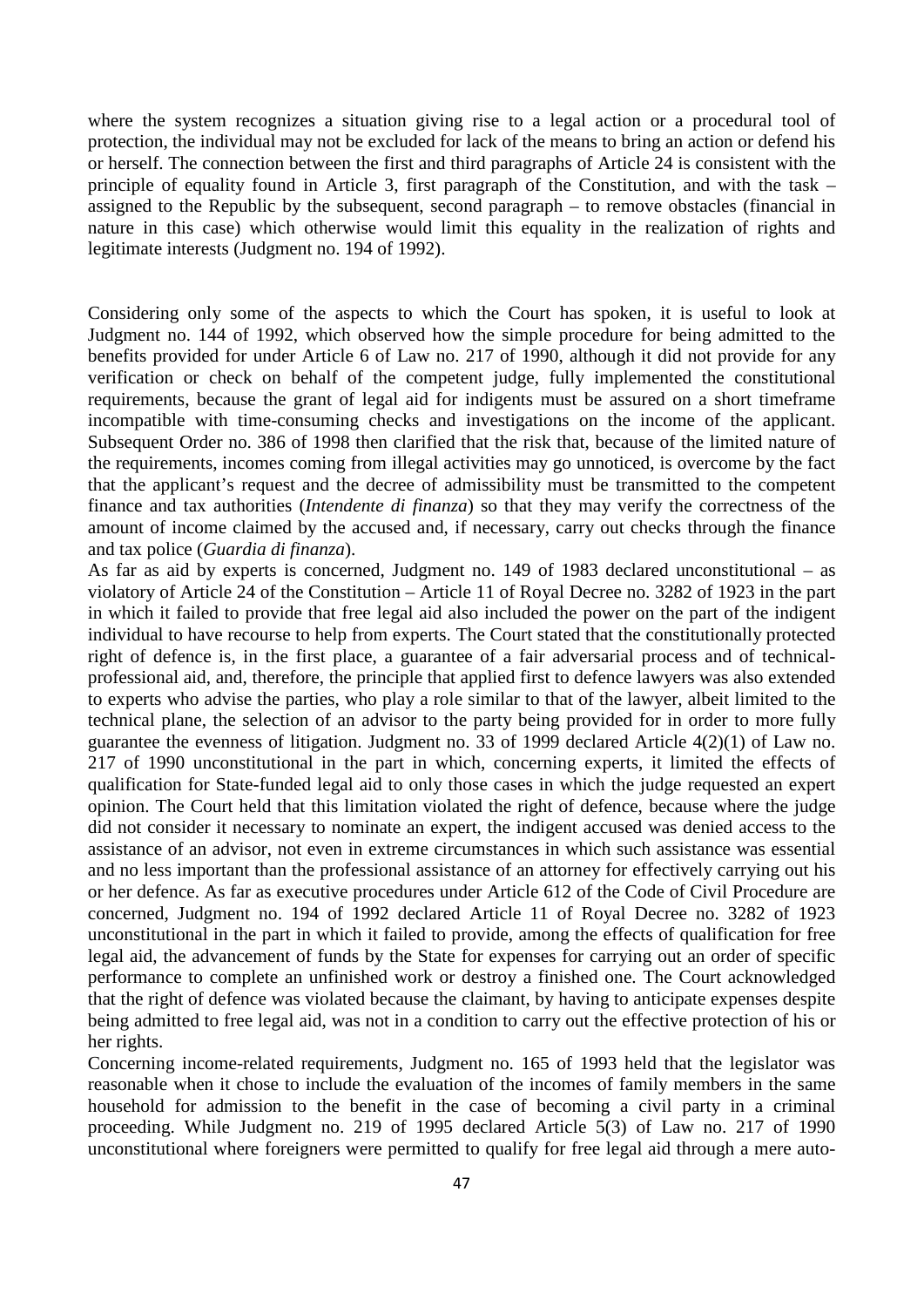certification, confirmed by the competent consular authorities as not being false "to the knowledge of that authority."

The impossibility to verify the contents of the autocertification on the merits was held to violate the principle of reasonableness, when compared with the rigorous procedure put in place for Italian citizens to qualify.

## *Question No. 17*

## *Has your Court developed case law on other individual rights related to rule of law?*

The State is the supreme guarantor of individual rights and freedoms, and the tool through which its citizens enjoy a peaceful coexistence. The way in which the rule of law is manifested concretely, through the enumeration of public powers, defines the form and effective enjoyment of individual rights withinin the system. This nexus is perhaps most evident in the area of individual freedoms.

The First Part of the Italian Constitution, dedicated to the "Rights and Duties of Citizens," deals with personal freedoms and the safeguards intended to protect them found at Articles 13 to 28 (Title I, labeled "Civil Relations"). That section contains the principles relating to the inviolability of personal liberty (Article 13), the inviolability of the domicile (Article 14), the freedom and confidentiality of correspondence and every other form of communication (Article 15), freedom of travel and residency (Article 16), freedom of assembly (Article 17), freedom of association (Article 18), freedom to profess one's belief in any form, individually or with others (Articles 19 and 20), freedom of expression of thought (Article 21), the prohibition of discrimination on political grounds (Article 22), the reservation of personal or financial obligations to legislative regulation (Article 23), judicial protection and the inviolability of the right of defence (Articles 24 and 25), personal criminal responsibility (Article 27), and the direct liability of public officials (Article 28).

In its more than sixty years of existence, the Italian Constitutional Court has produced a rich body of case law interpreting and developing these provisions. A number of examples follow.

As a preliminary matter, in order to better understand the topic, it is useful to recall what has already been said in the asnwers to questions 4 and 12 above, about the protection of legitimate expectations.

### *Judicial Practice*

With limited space to provide examples, this response will focus on judicial practice concerning which the Constitutional Court has consistently reiterated that no punishments may be carried out outside of due process and unless they conform to the procedural safeguards to which the accused is entitled. There are many principles that apply to this area of law, notably including the *ne bis in idem* principle, "a principle of legal civilization with extremely broad application." According to the principle, after a judgment is handed down an accused person is removed from the potentially ongoing spiral of repeated criminal actions for the same facts. Otherwise, contact with the potentially incessant, repressive apparatus of the State would cast a shade of uncertainty on the enjoyment of the freedoms associated with the development of the individual personality, which lies at the heart of the constitutional system (Judgments no. 1 of 1969 and 219 of 2008). The many other principles include the independence and impartiality of the judge (supported by the institutions of abstention and recusal); the reasonable duration of trials, according to which every extension of the length of proceedings must correspond to a logical need reviewable by the Constitutional Court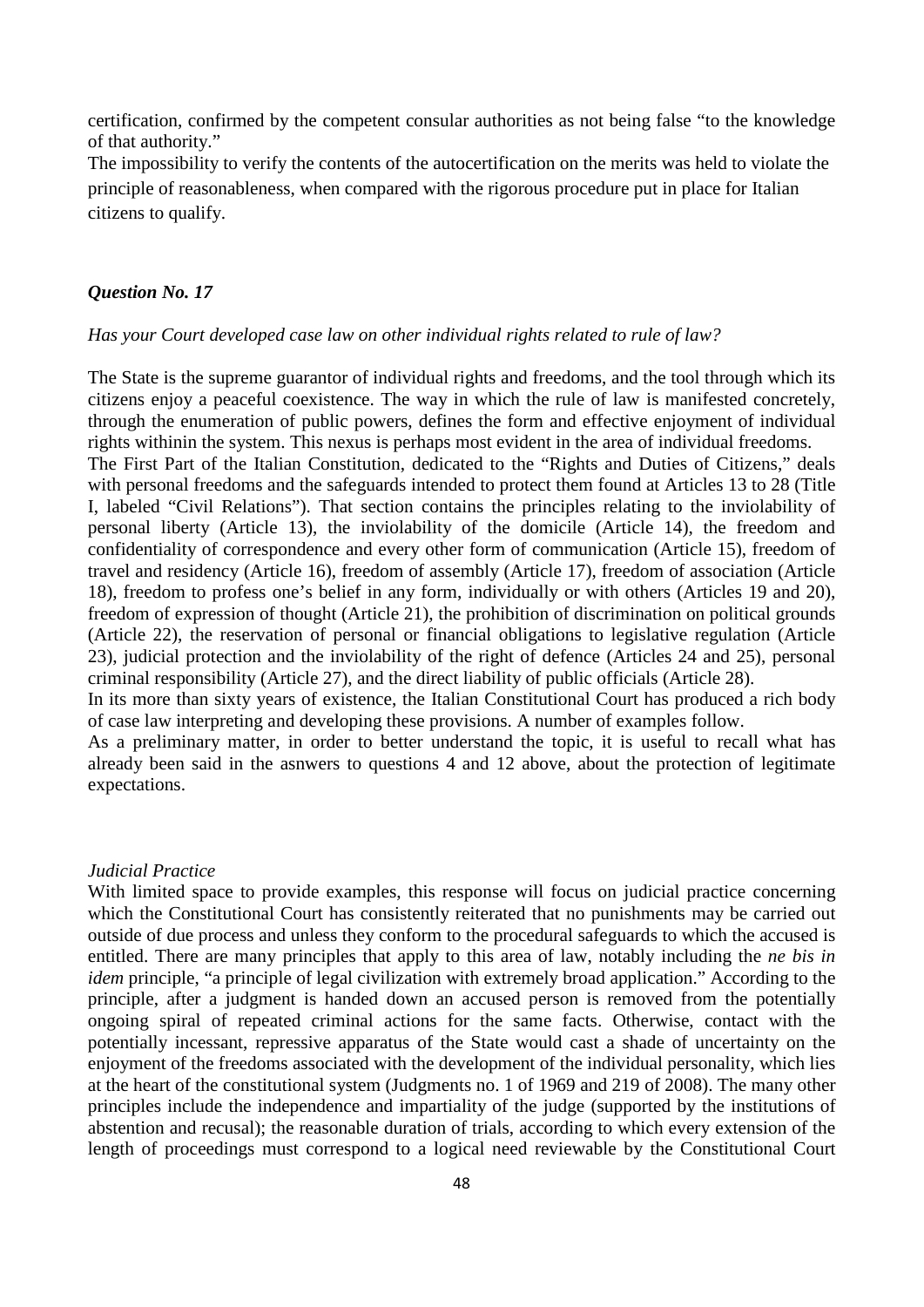(Judgments no. 148 0f 2005 and 63 of 2009); and the publicity of judicial proceedings, a principle internal to any democratic legal system, although not explicitly affirmed by the Constitution (Judgment no. 97 of 2015). Finally, and most importantly, they include the right to bring a claim and the right of defence, rights described in many forms by a very rich body of case law.

### *Personal Freedom*

With particular regard for issues involving personal freedom, the Constitutional Court has issued numerous decisions which express *favor libertatis* [favouring freedom, according to which, in cases of doubt, the interpretation maximizing personal freedom is to be preferred], in reference to judicial activities and especially to public safety authorities.

Since its inception, the Court has taken the approach of limiting sacrifices of personal freedom to the minimum dictated by necessity, for example in the areas of precautionary measures and preventive detention (remand). The Court, while acknowledging that the Constitution recognizes the need to sometimes restrict freedom-related rights, has held that it provides that such restrictions may only be established by law or with an act coming from judicial authorities. Moreover, the allocation of power to the legislator does not confer unlimited power, but remains subject to oversight by the Court, according to a rigorously applied criterion of necessity. And, furthermore, the criminal judge and public safety authorities, in the cases and within the limits in which they are authorized to act, have the duty to act with an awareness of the exceptional character of restrictions on freedom.

The Court has consistently held that restrictions of personal freedom cannot be separated from a consideration of other values underlying the Italian legal system. It has noted in particular that coercion, be it physical or emotional, may never offend a person's dignity.

With explicit reference to punishment, Article 27(3) provides that "Punishments may not be inhuman and shall aim at re-educating the convicted." This provision gave the Constitutional Court oversight over criminal policy choices made by the legislator, allowing it to strike down laws containing sanctions that defy the limit of "humanity," as well as those not geared toward reeducation, within a necessary balancing with other ends typical of punishment (such as retribution and public safety).

These principles have been applied to every kind of restriction. For example, with regard to safety measures, which correspond to the danger to society posed by the individual they apply to, Judgment no. 167 of 1972 held that, "[Safety measures] are not punitive in nature, but work preventatively and in the defence of society. This distinction is not diminished when they […] effect a restriction on personal freedom. This does not eliminate the fact that the constitutional guarantees concerning the reduction of personal freedom extend to said measures […] even if the constitutional provisions do not explicitly refer to them." The Court also held: "In essence, any coercive measures regarding personal freedom that can be linked to the crime, including for the purpose of effecting a specific prevention (as in the case of safety measures) cannot be exempted from important social goods, these being humane treatment and the possibility for the affected individual to move towards his or her social rehabilitation."

### *Exercise of public powers*

Administrative law is another sector that is particularly delicate from the rule of law perspective. In this area too, the Court has consistently intervened in order to safeguard citizens against potential abuses by those charged with public power.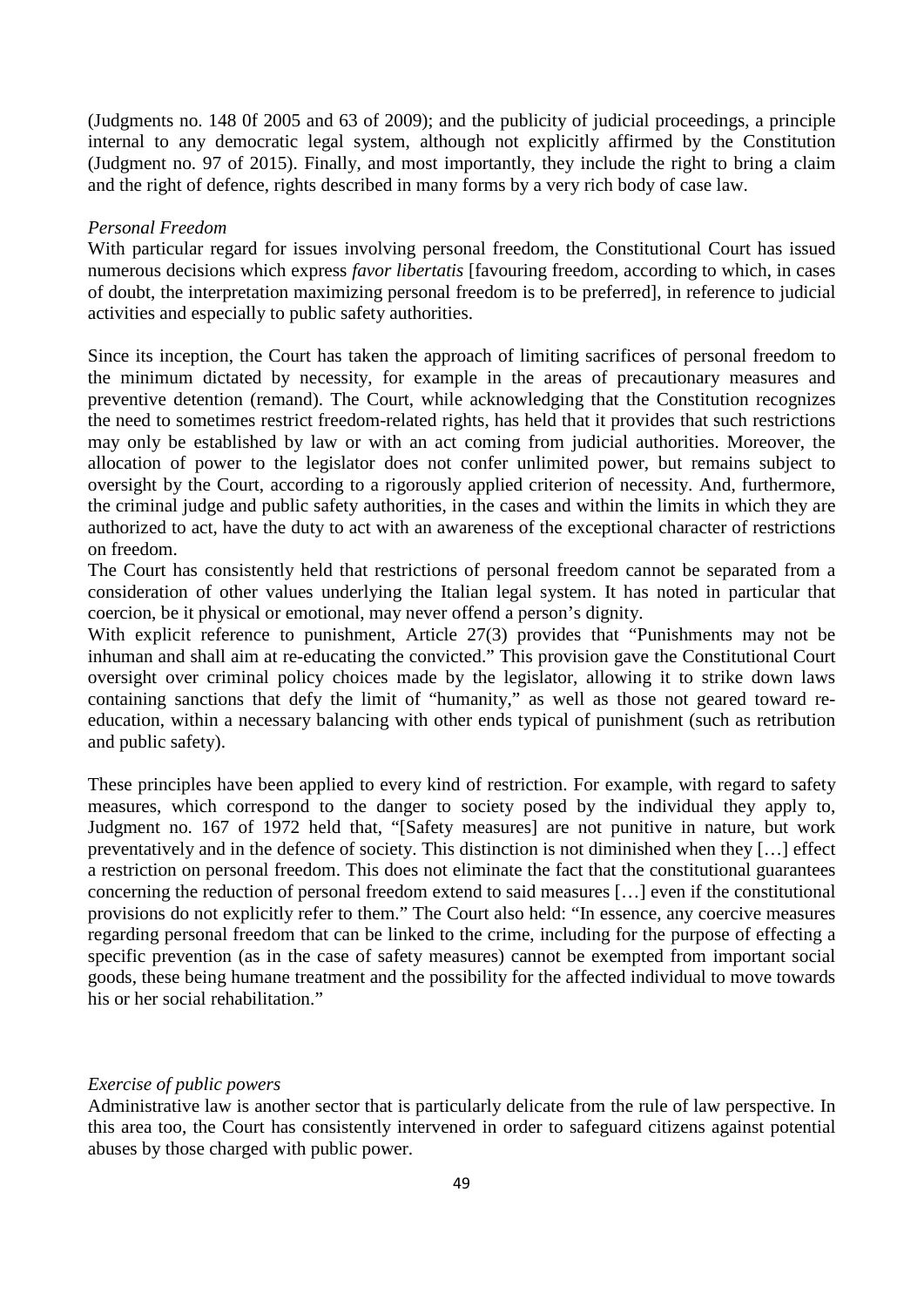Among its many decisions, Judgment no. 115 of 2011 is particularly important. It declared Article 54(4) of the Unified Text of the Laws Regulating Local Bodies (*Testo unico delle leggi sull'ordinamento degli enti locali*) to be unconstitutional in the part in which it gave mayors the power to issue ordinances of an administrative order. Although the law did not permit mayors to deviate from legislative or regulatory rules in force, it nevertheless granted a practically limitless exercise of discretion. The provision violated, in the first place, the reservation to legislation under Article 23 of the Constitution, in that it placed no limits on administrative discretion in the area of requiring certain actions, which comes under the general area of the freedom of citizens. In the second place, it violated the other reservation to legislation found under Article 97 of the Constitution, since the public administration may only enact, including in the form of additional rules, what is generally provided by the law. Finally, it also violated Article 3(1) of the Constitution, since, in the absence of a valid legislative basis, the same actions could have been considered to be legal or illegal, varying from community to community among the many communities making up the national territory, represented by the spheres of power of their mayors.

In terms of the imposition of new mandatory taxes, the Court explained that the principle of the reservation to legislation established by Article 23 of the Constitution is fulfilled, even in the absence of an express legislative indication of the criteria sufficient to limit administrative discretion, provided that the concrete required payment can clearly be deduced from the legislative interventions concerning administrative activities. The Court has expounded on this principle on numerous occasions, limiting administrative discretion for the protection of individual freedom. One of the many decisions on this topic is Judgment no. 190 of 2007, which declared unconstitutional a legal provision that delegated power to administrative authorities to establish a mandatory tax imposed on all health workers enrolled in professional associations. The provision only contained the obligatory nature of the contribution, without offering any direction, direct or indirect, suitable for discerning proper criteria for the concrete quantification and distribution of the duties.

## *Question No. 18*

*Is the rule of law used as a general concept in the absence or specific fundamental rights or guarantees in the text of the Constitution in your country?*

As mentioned above, there is no succinct formula such as "rule of law" in Italian; however, the same concept is articulated by several constitutional principles.

Since its inception, the Constitutional Court has often referred to the concept of "rule of law" as a way of expressing the common ground underlying all the principles granting the important freedoms of citizens, which are considered fundamental and essential in contemporary democratic legal systems.

It bears noting that the Constitution of the Republic is an advanced, democratic iteration of the European model of the rule of law as it historically emerged in Europe. It would not be accurate, therefore, to say that the decisions of the Court have had to fill the gaps in the constitutional order. Rather, they have developed and made explicit the constitutional rules that refer to the concept of the rule of law.